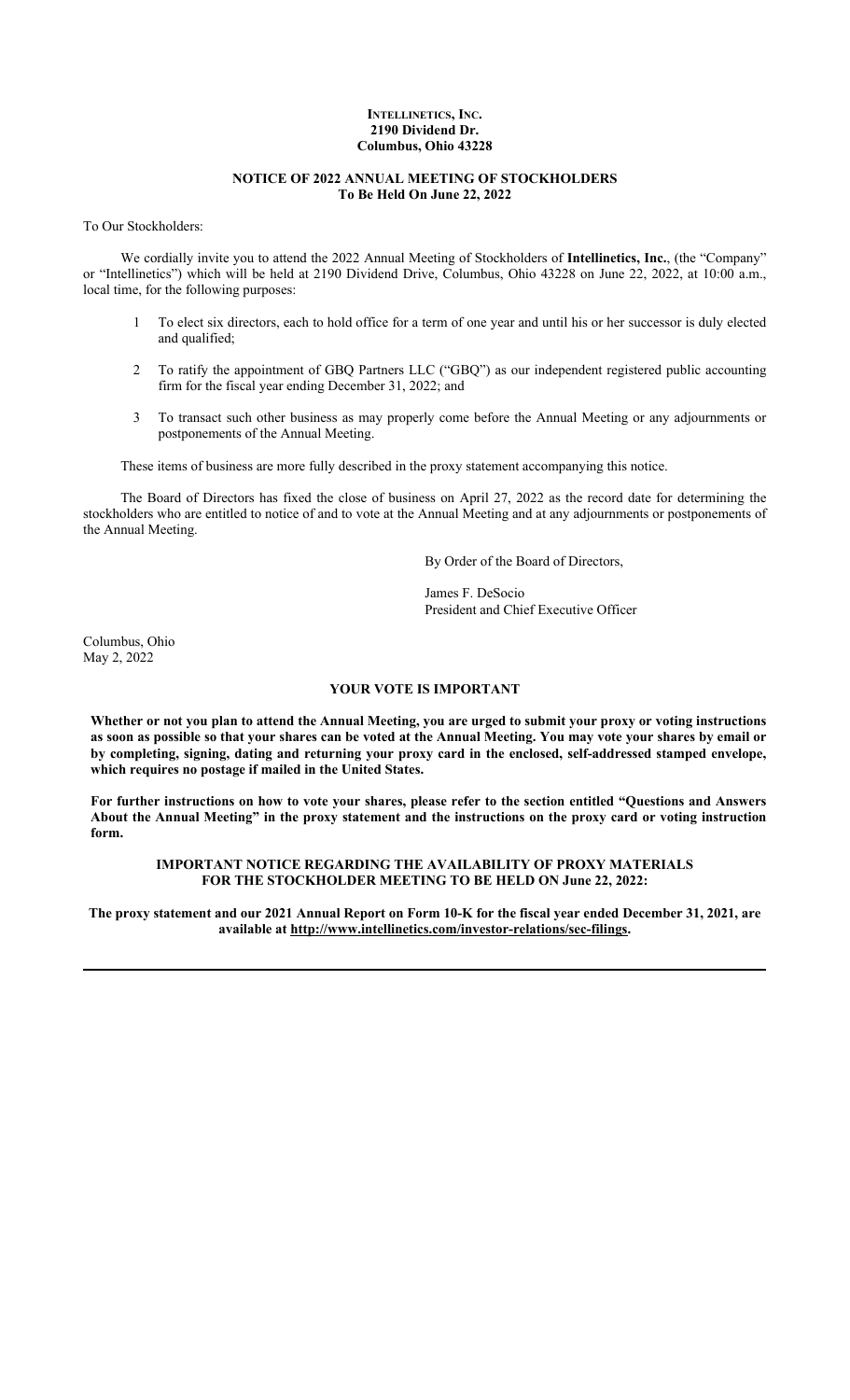# **PROXY STATEMENT 2022 ANNUAL MEETING OF STOCKHOLDERS**

# **TABLE OF CONTENTS**

|                                                                                           | Page |
|-------------------------------------------------------------------------------------------|------|
| Questions and Answers About the Annual Meeting and Voting                                 | 1    |
|                                                                                           |      |
| <b>Corporate Governance</b>                                                               | 6    |
| <b>Board Composition</b>                                                                  | 6    |
| Director Independence                                                                     | 6    |
| Meetings of the Board of Directors                                                        | 6    |
| <b>Executive Sessions</b>                                                                 | 6    |
| Director Attendance at Annual Meetings of Stockholders                                    | 6    |
| <b>Committees of the Board of Directors</b>                                               | 7    |
| <b>Board Leadership Structure</b>                                                         | 10   |
| <b>Nominations of Directors</b>                                                           | 10   |
| Role of the Board in Risk Oversight                                                       | 12   |
| <b>Legal Proceedings</b>                                                                  | 13   |
| <b>Codes of Ethics</b>                                                                    | 13   |
| Compensation Committee Interlocks and Insider Participation                               | 13   |
| <b>Access to Management and Outside Advisors</b>                                          | 13   |
| Communications with the Board of Directors                                                | 13   |
| Proposal 1 – Election of Directors                                                        | 14   |
|                                                                                           |      |
| Proposal 2 – Ratification of Appointment of Independent Registered Public Accounting Firm | 16   |
| Security Ownership of Certain Beneficial Owners and Management                            | 18   |
|                                                                                           |      |
| <b>Executive Compensation</b>                                                             | 19   |
|                                                                                           |      |
| <b>Director Compensation</b>                                                              | 22   |
| <b>Certain Relationships and Related Transactions</b>                                     | 23   |
|                                                                                           |      |
| <b>Audit Committee Report</b>                                                             | 29   |
| <b>Incorporation by Reference</b>                                                         | 30   |
|                                                                                           |      |
| Section 16(a) Beneficial Ownership Reporting Compliance                                   | 30   |
|                                                                                           | 30   |
| <b>Stockholder Proposals</b>                                                              |      |
| <b>Other Matters</b>                                                                      | 31   |
|                                                                                           |      |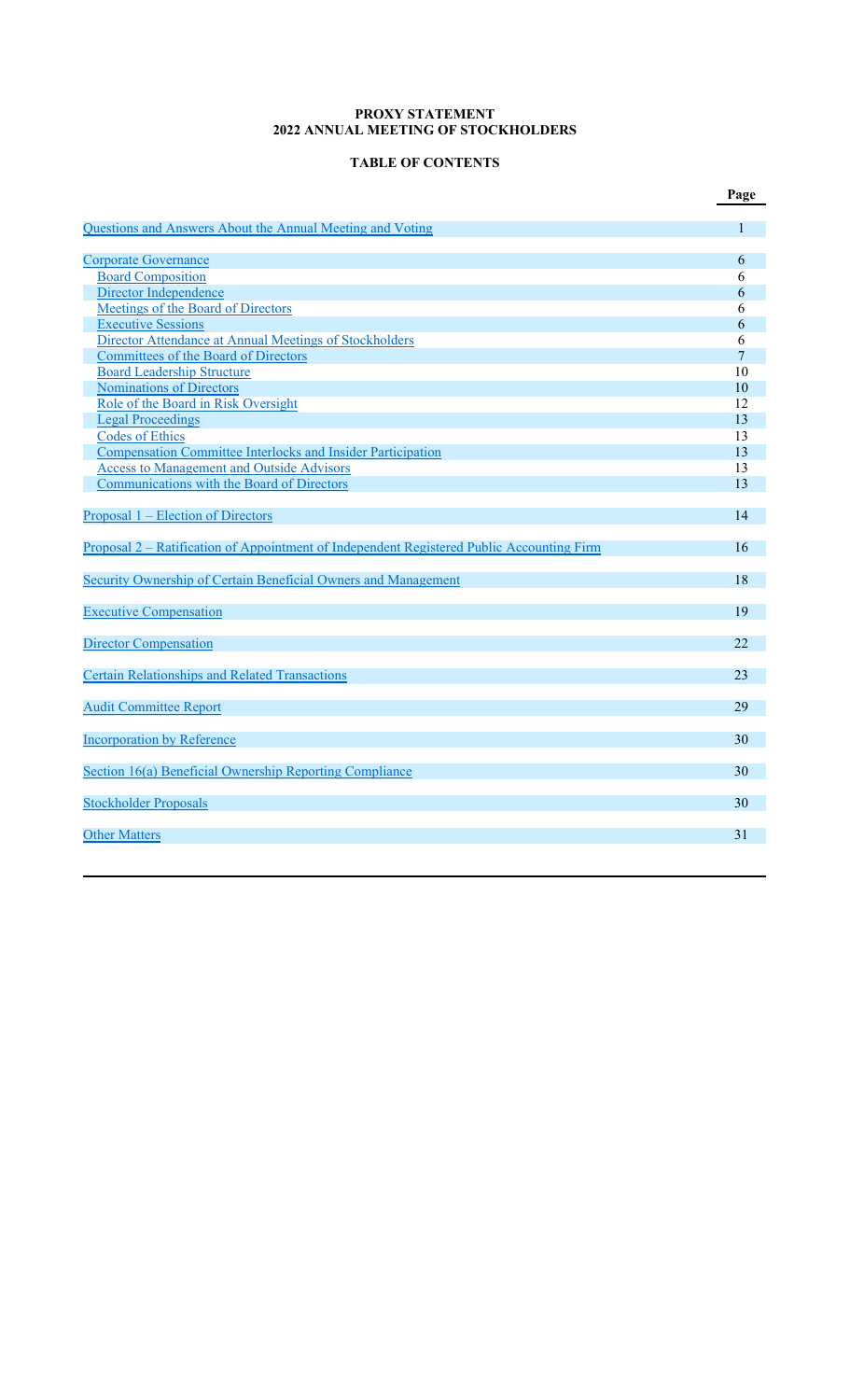## **Intellinetics, Inc. 2190 Dividend Dr. Columbus, Ohio 43228**

## **PROXY STATEMENT For The 2022 ANNUAL MEETING OF STOCKHOLDERS To Be Held On June 22, 2022**

## QUESTIONS AND ANSWERS ABOUT THE ANNUAL MEETING AND VOTING

### **Why am I receiving these materials?**

The Board of Directors (the "Board") of Intellinetics, Inc. ("Intellinetics," "Company," "we," "our" or "us") is providing these proxy materials to you in connection with the Board's solicitation of proxies for use at our 2022 Annual Meeting of Stockholders (the "Annual Meeting"), which will take place at 2190 Dividend Dr., Columbus, Ohio 43228 on June 22, 2022, at 10:00 AM, local time. As a stockholder of record as of the close of business on April 27, 2022, the record date for the Annual Meeting, you are invited to attend the Annual Meeting and are requested to vote on the proposals described in this proxy statement. We began mailing this proxy statement, the accompanying proxy card and the notice of Annual Meeting on or about May 5, 2022.

#### **What information is contained in this proxy statement?**

The information included in this proxy statement relates to the proposals to be voted on at the Annual Meeting, the voting process, our corporate governance, the compensation of our directors and of our executive officers, and certain other required information. Our 2021 Annual Report and a proxy card are also enclosed with this proxy statement.

#### **What proposals will stockholders vote on at the Annual Meeting?**

Stockholders will vote on two proposals at the Annual Meeting:

- the election of six directors, each to hold office for a term of one year (Proposal 1);
- the ratification of the Audit Committee's appointment of GBQ as our independent registered public accounting firm for the fiscal year ending December 31, 2022 (Proposal 2).

We will also consider any other business that properly comes before the Annual Meeting, although as of the date of this proxy statement we are not aware of any other matters to be presented at the Annual Meeting other than as set forth in this proxy statement.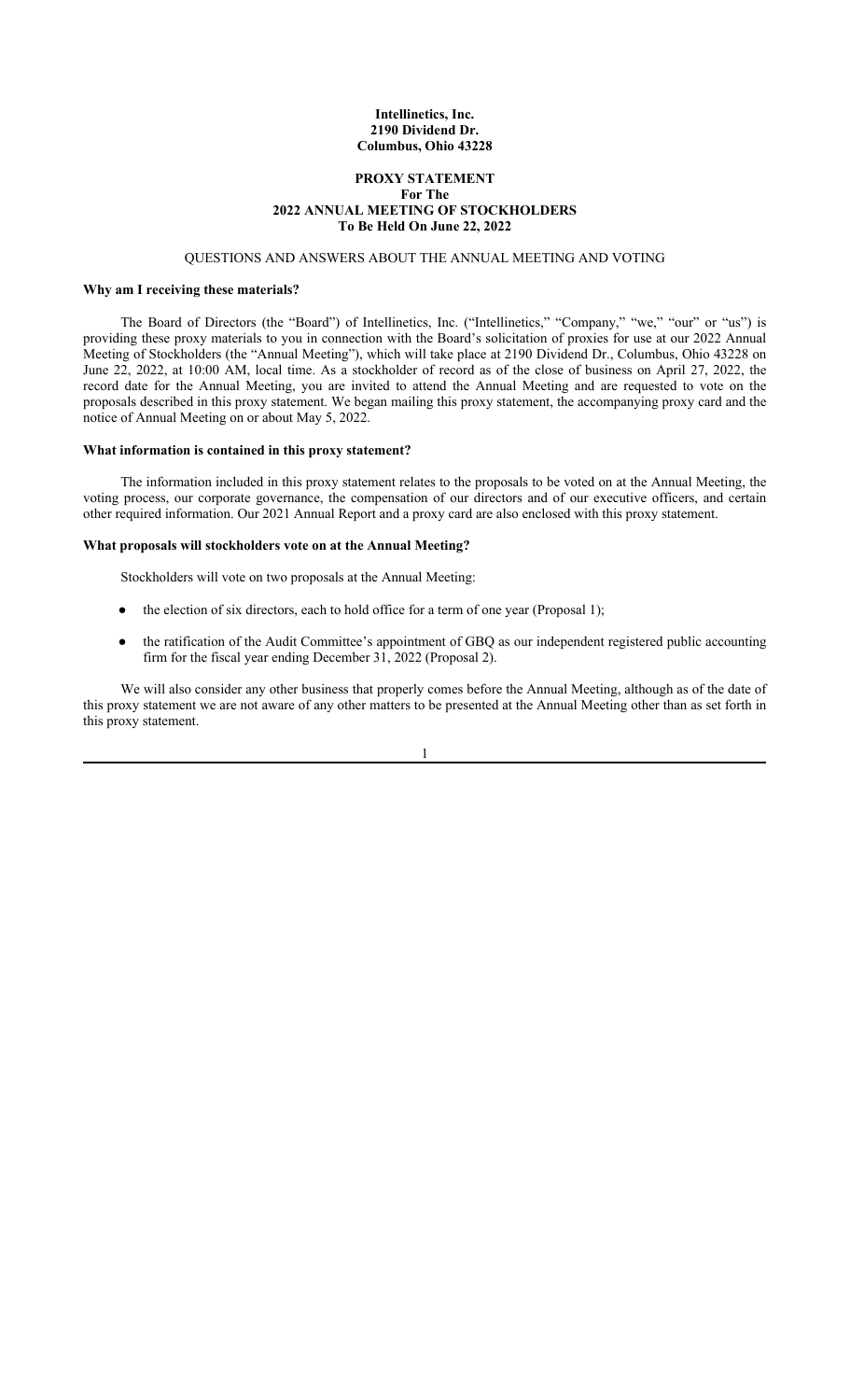#### **How does the Board of Directors recommend that I vote my shares?**

Our Board of Directors recommends that you vote your shares:

- "**FOR**" the election as directors of the six nominees named in this proxy statement (Proposal 1);
- "FOR" the ratification of the Audit Committee's appointment of GBQ as our independent registered public accounting firm for the fiscal year ending December 31, 2022 (Proposal 2).

#### **Who is entitled to vote at the Annual Meeting?**

Each holder of record of shares of our common stock as of the close of business on April 27, 2022, which is the record date for the Annual Meeting, is entitled to vote at the Annual Meeting. Each share of our common stock outstanding as of the close of business on the record date is entitled to one vote on each proposal presented at the Annual Meeting. You may vote all shares owned by you as of the record date, including shares that are held directly in your name as the stockholder of record, and shares that are held for you as the beneficial owner in street name through a brokerage firm, bank, trustee or other nominee. As of the close of business on the record date, 4,073,757 shares of common stock were outstanding and entitled to vote.

## **What is the difference between holding shares as a "stockholder of record" and as a beneficial owner in "street name"?**

These terms describe how your shares are held. Several of our stockholders hold their shares beneficially through a brokerage firm, bank, trustee or other nominee rather than directly in their own name. As described below, there are some very important distinctions between shares held of record and those owned beneficially.

*Shares held of record***:** If your shares are registered directly in your name with our transfer agent, Standard Registrar & Transfer Company, you are considered the "stockholder of record" of those shares, and these proxy materials are being sent directly to you by us. As a stockholder of record, you have the right to grant your voting proxy directly to us or to vote in person at the Annual Meeting. We have enclosed a proxy card for you to use. You may also vote by email, as described on the proxy card and as described below under the heading "How can I vote my shares without attending the Annual Meeting?"

*Shares owned beneficially***:** If your shares are held in an account by a brokerage firm, bank, trustee or other nominee in its name as a custodian, then you are considered the beneficial owner of those shares, which are held in "street name," and these proxy materials are being forwarded to you by your brokerage firm or other nominee, which is considered the stockholder of record of those shares. As the beneficial owner, you have the right to direct your brokerage firm or other nominee how to vote those shares, and you are also invited to attend the Annual Meeting. However, because you are not the stockholder of record of those shares, you may not vote those shares in person at the Annual Meeting unless you obtain a legal proxy from the brokerage firm or other nominee that holds your shares giving you the right to vote the shares at the Annual Meeting. Your brokerage firm or other nominee has enclosed or provided voting instructions for you to use in directing your brokerage firm or other nominee how to vote your shares. Many brokerage firms and banks, as well as some other nominees, also offer voting on the Internet or by telephone. Please refer to the voting instruction form you received from your brokerage firm or other nominee for instructions on the voting methods they offer.

## **Can I attend the Annual Meeting?**

You are entitled and invited to attend the Annual Meeting only if you are a stockholder of record or a beneficial owner of shares held in street name as of the record date or hold a valid proxy for the Annual Meeting.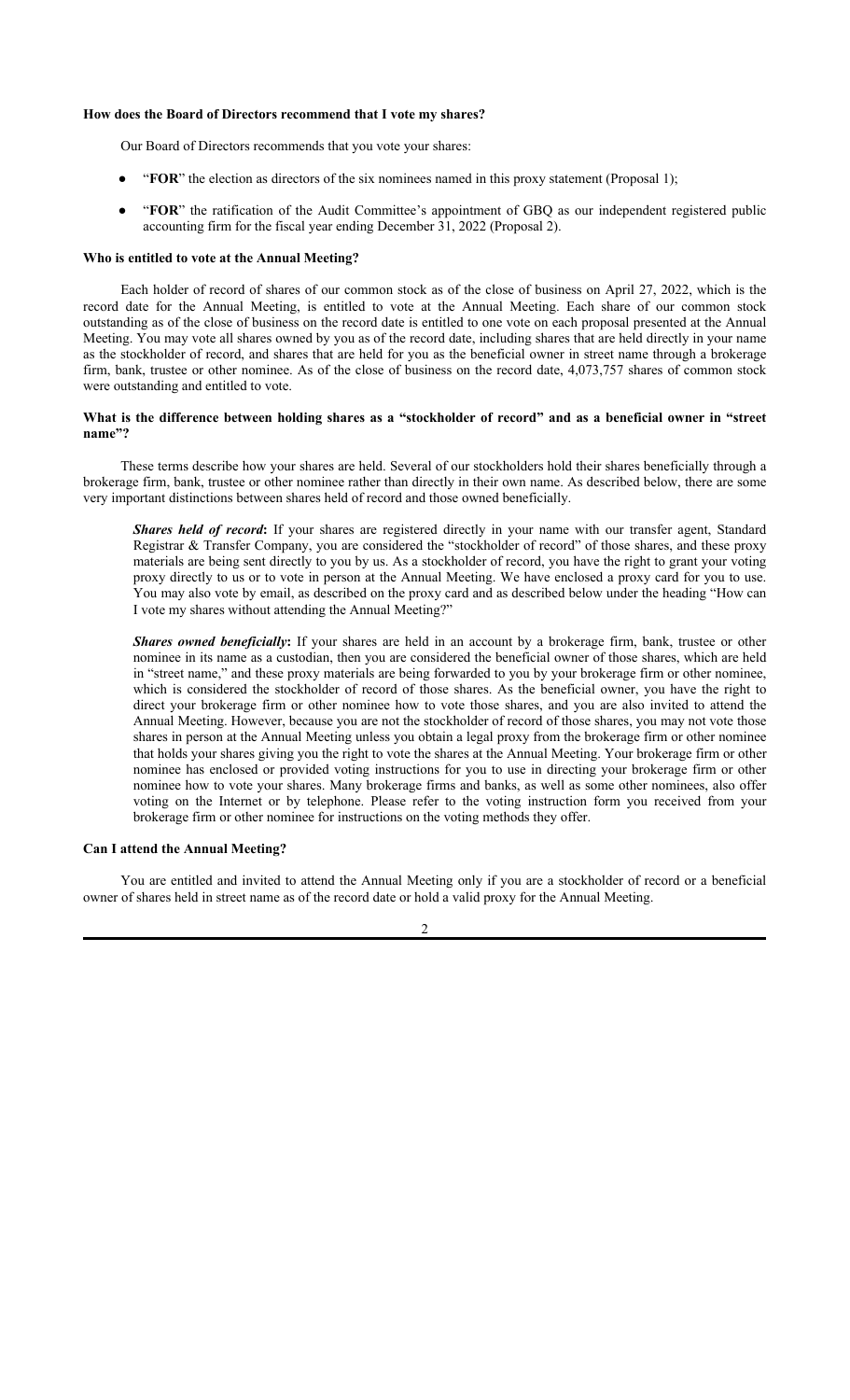### **Can I vote my shares in person at the Annual Meeting?**

If you are a stockholder of record as of the record date, you may vote your shares in person at the Annual Meeting. If you are a beneficial owner of shares held in street name as of the record date, you may vote your shares in person at the Annual Meeting only if you obtain a legal proxy from the brokerage firm or other nominee that holds your shares giving you the right to vote the shares at the Annual Meeting. Even if you plan to attend the Annual Meeting, we recommend that you also submit your proxy or voting instructions as described below so that your vote will be counted if you later decide not to attend the Annual Meeting.

# **How can I vote my shares without attending the Annual Meeting?**

Whether you hold shares directly as a stockholder of record or indirectly as a beneficial owner in street name, you may direct how your shares are voted without attending the Annual Meeting.

If you are a stockholder of record, you may vote your shares by submitting a proxy by one of the following methods:

*By Email* **:** Stockholders of record may submit proxies by email by following the instructions on their proxy cards until 11:59 p.m., Eastern Time, on June 21, 2022.

*By Mail* **:** Stockholders of record may submit proxies by completing, signing and dating their proxy cards and mailing them in the accompanying pre-addressed envelopes. Proxy cards submitted by mail must be received by the time of the Annual Meeting in order for your shares to be voted.

If you hold shares beneficially in street name, you may vote by submitting voting instructions to your brokerage firm or other nominee. Most stockholders who hold shares beneficially in street name may vote by Internet or by telephone by accessing the Internet website or by calling the number specified on the voting instruction cards provided by their brokerage firms or other nominees, or by mail by completing, signing and dating the voting instruction cards provided and mailing them in the accompanying pre-addressed envelope. Please refer to the voting instruction card provided by your brokerage firm or other nominee for details. Since a beneficial owner is not the stockholder of record, you will not be entitled to vote your shares in person at the Annual Meeting unless you obtain a legal proxy from the brokerage firm or other nominee that holds your shares giving you the right to vote the shares at the meeting.

#### **Can I revoke my proxy and change my vote after I have voted?**

You may revoke your proxy and change your vote at any time prior to the taking of the vote at the Annual Meeting.

If you are a stockholder of record, you may revoke your proxy and change your vote by taking any of the following actions before your shares are voted at the Annual Meeting:

- granting a new proxy bearing a later date (which automatically revokes the earlier proxy) using any of the methods described above under "How can I vote my shares without attending the Annual Meeting," until the applicable deadline for each method;
- delivering a written notice of revocation to our Secretary at Intellinetics, Inc., 2190 Dividend Drive, Columbus, Ohio 43228; or
- attending the Annual Meeting and voting your shares in person, although your attendance at the Annual Meeting will not in and of itself constitute the revocation of your proxy.

For shares you hold beneficially in street name, you may change your vote by submitting new voting instructions to your brokerage firm or other nominee following the instructions they provided, or, if you have obtained a legal proxy from your brokerage firm or other nominee granting you the right to vote your shares, by attending the Annual Meeting and voting in person.

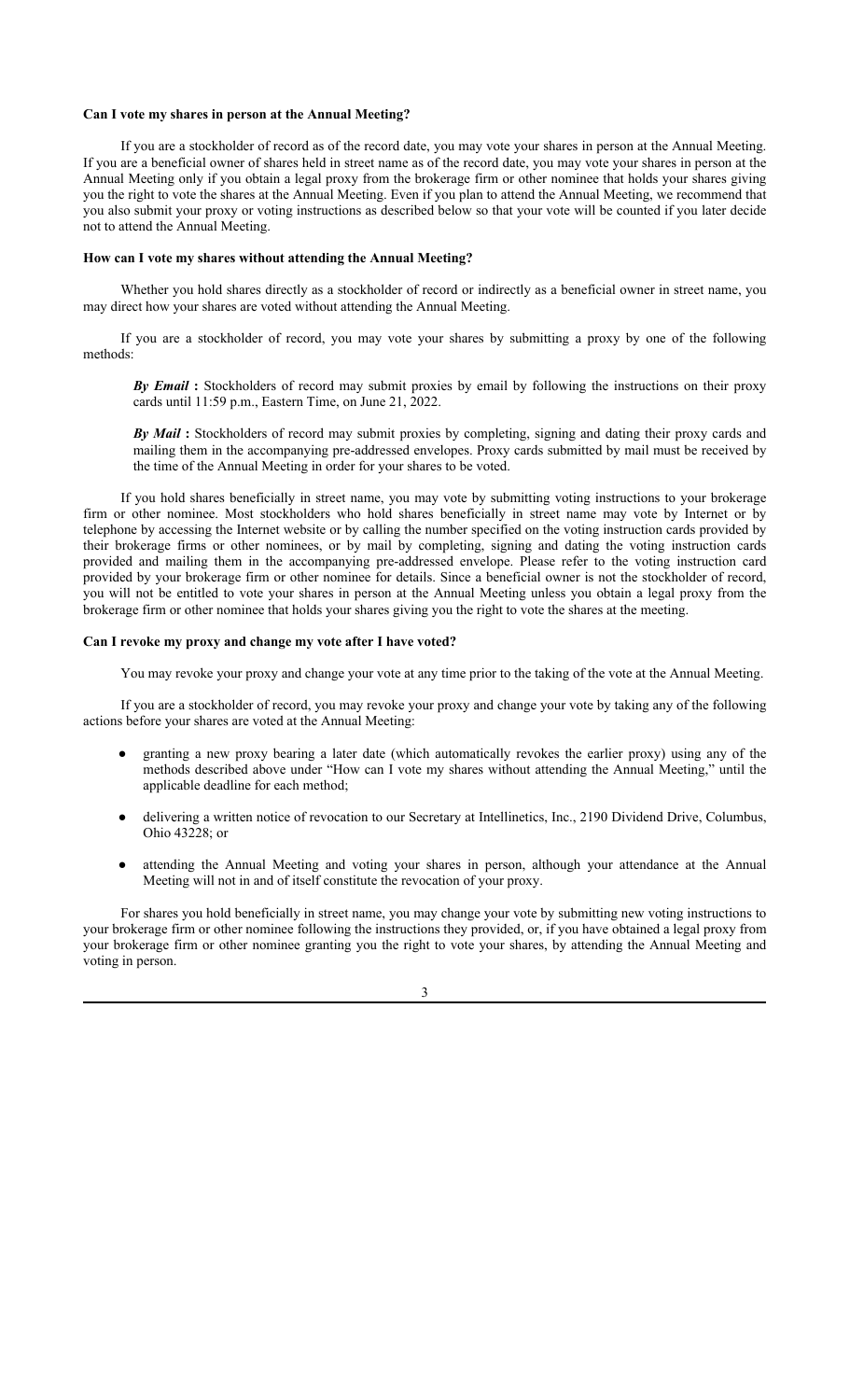### **How will my shares be voted if I sign and return my proxy card or voting instruction form without specifying how they should be voted?**

If you provide specific voting instructions with respect to any proposals, your shares will be voted as you specify on such proposals. If you are a stockholder of record and sign and return your proxy card without specifying how your shares are to be voted on some or all of the proposals, then your shares will be voted on those proposals as recommended by the Board of Directors. See "How does the Board of Directors recommend that I vote my shares?" above. If you are a beneficial owner of shares held in street name and either sign and return your voting instruction form without specifying how your shares are to be voted on some or all of the proposals or you do not sign and return a voting instruction form, then your brokerage firm or other nominee may generally vote your shares in its discretion on "routine" proposals but not on proposals that are not routine. See "How are broker non-votes and abstentions treated?" below.

### **What is the quorum requirement for the Annual Meeting?**

The quorum requirement is the minimum number of shares that must be present at the Annual Meeting for us to hold the meeting and conduct business. For a quorum to exist, the holders of a majority of the shares of common stock outstanding as of the record date must be present in person or represented by proxy at the Annual Meeting. Both abstentions and broker non-votes, as discussed below, are counted as present for the purpose of determining the presence of a quorum.

### **How are broker non-votes and abstentions treated?**

Generally, "broker non-votes" occur on a proposal when shares held of record by a brokerage firm or other nominee in street name for a beneficial owner are not voted on that proposal because the brokerage firm or other nominee has not received voting instructions from the beneficial owner and does not have discretionary authority to vote those shares on that proposal. A brokerage firm or other nominee is entitled to vote shares held for a beneficial owner on routine proposals without instructions from the beneficial owner of those shares. However, a brokerage firm or other nominee is not entitled to vote shares for a beneficial owner on non-routine proposals absent instructions from the beneficial owner of such shares. Broker non-votes are counted for purposes of determining whether a quorum exists, but are not counted for purposes of determining the number of shares represented and voted with respect to an individual proposal, and therefore will have no effect on the outcome of the vote on any proposal.

**We expect that Proposal 1 - the election of directors - will be treated as a non-routine proposal. If you hold your shares in street name and do not instruct your brokerage firm or other nominee how to vote your shares with respect to this proposal, then your brokerage firm or other nominee will not be permitted to vote your shares on those proposals and your shares will be counted as broker non-votes on those proposals.** The ratification of the appointment of our independent auditors (Proposal 2) will be treated as a routine proposal, so if you hold your shares in street name and do not instruct your brokerage firm or other nominee how to vote your shares with respect to that proposal, then your brokerage firm or other nominee will be permitted to vote your shares on that proposal.

Abstentions are deemed present at the Annual Meeting and are counted for purposes of determining whether a quorum exists and are generally counted for purposes of determining the number of shares represented and voted with respect to an individual proposal, except in the election of directors.

More information about the effects of broker non-votes and abstentions on the three proposals to be voted on by our stockholders at the Annual Meeting is provided in "What vote is required to approve each Proposal?" below.

#### **What vote is required to approve each Proposal?**

On Proposal 1, the election of six directors, the directors are to be elected by a plurality of the votes cast with respect to such director by the shares present, in person or by proxy, at the Annual Meeting and entitled to vote on Proposal 1. A "plurality of the votes cast" for purposes of the election of directors means that the six candidates receiving the highest number of votes cast shall be elected as the six directors. Abstentions and broker non-votes will have no effect on the outcome of the election of directors.

On Proposal 2, the ratification of the Audit Committee's appointment of GBQ as our independent registered public accounting firm for the fiscal year ending December 31, 2022, the affirmative vote of a majority of the shares present, in person or by proxy, at the Annual Meeting and entitled to vote on Proposal 2 is required to ratify the appointment of GBQ. Abstentions will have the same effect as votes against Proposal 2, while broker non-votes will have no effect on the outcome of the vote on Proposal 2.

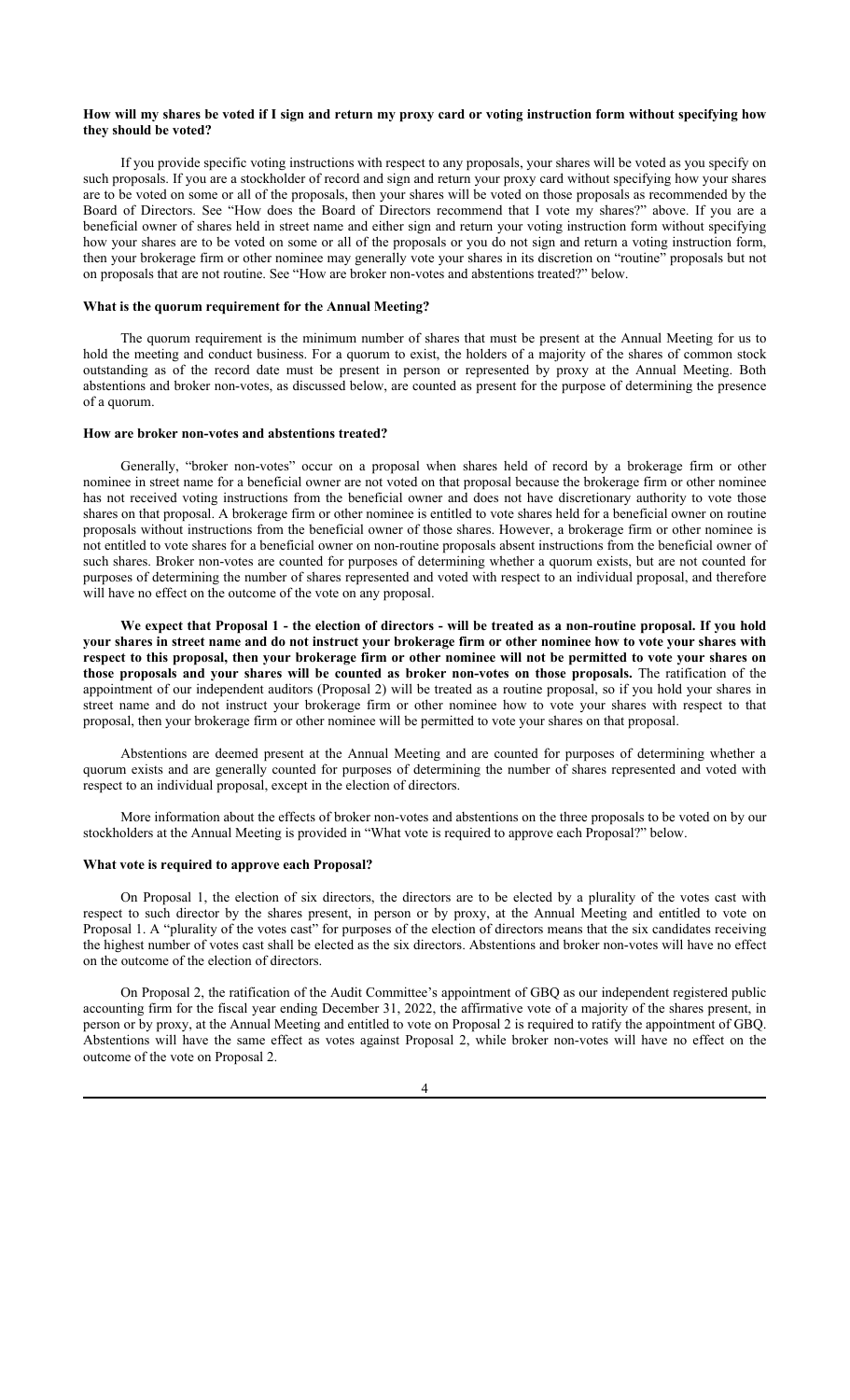#### **Is cumulative voting permitted for the election of directors?**

No, you may not cumulate your votes for the election of directors.

### **What happens if additional matters are presented at the Annual Meeting?**

Other than the two proposals described in this proxy statement, as of the date of this proxy statement we are not aware of any other business to be acted upon at the Annual Meeting. If any additional matters are properly presented for a vote at the Annual Meeting, the persons appointed as proxies in the proxy card will have the discretionary authority to vote or act thereon in accordance with their best judgment.

### **Who will count the votes?**

The Board will appoint an inspector of elections who is not an employee of the Company to count the votes for the Annual Meeting.

## **Is my vote confidential?**

Proxy instructions, ballots and voting tabulations that identify individual stockholders are handled in a manner that protects your voting privacy. Your vote will not be disclosed either within our company or to third parties, except (1) as necessary to meet applicable legal requirements, (2) to allow for the tabulation of votes and the certification of the vote, and (3) to facilitate a successful proxy solicitation. Occasionally, stockholders provide on their proxy card written comments, which are then forwarded to our management and the Board of Directors.

### **What should I do if I receive more than one set of proxy materials?**

You may receive more than one set of proxy materials, including multiple copies of this proxy statement and multiple proxy cards or voting instruction cards, if your shares are registered in different names or are held in more than one account. Please vote all your shares by voting each proxy card and voting instruction card that you receive.

## **How can I access the proxy materials and annual report electronically?**

This proxy statement and our 2020 Annual Report are available on the Internet at http://www.intellinetics.com/investor-relations/sec-filings.

## **Where can I find the voting results for the Annual Meeting?**

The preliminary voting results will be announced at the Annual Meeting. We will file a Current Report on Form 8-K with the Securities and Exchange Commission within four business days of the Annual Meeting announcing the final voting results.

## **If I vote against any Proposal, am I entitled to appraisal rights?**

Under Nevada law, stockholders are not entitled to appraisal rights with respect to any of Proposals 1 or 2.

#### **Who pays the costs of this proxy solicitation?**

We will pay the entire cost of preparing, assembling, printing, mailing and distributing these proxy materials and soliciting votes and proxies. If you choose to access these proxy materials and/or vote over the Internet, you are responsible for any Internet access charges you may incur.

In addition to the mailing of these proxy materials, we may also solicit proxies in person or by mail, telephone, facsimile, email or other means of communication by our directors, officers and employees, but we will not provide any additional or special compensation for such soliciting activities.

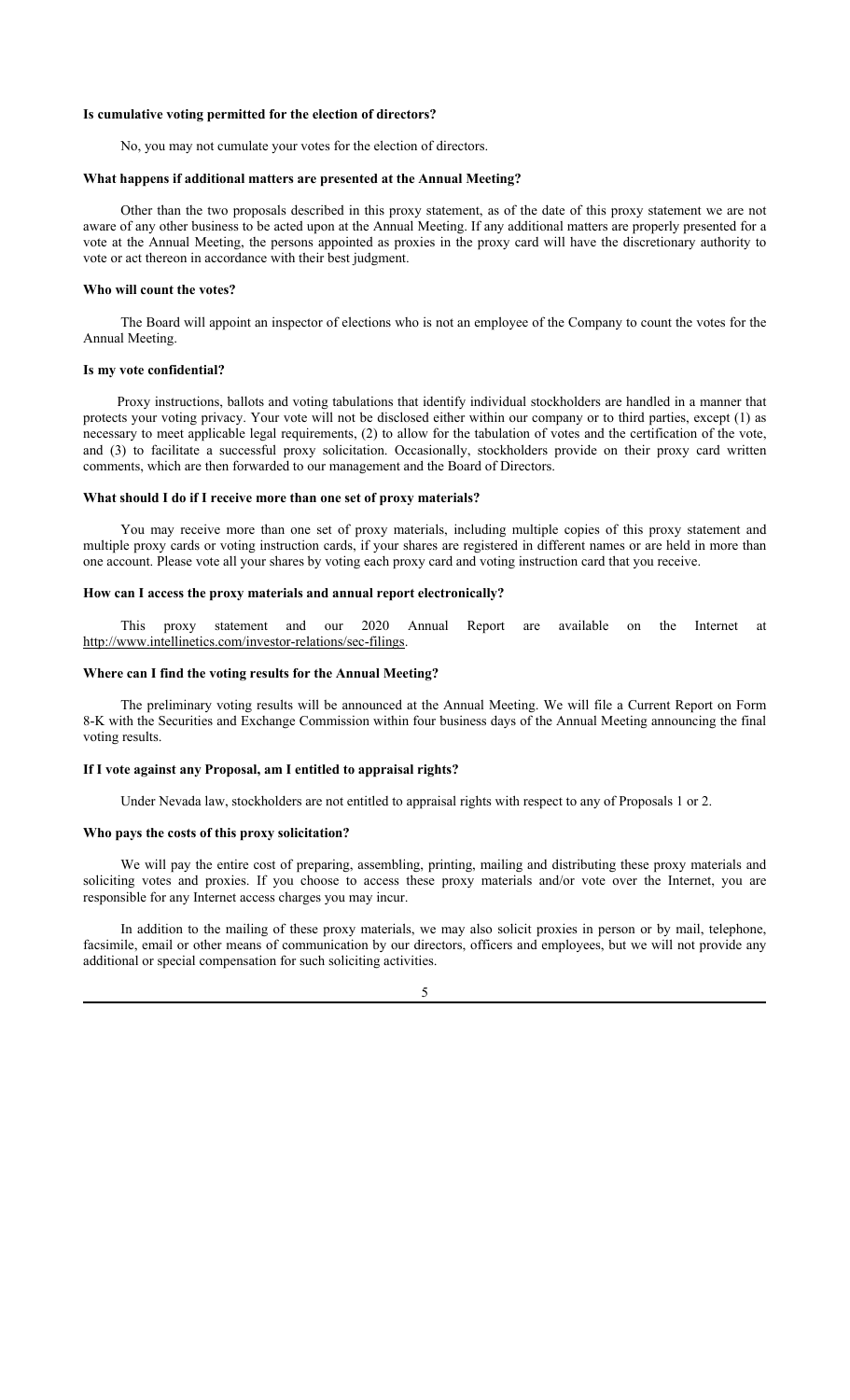We will request that brokerage houses, banks, nominees, trustees and other custodians forward proxy solicitation materials for shares held of record by them to the beneficial owners of such shares, and, upon request, we will reimburse those custodians for their reasonable out-of-pocket expenses incurred in forwarding those materials.

## **CORPORATE GOVERNANCE**

We believe that our corporate governance principles and practices provide an important framework to ensure that our company is managed on a sound basis for the long-term benefit of our stockholders. Our Board of Directors continues to develop its corporate governance policies and practices in light of current operations of the Company to meet laws and regulations, including the rules and regulations of the SEC, the corporate governance requirements of the OTCQB, and best practices in corporate governance.

### **Board Composition**

Our business and affairs are managed under the direction of our Board of Directors, currently consisting of six members. We believe that our corporate governance principles and practices provide an important framework to ensure that our company is managed on a sound basis for the long-term benefit of our stockholders. Our Board of Directors has developed its corporate governance policies and practices to meet laws and regulations, including the rules and regulations of the SEC, and best practices in corporate governance.

#### **Director Independence**

Because director independence is not defined by the OTCQB, in accordance with Item 407(a)(1)(ii) of Regulation S-K, we have adopted the definition of independence as set forth in the rules of the Nasdaq Stock Market, which we sometimes refer to as our standards of director independence. Currently, the Board of Directors consists of six directors, of which independent directors constitute a majority. When determining the independence of Robert Schroeder and William Cooke, the Board considered their affiliations with Taglich Brothers Inc., which has been retained by the Company as a Placement Agent and M&A Advisory Firm from time to time including in 2021 and 2022, and Robert Schroeder's original appointment by Taglich Brothers as a director under the terms of a Placement Agent Agreement between the Company and Taglich Brothers.

The charters of both our Audit Committee and Nominating and Corporate Governance Committee require that all members of each committee be independent. Currently, William Cooke, Rye D'Orazio, Roger Kahn, and Sophie Pibouin serve as our independent directors.

## **Meetings of the Board of Directors**

Our Board of Directors, which currently consists of six directors, meets regularly throughout the year and holds special meetings whenever circumstances require. The Board of Directors held a total of four (4) meetings during 2021. During 2021, each director attended at least 75% of the total number of meetings of the Board and of the committees of the Board on which such director served, and our directors in the aggregate attended 97% of the total number of meetings of the Board and committees on which they served.

### **Executive Sessions**

Executive sessions of independent directors, without any management director or other members of management being present, are held at the request of the independent directors as they deem necessary or appropriate. The sessions may be held in conjunction with a Board committee meeting at which no management director is present. Any independent director can request that additional executive sessions be scheduled.

#### **Director Attendance at Annual Meetings of Stockholders**

The Board of Directors expects all directors to attend each Annual Meeting of Stockholders, either in person or telephonically, except where the failure to attend is due to unavoidable or unforeseeable circumstances. Last year, 50% of the directors attended the Annual Meeting of Stockholders, either in person or telephonically.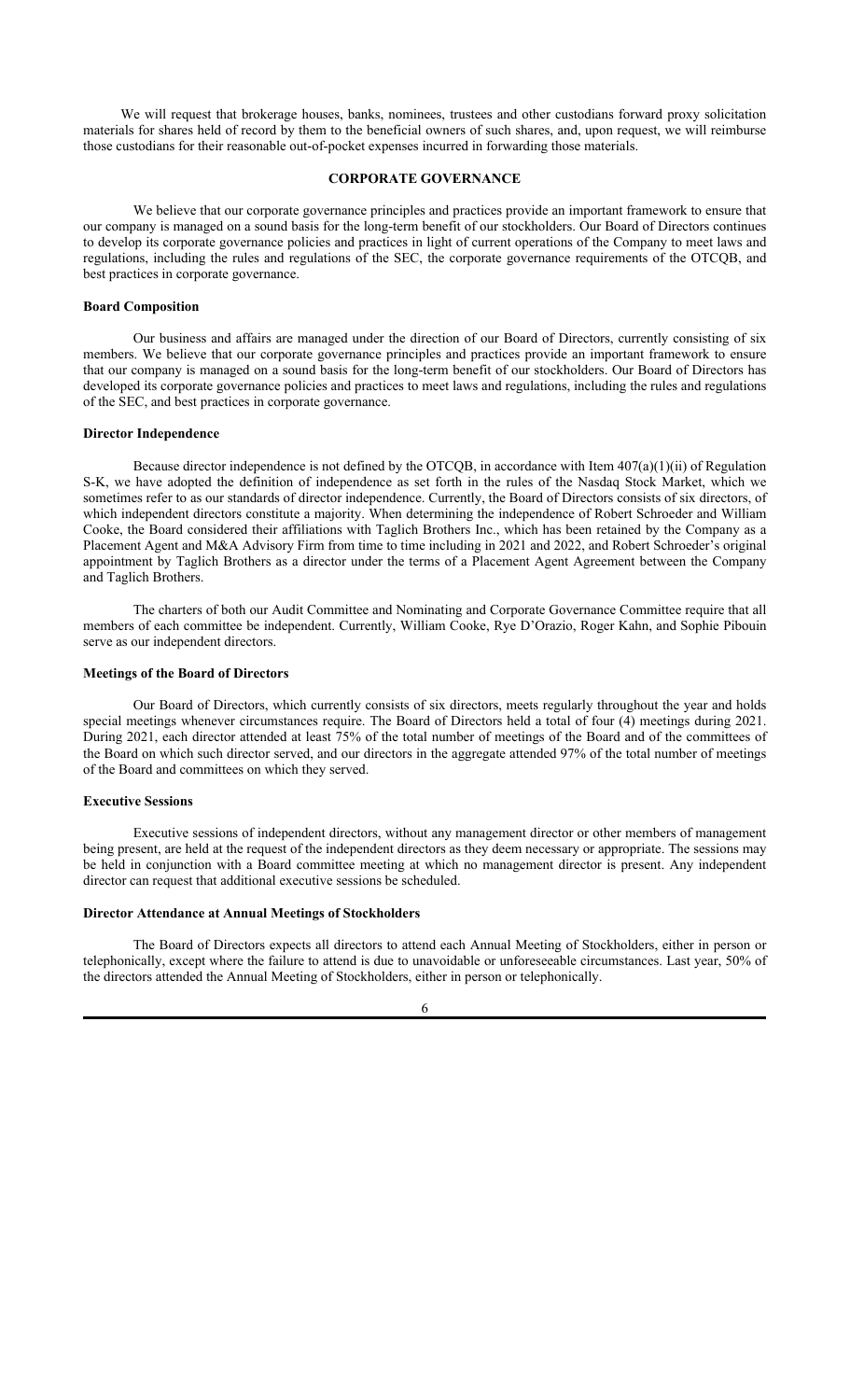## **Committees of the Board of Directors**

Our Board of Directors has established a standing Audit Committee, Compensation Committee, and Nominating and Corporate Governance Committee. The membership of each committee and its functions, duties and responsibilities are discussed below. Each committee operates under a written charter that has been adopted by our Board. Each member of each of these Board committees is an independent director.

#### *Audit Committee*

Our Board of Directors has established an Audit Committee in accordance with Section 3(a)(58)(A) of the Exchange Act. In 2021, the Audit Committee consisted of Rye D'Orazio, Roger Kahn, and Robert Schroeder (Former Committee Chairman), until the unexpected passing of our Chairman, Robert Schroeder, on September 1, 2021. William Cooke was appointed to the Audit Committee as Chairman on October 1, 2021. The Board of Directors has determined that all members are independent under our standards of director independence. The Board of Directors has determined that each member of the Audit Committee is financially literate and that Robert C. Schroeder qualified as an "audit committee financial expert," as that term is defined in Item 407(d) of Regulation S-K under the Exchange Act. Since September 1, 2021, the Board has been in search of an additional Director to fill our current need for an "audit committee financial expert." The Audit Committee met four times during 2021.

The primary purpose of the Audit Committee is to assist the Board of Directors in fulfilling its oversight and monitoring responsibilities relating to:

- the quality and integrity of our financial statements;
- our system of internal control over financial reporting and disclosure controls and procedures;
- the quality and integrity of our auditing, accounting and financial reporting processes generally;
- the audits of our annual financial statements and the appointment, compensation, qualifications, independence and performance of our independent registered public accounting firm;
- the design and implementation of the internal audit function; and
- our compliance with legal and regulatory requirements.

The Audit Committee's duties and responsibilities include:

- reviewing and discussing with management and our independent registered public accounting firm our annual audited and quarterly unaudited consolidated financial statements;
- determining whether to recommend to the Board of Directors that our annual consolidated financial statements be included in our Annual Report on Form 10-K;
- reviewing with management any earnings announcements or guidance forecasts and other announcements regarding our historical or projected results of operations;
- selecting, appointing and, when appropriate, terminating our independent registered public accounting firm;
- reviewing and pre-approving the nature, scope and fee arrangements of the annual audit and non-audit services of our independent registered public accounting firm;
- reviewing the qualifications, performance and independence of our independent registered public accounting firm;

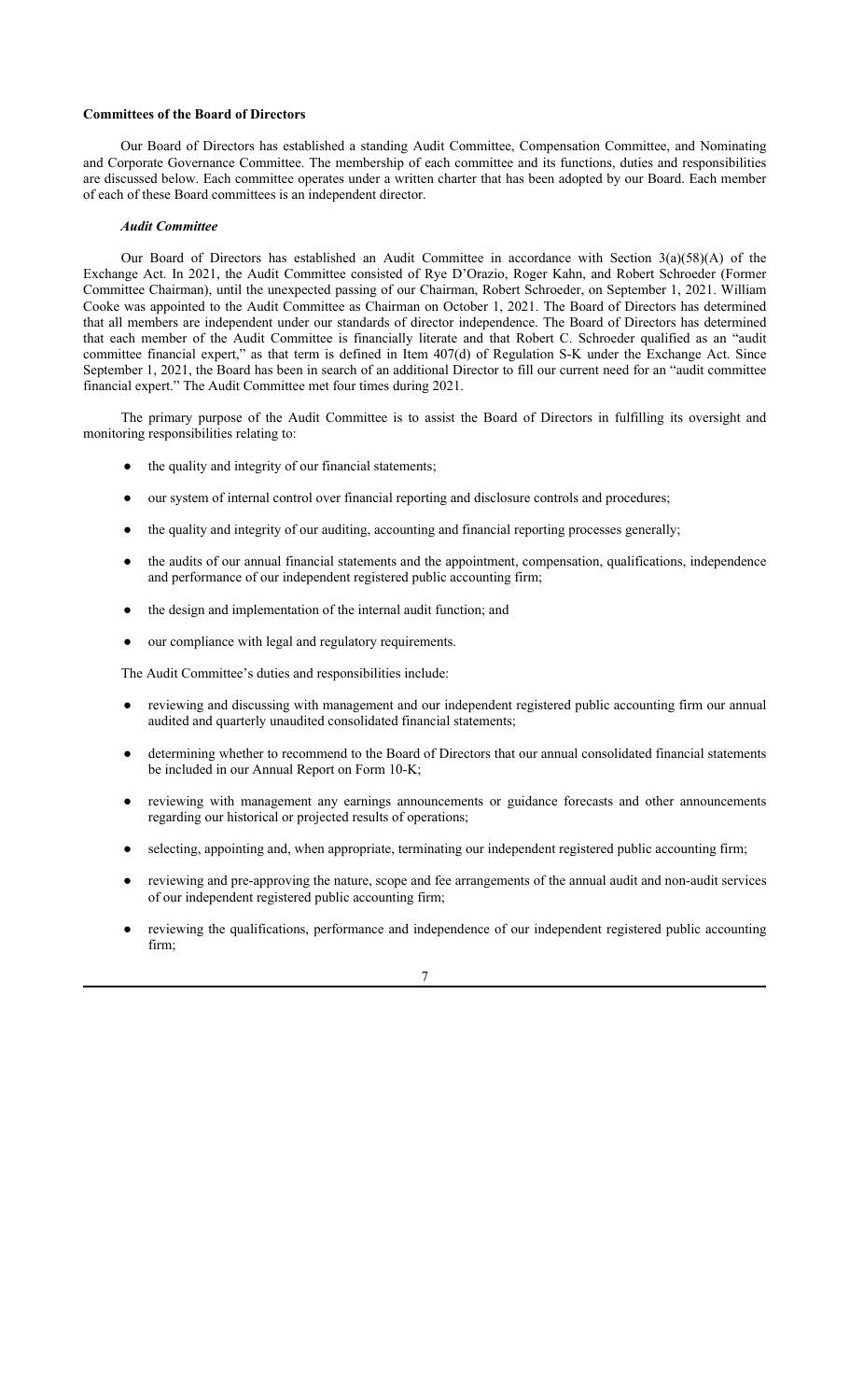- reviewing the scope and the results of the annual audit of our consolidated financial statements by our independent registered public accounting firm;
- reviewing and discussing with management and our independent registered public accounting firm our accounting and financial reporting practices and procedures and the design, implementation, adequacy and effectiveness of our system of internal controls;
- preparing the annual Audit Committee report required by the rules of the SEC to be included in our proxy statement for our annual meetings of stockholders;
- reviewing any transaction that involves a potential conflict of interest or a related person;
- adopting and overseeing procedures for the receipt, retention and treatment of employee concerns and complaints regarding accounting, internal controls or auditing matters; and
- providing other assistance to the Board of Directors, as requested, with respect to our financial, accounting and reporting practices.

The Audit Committee performs its functions and responsibilities under a written charter adopted by the Board of Directors. A current copy of the Audit Committee Charter is available at http://www.intellinetics.com/corporategovernance.

## *Compensation Committee*

Our Board of Directors has established a Compensation Committee. In 2021, the members of the Compensation Committee were Rye D'Orazio (Chairman), Sophie Pibouin, and Robert Schroeder until his passing on September 1, 2021. William Cooke was appointed to the Compensation Committee as on October 1, 2021. The Board of Directors has determined that all members of the Compensation Committee are independent under our standards of director independence. In addition, each member of the Compensation Committee meets the definition of a "non-employee director" under Section 16b-3 of the Exchange Act, and of an "outside director" under Section 162(m) of the Internal Revenue Code of 1986, as amended. The Compensation Committee did not meet during 2021 but took action by unanimous written consent..

The primary purposes of the Compensation Committee are to review and approve the compensation of our executive officers and to oversee our compensation plans and policies generally. The Compensation Committee's duties and responsibilities include:

- establishing, reviewing and approving our general compensation philosophy and strategy;
- reviewing and approving corporate goals and objectives relevant to the compensation of our executive officers, and evaluating their performance in light of those corporate goals and objectives, and determining and approving their compensation based on that evaluation;
- overseeing, evaluating and, as directed by the Board, administering and recommending changes to our incentive compensation plans and programs;
- approving employment agreements, severance agreements, change in control agreements and other compensation agreements and arrangements for our executive officers;
- reviewing and approving the compensation of directors;
- evaluating and assessing any risks and excessive risk-taking activities encouraged by our compensation programs and policies;
- reviewing the results of the advisory vote by stockholders on the compensation of our named executive officers;

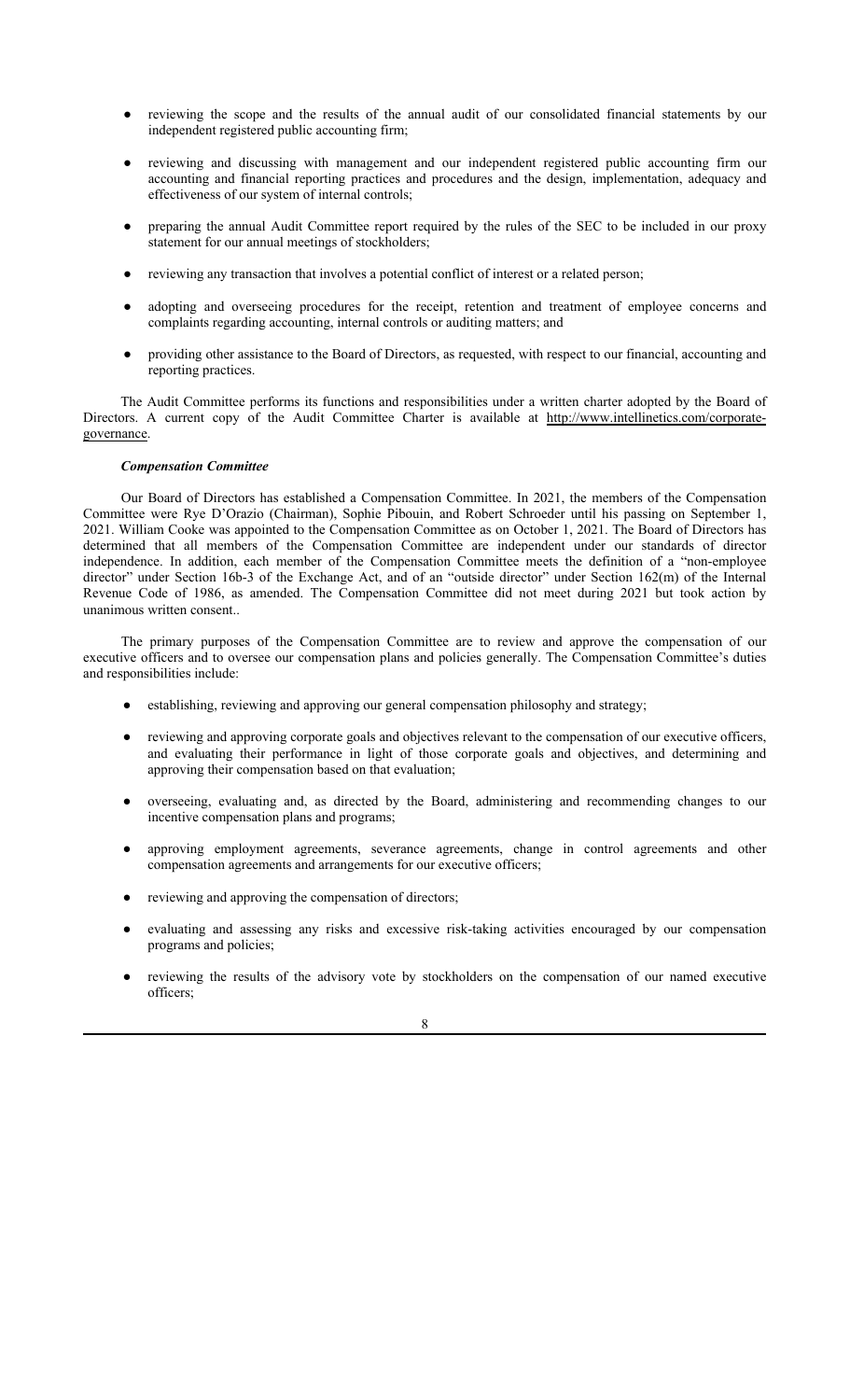- reviewing, modifying and making recommendations with respect to, and monitoring compliance with, our stock ownership guidelines; and
- preparing the annual Compensation Committee report required by the rules of the SEC to be included in our proxy statement for our annual meeting of stockholders.

The Compensation Committee does not generally exercise its power to delegate its authority to subcommittees and officers. The Compensation Committee has the authority under its charter to retain, approve fees for and terminate independent experts, consultants and advisors as it deems necessary to assist in the fulfillment of its responsibilities. To date, the Compensation Committee has not engaged an independent compensation consultant.

While the Compensation Committee gives significant weight to the recommendations of our Chief Executive Officer, the Compensation Committee is responsible for making the final decisions on executive compensation matters and exercises its discretion and authority in approving, modifying or rejecting these recommendations.

The Compensation Committee performs its functions and responsibilities under a written charter adopted by the Board of Directors. A current copy of the Compensation Committee Charter is available at http://www.intellinetics.com/corporate-governance.

#### *Nominating and Corporate Governance Committee*

Our Board of Directors has established a Nominating and Corporate Governance Committee. In 2021, the members of the Nominating and Corporate Governance Committee were Rye D'Orazio, Sophie Pibouin, and Robert Schroeder (Former Committee Chairman) until his passing on September 1, 2021. Roger Kahn was appointed to the Nominating and Corporate Governance Committee as Chairman on September 24, 2001. The Board of Directors has determined that all members of the Nominating and Corporate Governance Committee are independent under our standards of director independence. The Nominating and Corporate Governance Committee did not meet during 2021 but took action by unanimous written consent.

The primary purposes of the Nominating and Corporate Governance Committee are to:

- identify and recommend individuals qualified to become members of the Board of Directors and its committees;
- determine the Board's size, composition, procedures, governance and committees;
- develop, review and assess, our corporate governance principles and policies;
- develop qualification criteria for Board membership;
- review and recommend independence determinations with respect to the directors;
- recommend Board committee assignments;
- oversee our Board's performance and self-evaluation process;
- oversee risks and exposures associated with director nominations and qualifications, corporate governance and overall Board effectiveness; and
- review governance-related stockholder proposals and recommend Board responses.

The Nominating and Corporate Governance Committee performs its functions and responsibilities under a written charter adopted by the Board of Directors. A current copy of the Nominating and Corporate Governance Committee Charter is available at http://www.intellinetics.com/corporate-governance.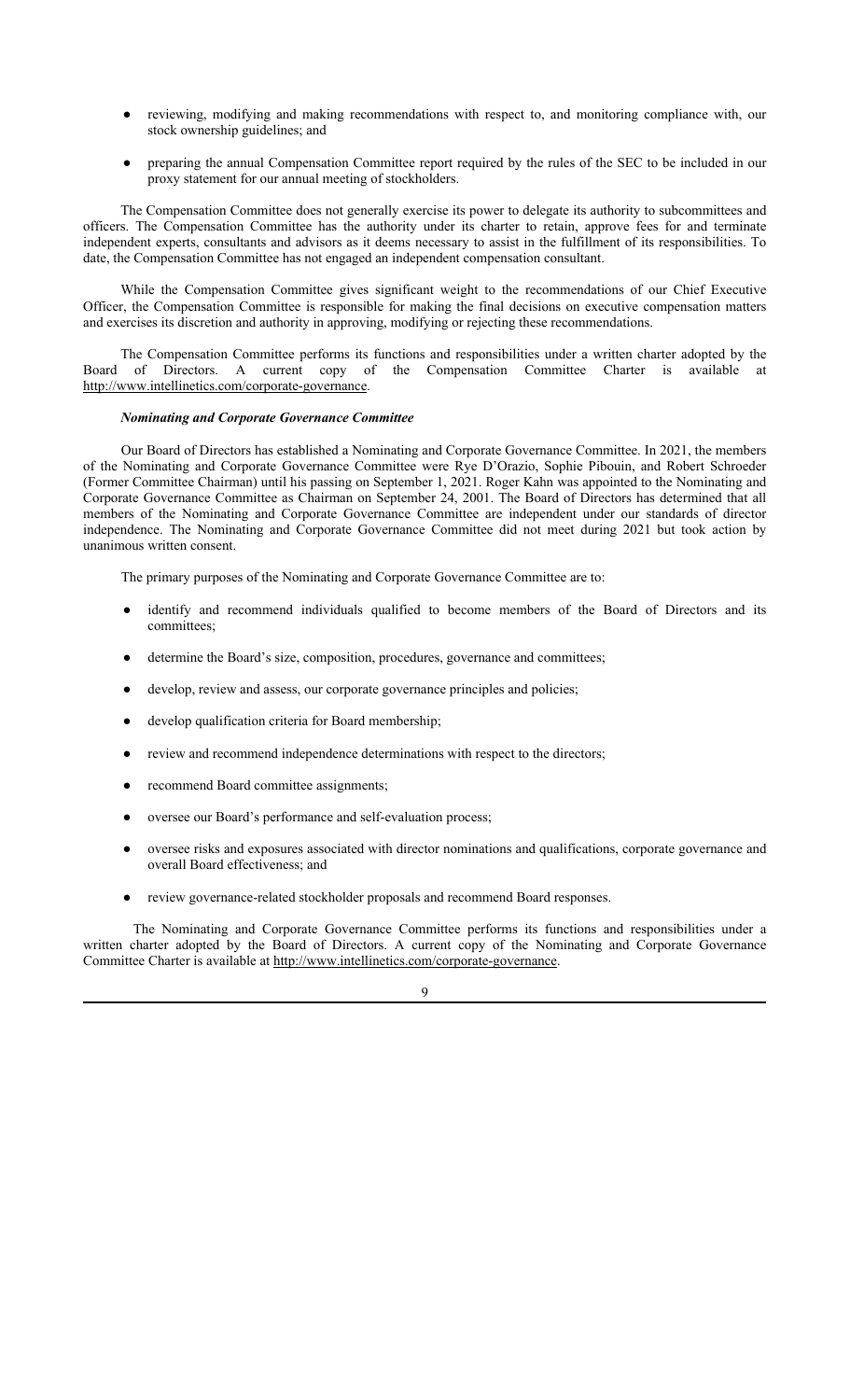#### **Board Leadership Structure**

Our Board of Directors has determined that at the present time it is in the best interests of our company and our stockholders to separate the roles and offices of the Chairman of the Board from the Chief Executive Officer in recognition of the differences between their roles, thereby allowing our Chief Executive Officer to focus on the day-to-day running of our company. The Board determined that this structure is optimal for us under our current circumstances because it allows James F. DeSocio, our Chief Executive Officer to devote his full attention and energy to setting and executing the strategic plan for our company and to providing day-to-day management and leadership of our company and our business and affairs, while allowing our Chairman to lead and direct Board meetings and to facilitate other Board activities and the flow of information between management and directors. Over the two most recently completed fiscal years, the Chairman of the Board was Robert Schroeder until his passing on September 1, 2021, with William Cooke appointed as successor Chairman on October 1, 2021. We believe that this leadership structure enhances the accountability of the Chief Executive Officer to the Board, strengthens the Board's independence from management and provides the appropriate leadership to help ensure effective risk oversight by the Board.

The offices of Chairman of the Board and Chief Executive Officer have been held by separate persons since 2012. However, the Board of Directors recognizes that circumstances may change over time. Accordingly, the Board of Directors has not adopted a formal policy requiring us to separate the roles of Chairman of the Board and Chief Executive Officer but rather believes it is important to retain its flexibility to allocate the responsibilities of the offices of the Chairman of the Board and the Chief Executive Officer from time to time in a manner that is in the best interests of our company and our stockholders based upon then prevailing circumstances. We believe our current leadership structure is serving the best interests of our company and our stockholders.

## **Nominations of Directors**

#### *Identifying and Evaluating Nominees for Director*

The Nominating and Corporate Governance Committee uses a variety of methods for identifying and evaluating nominees for director. The Nominating and Corporate Governance Committee assesses the appropriate size and composition of the Board of Directors, the needs and the respective committees of the Board, and the qualifications of candidates in light of those needs.

In selecting candidates for nomination at an annual meeting of stockholders, the Nominating and Corporate Governance Committee begins by determining whether the incumbent directors whose terms expire at that meeting desire and are qualified to continue their service on the Board of Directors. The Nominating and Corporate Governance Committee believes that the continuing service of qualified incumbents promotes stability and continuity in the boardroom, giving us the benefit of the familiarity and insight into our affairs that our directors have accumulated during their tenure, while contributing to the Board's ability to work as a collective body. Accordingly, it is the policy of the Nominating and Corporate Governance Committee, absent special circumstances, to nominate qualified incumbent directors who continue to satisfy the criteria for membership on the Board, and who the Nominating and Corporate Governance Committee believes will continue to make important contributions to the Board.

If there are Board positions for which the Nominating and Corporate Governance Committee will not be renominating a qualified incumbent, the Nominating and Corporate Governance Committee will consider recommendations for director nominees from a wide variety of sources, including Board members, management, business contacts, stockholders and other appropriate sources. In evaluating such recommendations, the Nominating and Corporate Governance Committee seeks to achieve a balance of knowledge, experience and capability on the Board of Directors and to address the criteria for membership set forth below under "Qualifications of Nominees for Director."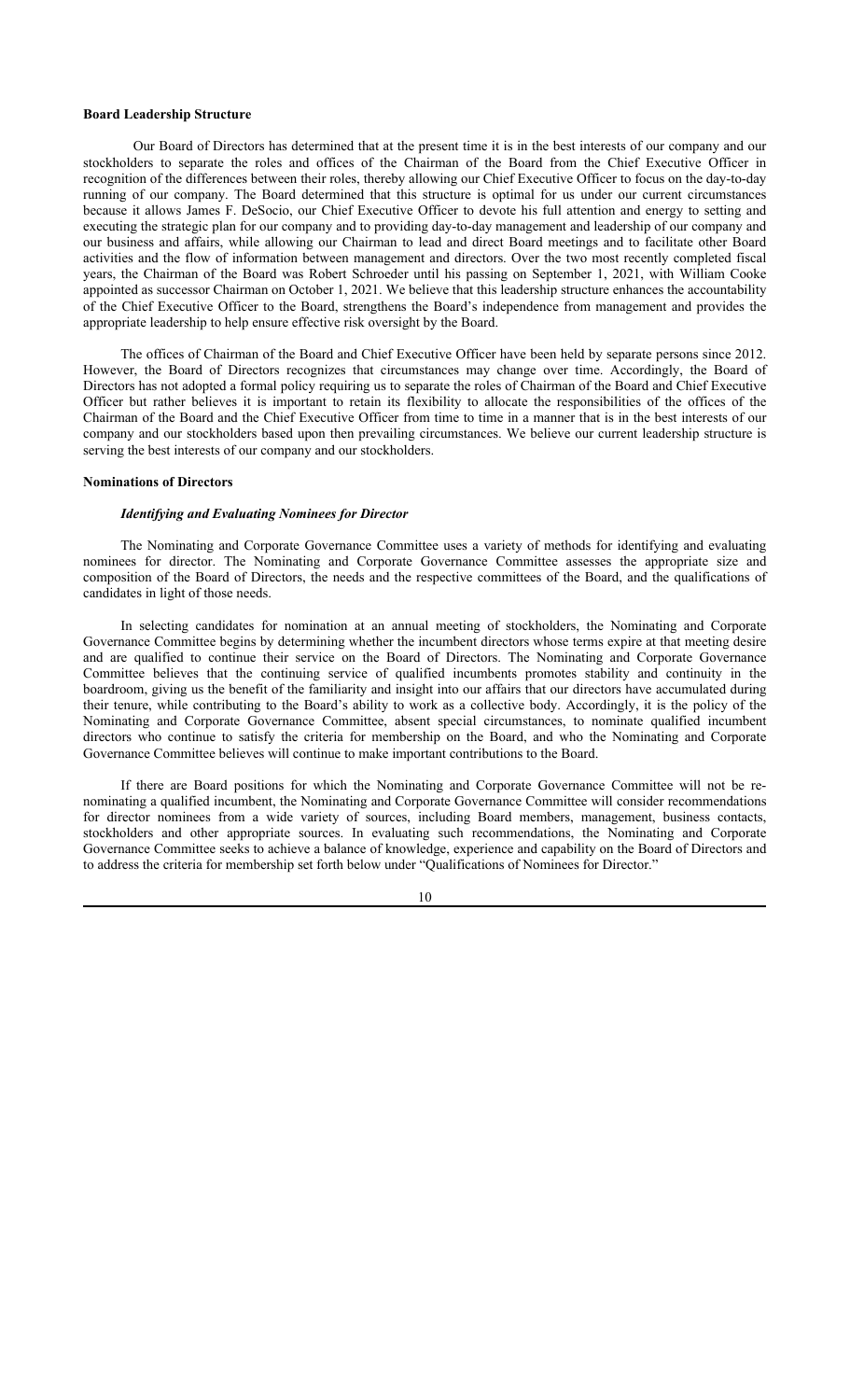### *Qualifications of Nominees for Director*

The Nominating and Corporate Governance Committee is responsible for reviewing the requisite qualifications and skills of director candidates in the context of the current composition of the Board, our operating requirements and the long-term interests of our stockholders. While the Nominating and Corporate Governance Committee has not established specific requirements or policies regarding age, education, years of experience, diversity or specific types of skills for potential candidates, it analyzes certain criteria and qualifications that candidates for membership on the Board of Directors should possess. No particular criterion is necessarily applicable to all prospective nominees. Except in limited and exceptional circumstances, each candidate to serve on the Board of Directors should have the following qualifications:

- A reputation for high personal and professional integrity, strong moral character and adherence to our high ethical standards and values.
- The absence of any conflict of interest (whether due to a business or personal relationship) or legal impediment to, or restriction on, the candidate serving as a director, and no other interests that would materially impair the candidate's ability to (i) exercise independent judgment, or (ii) otherwise discharge the fiduciary duties owed as a director to us and our stockholders.
- Holds or has held a recognized position of leadership in the candidate's community or the candidate's field of endeavor, and has demonstrated high levels of achievement in the candidate's community or field.
- Business acumen and experience, inquisitiveness, strong analytical skills and the ability to exercise sound business judgment and common sense in matters that relate to our current and long-term objectives .
- A general level of expertise and experience in our business areas.
- The ability to read and understand basic financial statements and other financial information pertaining to us.
- A commitment to understanding our company and our business, industry and strategic objectives.
- The availability and a commitment to devote adequate time to the Board and its committees and the ability to generally fulfill all responsibilities as a member of our Board of Directors, including to regularly attend and participate in meetings of the Board, Board committees and stockholders, in light of the number of other company boards on which the candidate serves and the candidate's other personal and professional commitments.
- The willingness and ability to represent fairly and to act in the interests of all of our stockholders rather than the interests of any particular stockholder, special interest group or other constituency.
- For prospective non-employee directors, independence under SEC rules and regulations.
- The willingness to accept the nomination to serve as a member of our Board of Directors.
- Whether the prospective nominee will foster a diversity of skills, experiences and backgrounds on the Board.
- Whether the prospective nominee possesses the requisite education, training and experience to qualify as "financially literate" or as an "audit committee financial expert" under applicable SEC rules.
- For incumbent directors standing for re-election, the incumbent director's performance during his term, including the number of meetings attended, the level of participation, and overall contribution to the Board.
- The composition of the Board and whether the prospective nominee will add to or complement the Board's existing strengths.

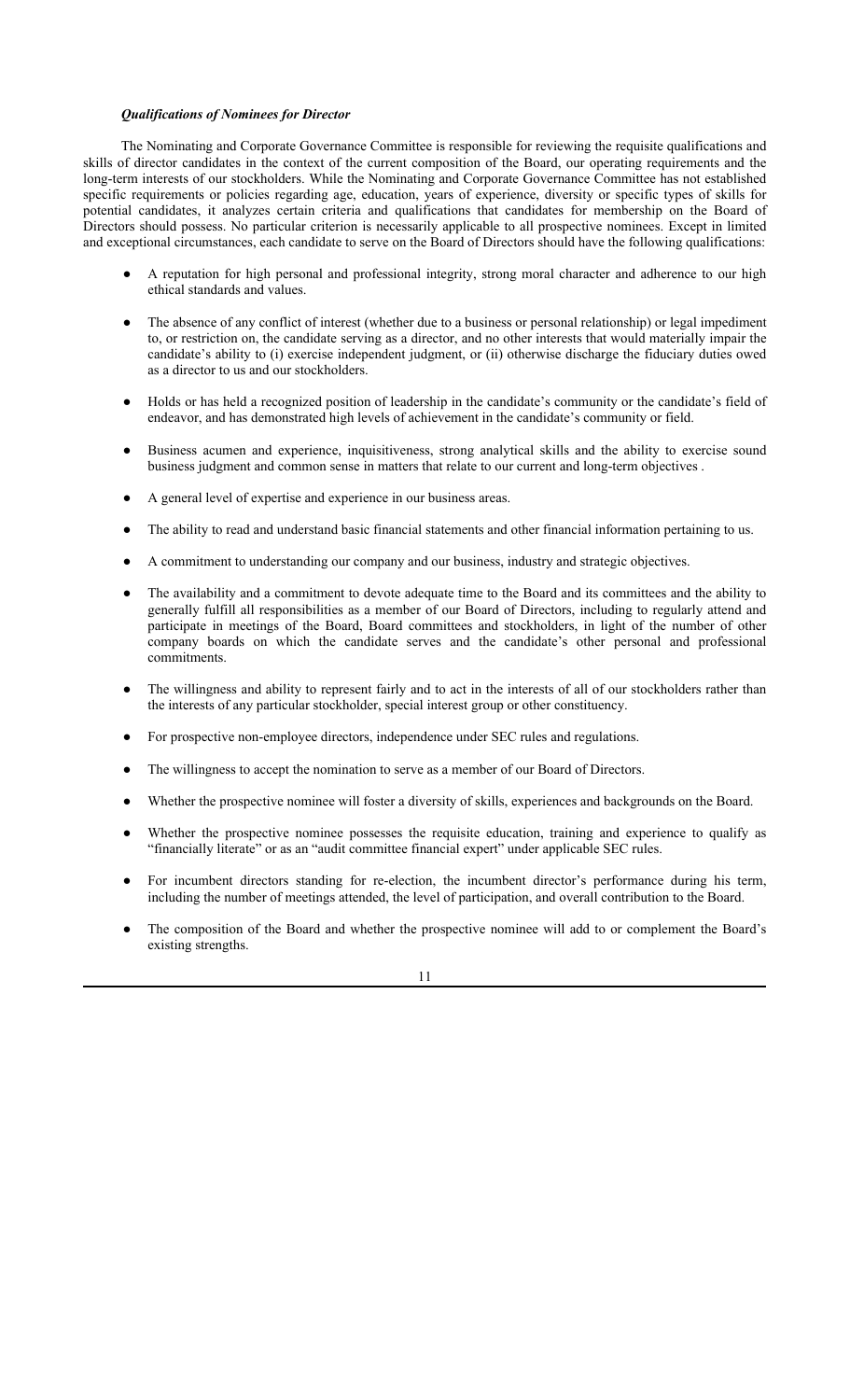From time to time the Nominating and Corporate Governance Committee may identify certain other skills or attributes as being particularly desirable to help meet specific Board needs that have arisen. While our Board has not adopted a specific or formal policy on diversity with respect to directors, they share a commitment to an inclusive culture, endorse equal opportunity principles and practices and seek nominees with a broad diversity of experience, professions, skills, geographic representation and backgrounds. We believe that the backgrounds and qualifications of the members of the Board, considered as a group, should provide a broad mix of experience, knowledge and abilities that will allow the Board to fulfill its responsibilities. The Board is committed to nondiscrimination on the basis of gender, race, religion, national origin, sexual orientation, disability or any other basis proscribed by law in selecting nominees.

## *Recommendations and Nominations by Stockholders*

The policy of the Nominating and Corporate Governance Committee is to consider properly submitted written nominations from stockholders for nominees for director. In general, persons properly recommended by stockholders as nominees for director are evaluated on the same basis as candidates recommended by other sources. Any stockholder recommendations for consideration by the Nominating and Corporate Governance Committee should include the candidate's name, biographical information, information regarding any relationships between the candidate and us, personal references, a statement of recommendation of the candidate from the stockholder, a description of the shares beneficially owned by the stockholder, a description of all arrangements between the candidate and the recommending stockholder and any other person pursuant to which the candidate is being recommended, a written indication of the candidate's willingness to serve on the Nominating and Corporate Governance Committee and a written indication to provide such other information as the Nominating and Corporate Governance Committee may reasonably request.

Nominations by stockholders for director candidates must be addressed to:

Intellinetics, Inc. 2190 Dividend Dr. Columbus, Ohio 43228 Attention: Chief Financial Officer

## **Role of the Board in Risk Oversight**

Risk is inherent in every business. We face a number of risks, including operational, financial, legal, regulatory, safety, strategic and reputational risks. While management is responsible for the day-to-day management of the risks we face, the role of our Board is to engage in the oversight of risk management and encourage management to promote a culture that actively manages risks as a part of our corporate strategy and operations. The Board's role in the risk oversight process includes regular communication with members of senior management on areas of material risk to us, which enables the Board to understand our risk identification, assessment and management and our risk mitigation strategies. There is not a separate Risk Committee.

Each Board committee considers risk within its areas of responsibility and keeps the Board regularly informed through committee reports about such risks. The Audit Committee assists the Board with respect to risk management primarily in the areas of accounting, financial reporting, internal controls and compliance with legal and regulatory requirements. The Compensation Committee assists the Board primarily with respect to the management of risks related to our compensation programs, policies and practices. The Nominating and Corporate Governance Committee assists the Board primarily with respect to the management of risks associated with Board organization, membership and structure and with corporate governance. This allocation of risk oversight responsibilities enables the Board of Directors and its committees to coordinate the risk oversight role. The full Board considers our risk profile and focuses on the most significant risk factors facing us with the goal of ensuring that all material risks are identified and appropriate risk mitigation measures are implemented.

We believe that the Board's leadership structure, as discussed above, is consistent with the roles of the Board and the Board committees in risk oversight. The Board has found that its current structure, with the separation of the roles of the Chairman of the Board and the Chief Executive Officer, supports the Board's risk oversight activities, because the Chief Executive Officer and other members of senior management have responsibility for the management of risk and our Board, led by our Chairman, provides oversight of that risk management, and because various aspects of risk oversight are allocated among the committees of the Board within their areas of responsibility.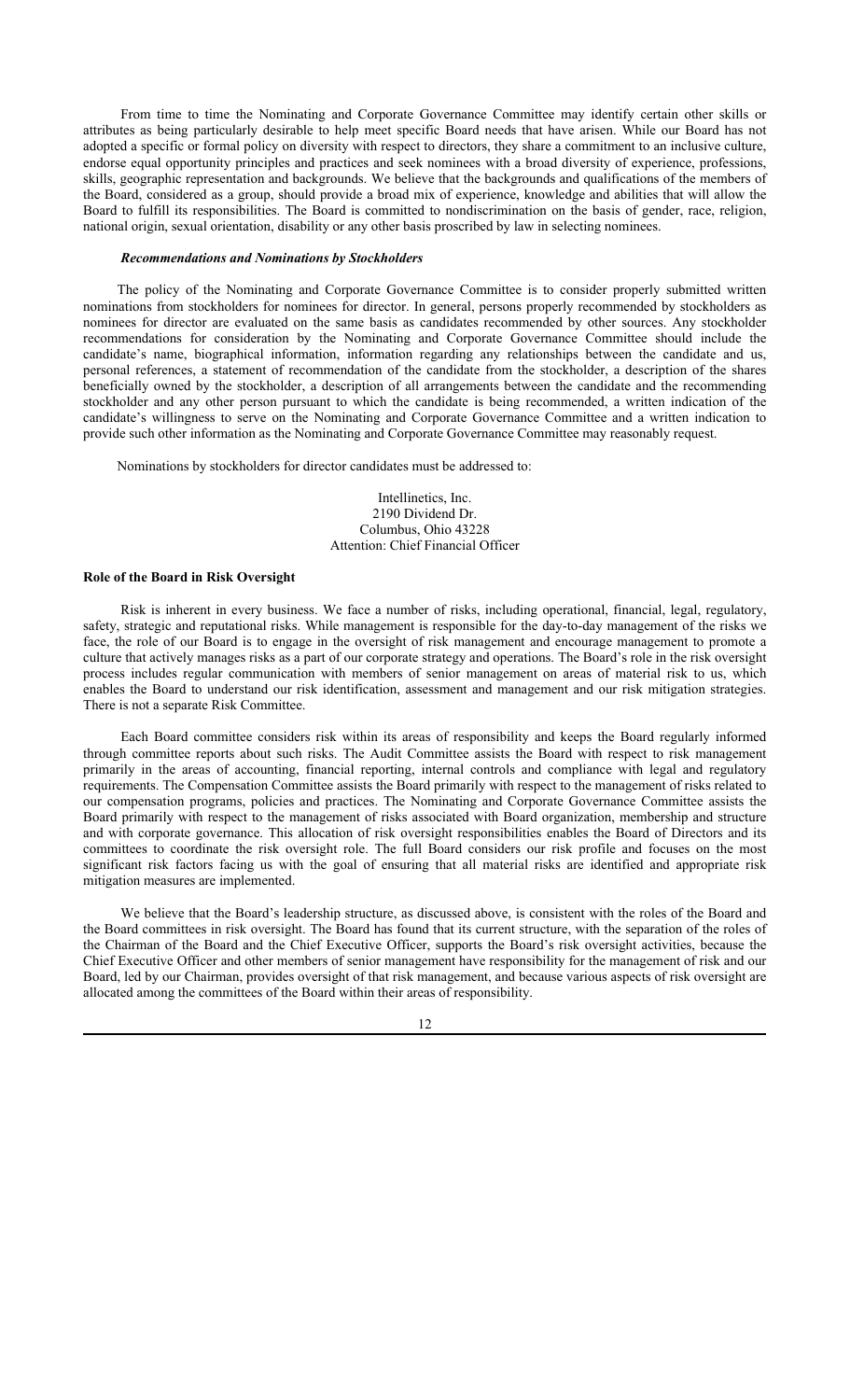### **Legal Proceedings**

We are not aware of any material proceedings in which any of our directors, executive officers or affiliates, any owner of record or beneficial owner of more than 5% of our common stock, or any associate of any such director, officer, affiliate or security holder is a party adverse to us or any of our subsidiaries or has a material interest adverse to us.

#### **Codes of Ethics**

We have adopted a Code of Ethics and Conduct, designed to encourage our directors, officers and employees to act with the highest level of integrity. This code is available on the Investor Relations section of our website at www.intellinetics.com/corporate-governance.

The Intellinetics, Inc. Code of Ethics and Conduct is a code of conduct that applies to all of our directors, officers and employees. Under the Code of Ethics and Conduct, each officer, director and employee is required to maintain a commitment to high standards of business conduct and ethics. The Code of Ethics and Conduct covers many areas of professional conduct, including conflicts of interest, protection of confidential information, and strict adherence to laws and regulations applicable to the conduct of our business. Directors, officers and employees are required to report any conduct that they believe in good faith to be an actual or apparent violation of the Code of Ethics and Conduct.

If we make any amendment to, or grant any waiver from a provision of, our code of conduct with respect to any director, executive officer or senior financial officer, we will disclose the nature of such amendment or waiver on our website, in a Current Report on Form 8-K or both.

## **Compensation Committee Interlocks and Insider Participation**

All members of the Compensation Committee are independent directors. No member of the Compensation Committee is or has ever been an officer or employee of us or of any of our subsidiaries. None of our executive officers serves as a member of the board of directors or of the compensation committee of any other entity that has one or more executive officers serving as a member of our Board of Directors or of our Compensation Committee.

## **Access to Management and Outside Advisors**

Our directors have full and unrestricted access to our management and employees. Our Board of Directors and its committees have the right to retain outside advisors and consultants of their choosing at our expense, without the consent or approval of management.

#### **Communications with the Board of Directors**

While the Board believes that management speaks for our company, any stockholder who wishes to communicate directly with the Board of Directors, any committee of the Board or any individual director may do so by directing a written request addressed to such director or directors as follows:

> Intellinetics, Inc. 2190 Dividend Dr. Columbus, OH 43228 Attention: Chief Financial Officer

Communications directed to members of the Board will be forwarded to the intended Board members, unless such communications are deemed advertisements or promotional, clearly unrelated to our business or to Board or committee matters, or unduly hostile, threatening, illegal or otherwise unnecessary or inappropriate to forward.

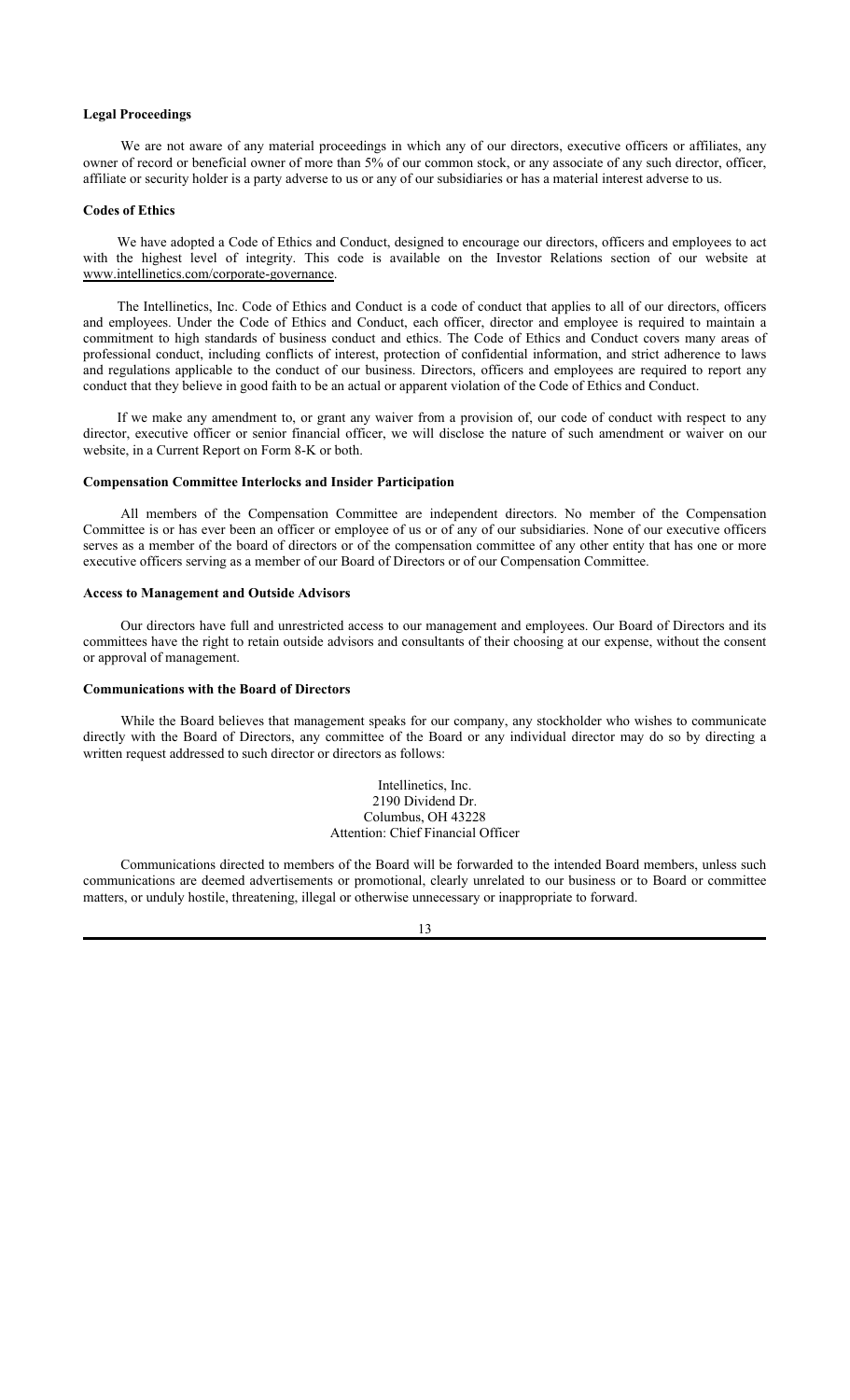## **PROPOSAL 1**

## **ELECTION OF DIRECTORS**

The Board of Directors currently consists of six members. Under our Articles of Incorporation and Bylaws, the members of the Board must be re-elected each year at the Annual Meeting of the Stockholders. Each director serves in office until the expiration of his term and until his successor is duly elected and qualified.

The terms of all six directors expire at the Annual Meeting: William M. Cooke, James F. DeSocio, Matthew L. Chretien, Rye D'Orazio, Sophie Pibouin, and Roger Kahn. Therefore, six directors will be elected at the Annual Meeting.

The Board of Directors has unanimously nominated William M. Cooke, James F. DeSocio, Matthew L. Chretien, Rye D'Orazio, Sophie Pibouin, and Roger Kahn to be re-elected as directors at the Annual Meeting, to serve as directors for a term of one year.

William M. Cooke, James F. DeSocio, Matthew L. Chretien, Rye D'Orazio, Sophie Pibouin, and Roger Kahn, have each agreed to continue to serve as a director if re-elected by the stockholders at the Annual Meeting. The Board of Directors has no reason to believe that any of the nominees will be unable to serve. However, if any nominee should become unexpectedly unable to serve as a director, then the persons appointed as proxies in the accompanying proxy card intend to vote for such other nominee as the Board of Directors may designate unless the size of the Board is reduced by the Board of Directors.

Set forth below is information as of the date of this proxy statement about the nominees. In addition to the information presented below regarding the specific experience, qualifications, attributes and skills of each nominee that led our Board of Directors to conclude that such person should serve as a director, we also believe that each nominee has demonstrated a high level of leadership experience, business acumen, integrity and honesty, and an ability to exercise sound judgment and deal with complex problems, as well as a commitment of service to our company and our Board. Our Board of Directors believes that these skills and qualifications, combined with the diverse backgrounds, experience, expertise and perspectives of our directors, contribute to robust and productive discussions in the boardroom and the ability of the Board to work in a positive and collegial fashion that benefits our company and our stockholders by creating a strong and effective Board of Directors. The Board considers the composition of the Board in light of our evolving business requirements and its assessment of the Board's performance to ensure that the Board has the appropriate mix of skills and experiences needed for the broad set of challenges that it confronts and the responsibilities it has. Based on all of these qualifications, the Board of Directors believes that each nominee has the appropriate set of skills and qualifications to serve as members of the Board and to benefit our company and our stockholders as Board members.

#### **Nominees**

**William M. Cooke,** 60. Mr. Cooke was appointed as a member and chairman of our board of directors in October 2021. Mr. Cooke joined Taglich Brothers, Inc., a New York-based full-service brokerage firm that specializes in placing and investing in private equity transactions for small public companies, in 2012 and participates in sourcing, evaluating, and executing new investments as well as monitoring existing investments. Prior to joining Taglich Brothers, he was a Managing Director of Glenwood Capital LLC from 2010 to 2012, where he advised middle-market clients on capital raising and mergers and acquisitions. From 2001 to 2009, he sourced, evaluated and executed mezzanine transactions for The Gladstone Companies and BHC Interim Funding II, L.P. Before entering the private equity industry, Mr. Cooke served as a securities analyst primarily covering the automotive and industrial sectors for ABN AMRO Incorporated and McDonald and Company Securities, Inc. Bill received his Bachelor of Arts degree from Michigan State University and Master of Business Administration degree from the University of Michigan. He is a Chartered Financial Analyst and a member of the Board of DecisonPoint Systems, Inc., Unique Fabricating, Inc., Racing& Performance Holdings, LLC and a former member of the board of directors of APR, LLC. The Board believes Mr. Cooke is well qualified to serve on the Board due to his leadership skills, capital markets expertise, and extensive experience as a director of the board for other public companies.

**James F. DeSocio,** 66, is the current President, Chief Executive Officer, and has served as a member of our Board of Directors since September 25, 2017. Prior to joining the Company, Mr. DeSocio served as Chief Revenue Officer at Relayware, LLC, a global provider of Partner Relationship Management solutions, from January 2015 to September 2017. From January 2013 to November 2014, Mr. DeSocio served as Executive Vice President of Operations for XRS Corporation, a fleet management software solutions provider. From October 2007 to September 2012, Mr. DeSocio served as Executive Vice President of Sales and Business Development for Antenna Software, Inc., a business mobility solutions provider. Since January of 2020, Mr. DeSocio also serves as Chairman of the Board of Pica9, a New York-based digital marketing company. Our Board believes Mr. DeSocio is qualified to serve on our Board due to his extensive experience in sales, marketing, international operations, and mergers and acquisitions.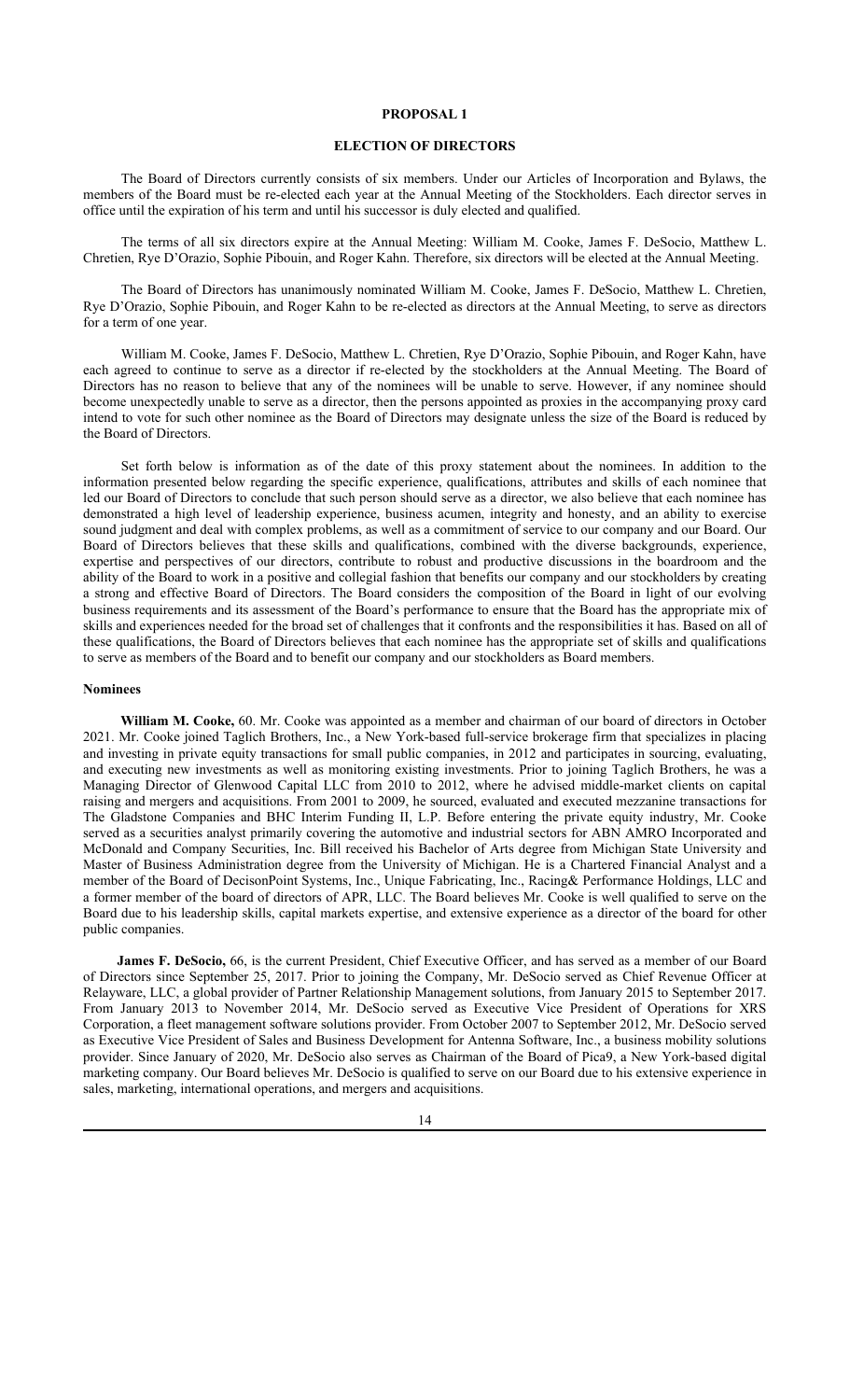**Matthew L. Chretien**, 54, is a co-founder of Intellinetics and has served as Secretary since December 19, 2017, Chief Strategy Officer since September 25, 2017, and Chief Technology Officer since September 2011, and as a member of our Board of Directors since February 2012. Mr. Chretien previously served as Intellinetics' President and Chief Executive Officer from July 2013 to September 2017, and from January 1999 to September 2011; Executive Vice President from September 2011 to July 2013; Chief Financial Officer from September 2011 to September 2012; Treasurer from September 2011 to December 2016; and Vice President from 1996 until 1999. Prior to joining Intellinetics, he served as the field sales engineer for Unison Industries, a manufacturer of aircraft ignition systems. As a co-founder who has been an active executive at all times since 1996, our Board believes Mr. Matthew Chretien is qualified to serve on our Board. He brings to the Board valuable leadership experience and insight with respect to our technology; products and services; and relationships with customers, vendors, and distributors.

**Rye D'Orazio**, 67, has served as a member of the Board of Directors of Intellinetics since 2006. Mr. D'Orazio has served as the Executive Director for the Fellowship of Christian Athletes since 2013. From 2001 to 2013, Mr. D'Orazio was a partner at Ray& Barney Group, a management consulting firm. From 1995 to 2000, he served as Vice President of Professional Services at Compucom. From 1985 to 1995, Mr. D'Orazio was a partner at NCGroup, which he founded. From 1982 to 1995, he was employed as the Vice President of Professional Services at Triangle Systems, and from 1977 to 1982, he was employed as a systems engineer at Electronic Data Systems. Mr. D'Orazio brings over 30 years of important industry experience and business acumen to our Board. Our Board believes that Mr. D'Orazio's experience and expertise, particularly with respect to professional services and entrepreneurship, qualify him to serve on our Board.

**Sophie Pibouin,** 54, has served as a member of our Board of Directors since March 20, 2015. Ms. Pibouin is currently employed by Progress Software as the VP Sales North America. Prior to that she was Head of Sales, U.S. for Resulticks. From 2014 to June 2019 Ms. Pibouin served as the worldwide Sales Leader of the IBM Watson marketing brand. Prior to that, Ms. Pibouin served as Chief Operating Officer, from 2012 to 2014, for SDL, PLC, a global provider of customer experience management software and solutions, having previously worked as a General Manager from 2010 to 2012. From 2006 to 2009, she served as Chief Operating Officer at Chronicle Solutions, Inc., a security software company. From 1990 to 2004, she worked for CA, Inc. (formerly Computer Associates), in a variety of positions including ultimately as Senior Vice President/GM for the Mid-Atlantic Region. She graduated with Honors as a Bachelor in International Commerce from the University of Flaubert in Rouen, France. The Board believes Ms. Pibouin brings a depth and breadth of business and sales experience in the software industry, and that she is qualified to serve on our Board.

**Roger Kahn**, 52, has served as a member of our Board since October 5, 2017. Mr. Kahn has served as President and Chief Executive Officer of Bridgeline Digital, Inc. ("Bridgeline"), a web content management solutions provider, since May 2016. Mr. Kahn previously served as Co-Interim Chief Executive Officer and President of Bridgeline from December 2015 to May 2016, and as Chief Operating Officer from August 2015 to May 2016. From 2008 to September 2016, Mr. Kahn was a partner at Great Land Holdings, a resort development company. Mr. Kahn received his Ph.D. in Computer Science and Artificial Intelligence from the University of Chicago. The Board believes Mr. Kahn is qualified to serve on the Board due to his management experience in the software industry and with a public company.

#### **Vote Required**

Our Bylaws require that each director be elected by a plurality of the votes cast by the holders of the shares of our common stock present, in person or by proxy, and entitled to vote at the Annual Meeting with respect to the directors. A "plurality of the votes cast" means that the six candidates receiving the highest number of votes cast shall be elected as the six directors.

## **OUR BOARD OF DIRECTORS UNANIMOUSLY RECOMMENDS THAT STOCKHOLDERS VOTE "FOR" THE ELECTION OF THE SIX NOMINEES: WILLIAM M. COOKE, JAMES F. DESOCIO, MATTHEW L. CHRETIEN, RYE D'ORAZIO, SOPHIE PIBOUIN, AND ROGER KAHN**

*Proxy cards properly signed and timely returned to us will be so voted, unless contrary instructions are specified.*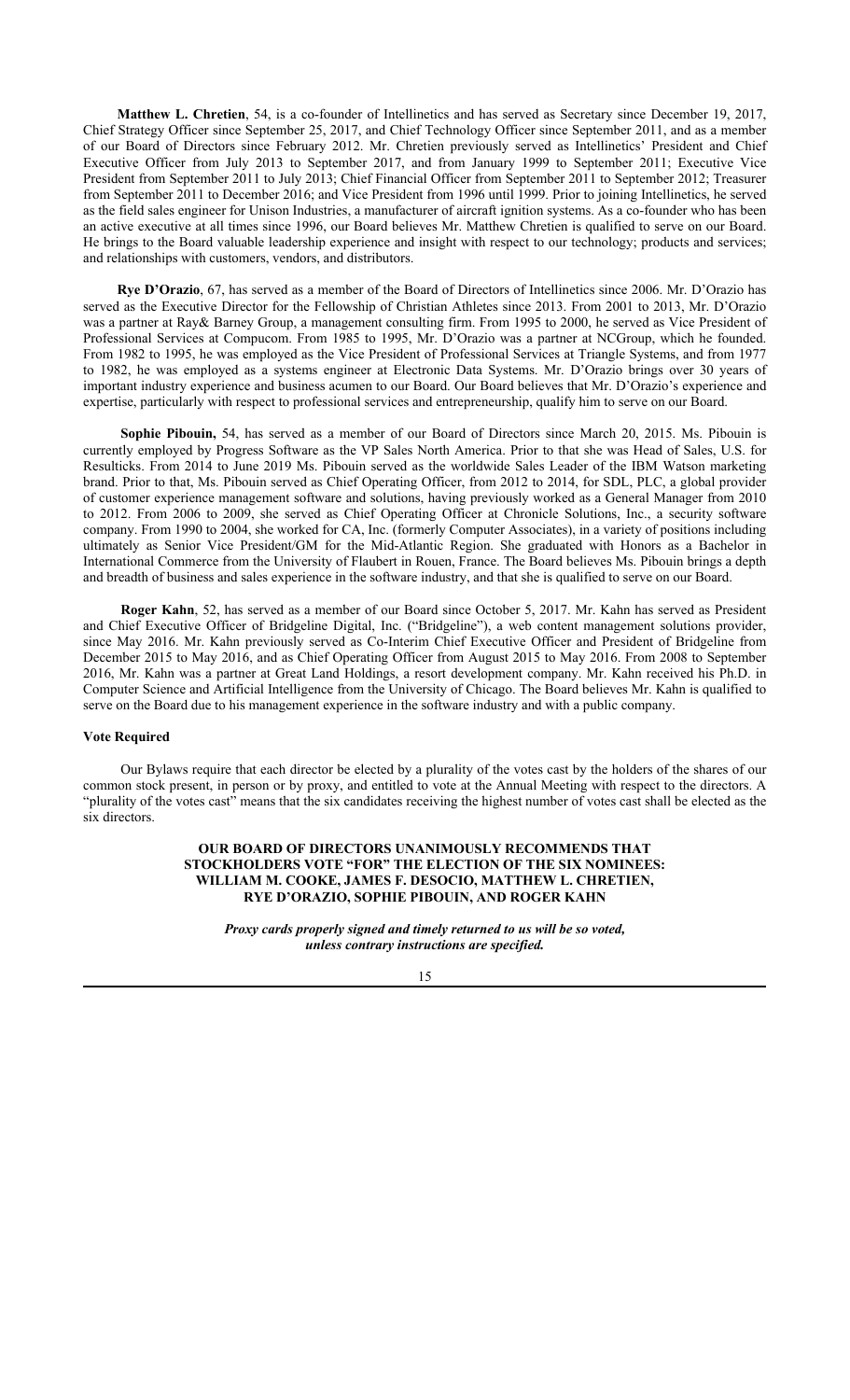## **PROPOSAL 2**

## **RATIFICATION OF APPOINTMENT OF INDEPENDENT REGISTERED PUBLIC ACCOUNTING FIRM**

### **Proposal**

The Audit Committee of the Board of Directors has appointed GBQ to serve as our independent registered public accounting firm for the fiscal year ending December 31, 2022. GBQ has served as our independent registered public accounting firm since September 4, 2012.

At the Annual Meeting, our stockholders will be asked to ratify the Audit Committee's appointment of GBQ as our registered public accounting firm for fiscal year 2022. While stockholder ratification of the appointment of GBQ is not required by our by-laws or by any other applicable legal requirement, we are submitting this appointment to our stockholders for ratification as a matter of good corporate governance. If our stockholders do not ratify the appointment of GBQ, then the Audit Committee will reconsider the appointment, although it may still determine to retain this appointment. Even if the appointment of GBQ is ratified by our stockholders, the Audit Committee may, in its discretion, appoint a different independent registered public accounting firm at any time during the year if it determines that such a change would be in the best interests of our company and our stockholders.

We expect that one or more representatives of GBQ will be present in person or telephonically at the Annual Meeting and will be available to respond to appropriate questions and have the opportunity to make a statement if they desire to do so.

The aggregate fees for professional services rendered to us by GBQ for the fiscal years ended December 31, 2021 and December 31, 2020 were as follows:

|                           | Fees         |  |         |  |  |
|---------------------------|--------------|--|---------|--|--|
|                           | 2021         |  | 2020    |  |  |
| <b>Audit Fees</b>         | $174,141$ \$ |  | 200,500 |  |  |
| <b>Audit-Related Fees</b> |              |  |         |  |  |
| Tax Fees                  |              |  |         |  |  |
| All Other Fees            | $\mathbf{0}$ |  | 1.242   |  |  |
|                           |              |  |         |  |  |
| Total                     | 174,141      |  | 201,742 |  |  |

## **Audit Fees**

This category includes fees associated with our annual audit and the reviews of our quarterly reports on Form 10-Q. This category also includes fees associated with advice on audit and accounting matters that arose during, or as a result of, the audit or the review of our interim financial statements, statutory audits, and services related to Securities and Exchange Commission registration statements and filings. In 2020, we paid \$15,000 for services related to the Company's filing of a registration statement in March and \$2,500 for services related to the Company's filing of a schedule 14C in May.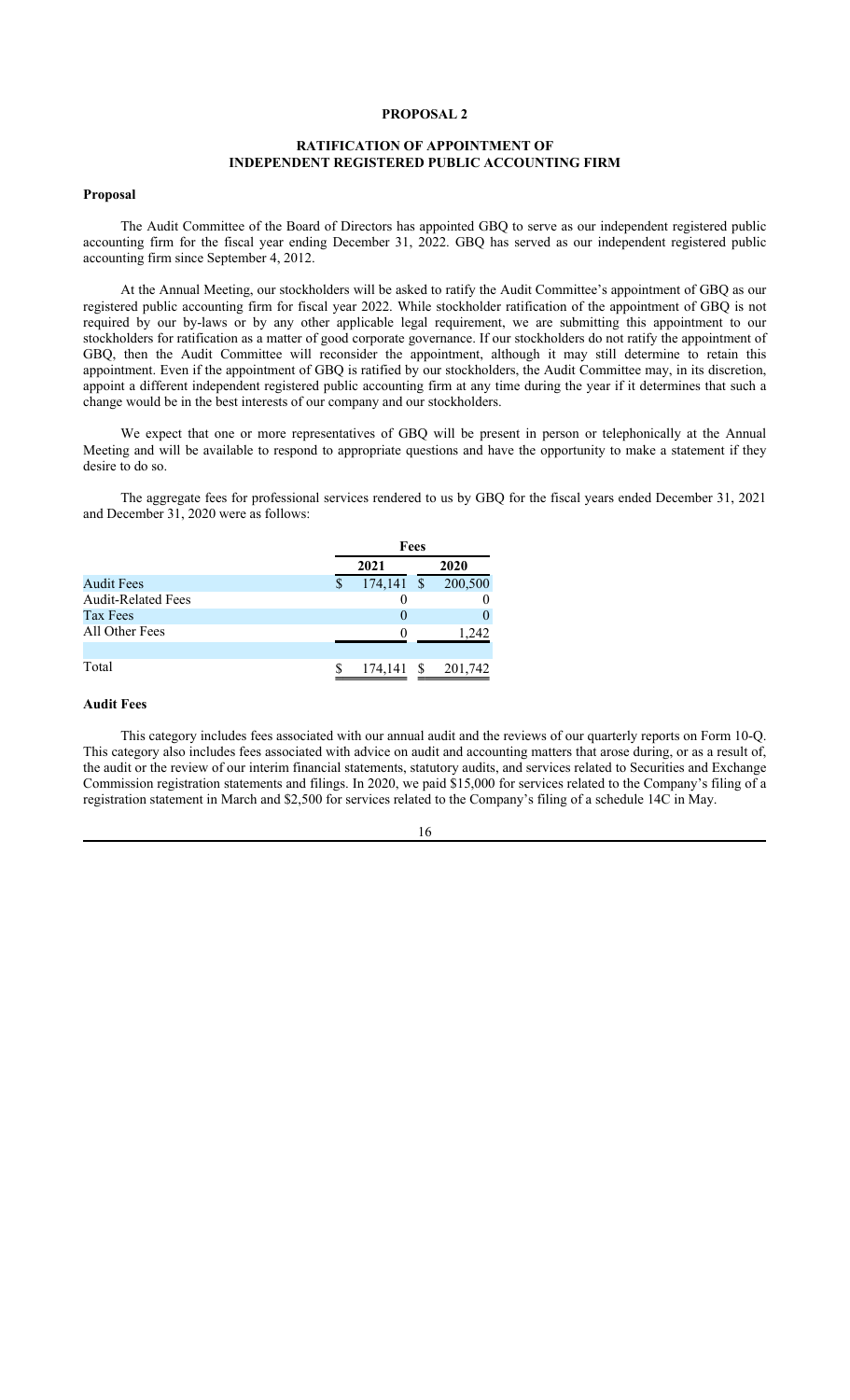#### **Audit-Related Fees**

This category includes fees for assurance and related services that are traditionally performed by our independent registered public accounting firm, such as due diligence services related to mergers and acquisitions, accounting consultations, and attestation services that are not required by statute or regulation.

### **Tax Fees**

We did not engage GBQ for tax planning for merger and acquisition activities, tax consultations, the review of income tax returns and assistance with state tax examinations during the fiscal years ended December 31, 2021 and 2020.

## **All Other Fees**

In 2020 we paid GBQ \$1,242 to provide non-audit, advisory services in relation to the 7(a) loan program forgiveness rules of the Paycheck Protection Program loan. We did not engage GBQ to provide any information technology services or any other services during the fiscal year ended 2021.

#### **Audit Committee Pre-Approval Policy**

Our Audit Committee specifically approved the audit and audit-related services performed by GBQ for the periods ended December 31, 2021 and 2020, when applicable.

For the fiscal year ending December 31, 2022, our Audit Committee pre-approved audit-related and non-audit related services not prohibited by law to be performed by our independent registered public accountants and associated fees. Audit Committee pre-approval of audit and non-audit services will not be required if the engagement for the services is entered into pursuant to pre-approval policies and procedures established by the Audit Committee regarding the Company's engagement of the independent auditor, provided the policies and procedures are detailed as to the particular service, the Audit Committee is informed of each service provided and such policies and procedures do not include delegation of the Audit Committee's responsibilities to the Company's management. The Audit Committee may delegate to one or more designated members of the Audit Committee the authority to grant pre-approvals, provided such approvals are presented to the Audit Committee at a subsequent meeting. If the Audit Committee elects to establish pre-approval policies and procedures regarding non-audit services, the Audit Committee must be informed of each non-audit service provided by the independent auditor. Audit Committee pre-approval of non-audit services (other than review and attestation services) also will not be required if such services fall within available exceptions established by the SEC.

## **Vote Required**

The affirmative "FOR" vote of the holders of a majority of the shares of common stock present, in person or by proxy, at the Annual Meeting and entitled to vote on this proposal is required to ratify the appointment by the Audit Committee of GBQ as our independent registered public accounting firm for the fiscal year ending December 31, 2022.

## **OUR BOARD OF DIRECTORS UNANIMOUSLY RECOMMENDS THAT STOCKHOLDERS VOTE "FOR" PROPOSAL 2: THE RATIFICATION OF THE APPOINTMENT OF GBQ AS OUR INDEPENDENT REGISTERED PUBLIC ACCOUNTING FIRM FOR FISCAL YEAR 2022**

*Proxy cards properly signed and timely returned to us will be so voted, unless contrary instructions are specified thereon.*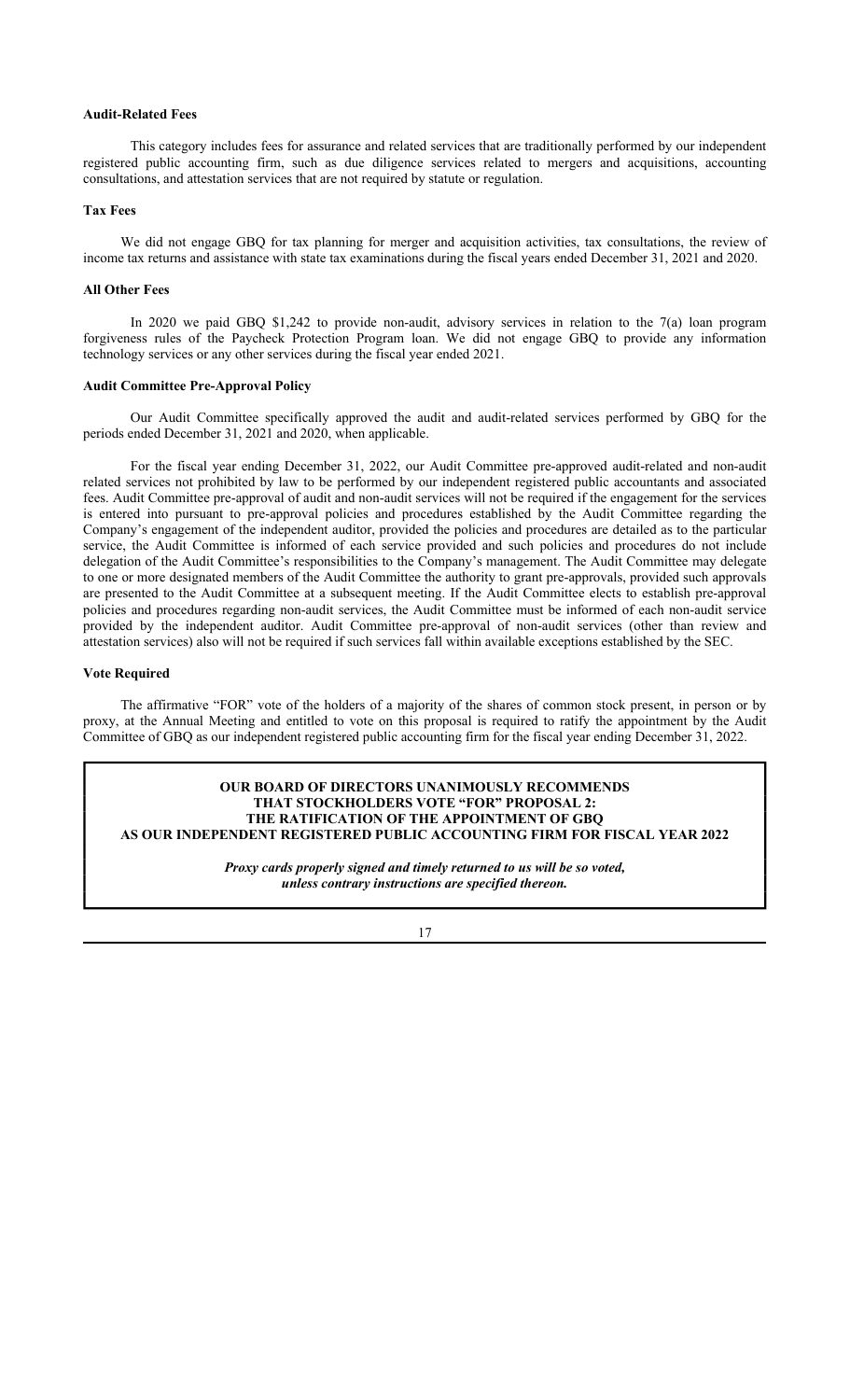## **SECURITY OWNERSHIP OF CERTAIN BENEFICIAL OWNERS AND MANAGEMENT**

The following table reflects the beneficial ownership of the Company's common stock by all our executive officers and directors, and by each stockholder who beneficially owns more than 5% of the Company's common stock, as of April 27, 2022.

The information provided in the table below is based on our records, information filed with the SEC and information provided by our directors and executive officers. Unless otherwise indicated, the address of each beneficial owner listed in the table below is c/o Intellinetics, Inc., 2190 Dividend Dr., Columbus, Ohio 43228.

|                                                     | Number of Shares<br>Beneficially | Percentage<br>of Shares    |
|-----------------------------------------------------|----------------------------------|----------------------------|
| Name of Beneficial Owner                            | Owned                            | Outstanding <sup>(1)</sup> |
| DIRECTORS AND OFFICERS                              |                                  |                            |
| James F. DeSocio                                    | 152,827(2)                       | $3.64\%$                   |
| Matthew L Chretien                                  | 69,932(3)                        | 1.70%                      |
| Joseph D. Spain                                     | 66,247(4)                        | 1.60%                      |
| Rye D'Orazio                                        | 11,206                           | *                          |
| Sophie Pibouin                                      | 12,208(5)                        | $\ast$                     |
| William Cooke                                       | 13,177 $(6)$                     | $\ast$                     |
| Roger Kahn                                          | 8,357                            | $\ast$                     |
|                                                     |                                  |                            |
| Officers and Directors as a Group (7 Persons)       | 333,954(7)                       | 8.04%                      |
|                                                     |                                  |                            |
| <b>HOLDERS OF MORE THAN 5% BENEFICIAL OWNERSHIP</b> |                                  |                            |
| Michael N. Taglich                                  | 655,823(8)                       | 15.96%                     |
| Robert F. Taglich                                   | 494,160(9)                       | 12.03%                     |

#### \*Less than 1%

- (1) Based upon 4,073,757 shares of common stock issued and outstanding, plus shares beneficially owned but not issued for each respective stockholder.
- (2) Beneficial ownership includes 127,854 shares of common stock underlying stock options issued to Mr. DeSocio, exercisable within 60 days of April 27, 2022.
- (3) Beneficial ownership includes 41,464 shares of common stock underlying stock options and warrants issued to Mr. Chretien, exercisable within 60 days of April 27, 2022.
- (4) Beneficial ownership includes 63,927 shares of common stock underlying stock options issued to Mr. Spain, exercisable within 60 days of April 27, 2022.
- (5) Beneficial ownership includes 2,560 shares of common stock underlying stock options issued to Ms. Pibouin, exercisable within 60 days of April 27, 2022.
- (6) Beneficial ownership includes 8,600 shares of common stock underlying warrants issued to Mr. Cooke, exercisable within 60 days of April 27, 2022.
- (7) Beneficial ownership includes 333,954 shares of common stock underlying stock options and warrants issued to the group, as disclosed in (2) through (7) above, exercisable within 60 days of April 27, 2022.
- (8) Beneficial ownership includes 35,517 shares of common stock underlying warrants issued to Mr. M. Taglich, exercisable within 60 days of April 27, 2022.
- (9) Beneficial ownership includes 35,518 shares of common stock underlying warrants issued to Mr. R. Taglich, exercisable within 60 days of April 27, 2022.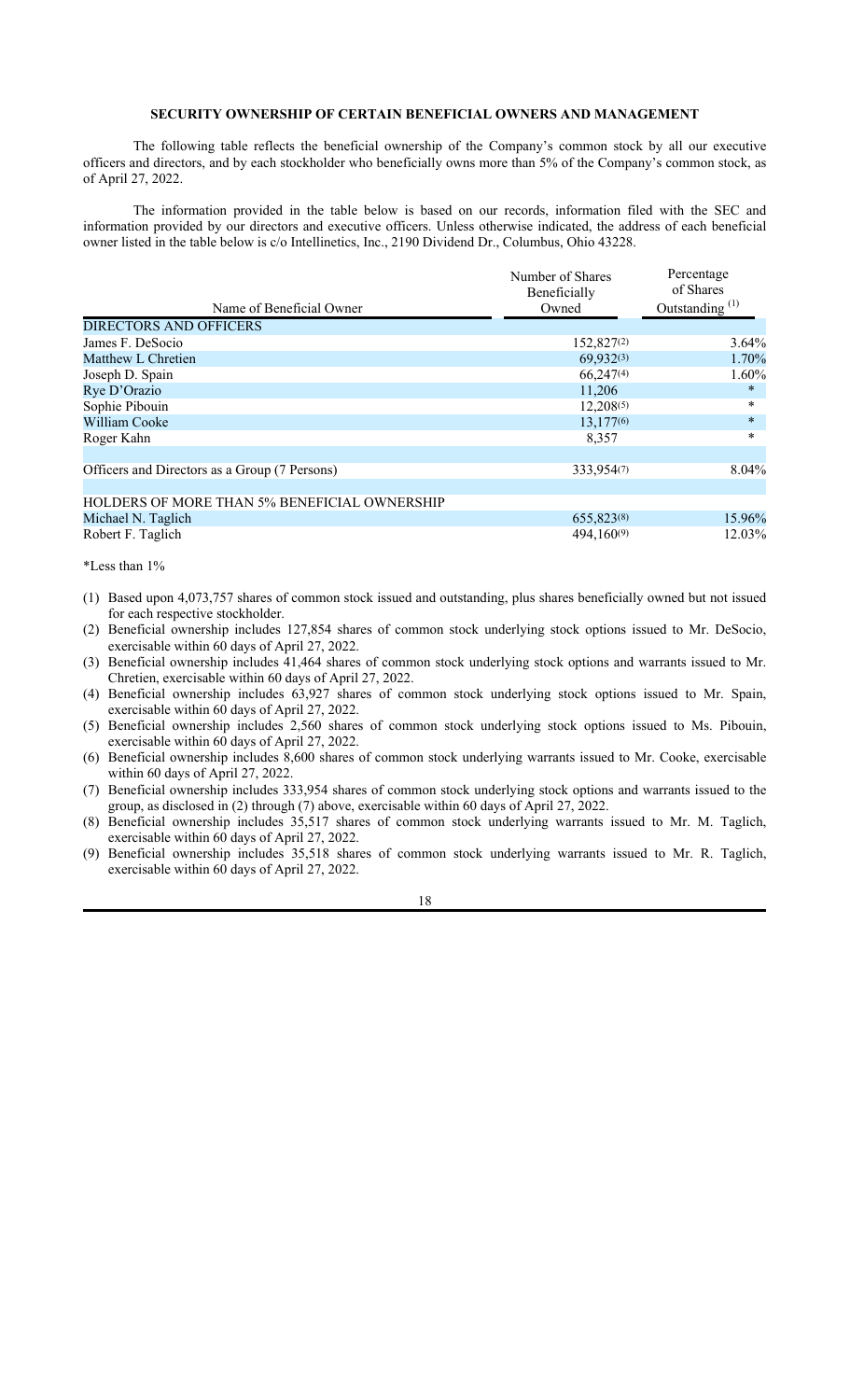# **EXECUTIVE COMPENSATION**

As a "smaller reporting company" under SEC rules, our named executive officers (or NEOs) for our last completed fiscal year consisted of (i) our principal executive officer, and; (ii) our two most highly compensated executive officers, other than the principal executive officer. For the year ended December 31, 2021, our NEOs were the following individuals:

- James F. DeSocio, our current President and Chief Executive Officer;
- Matthew L. Chretien, our current Secretary and Chief Strategy Officer;
- Joseph D. Spain, our current Chief Financial Officer and Treasurer.

### **Summary Compensation Table**

The following table sets forth certain information relating to the total compensation earned for services rendered to us in all capacities by our NEOs for 2021 and 2020.

| <b>Name &amp; Principal Position</b>  | Year | <b>Salary</b><br>(\$) | <b>Stock</b><br>Awards<br>$\left( \mathbb{S}\right)$ | Option<br>Awards<br>(1)<br>(\$) | All Other<br><b>Compensation</b><br>(\$) | <b>Total</b><br><b>(\$)</b> |
|---------------------------------------|------|-----------------------|------------------------------------------------------|---------------------------------|------------------------------------------|-----------------------------|
| Matthew L. Chretien                   | 2021 | 175,000               |                                                      |                                 | 15,782(2)                                | 190,782                     |
| Chief Strategy Officer                | 2020 | 166,250               |                                                      | 66,097                          | 14,896(2)                                | 247,243                     |
|                                       |      |                       |                                                      |                                 |                                          |                             |
| James F. DeSocio                      | 2021 | 274,800               |                                                      |                                 | 1,874(3)                                 | 276,674                     |
| President and Chief Executive Officer | 2020 | 257,700               |                                                      | 82,621                          | $3,541^{(3)}$                            | 343,862                     |
|                                       |      |                       |                                                      |                                 |                                          |                             |
| Joseph D. Spain                       | 2021 | 162,000               | -                                                    |                                 | $6,821^{(4)}$                            | 168,821                     |
| Chief Financial Officer and Treasurer | 2020 | 148,400               | -                                                    | 66,097                          | 6,626(4)                                 | 221,123                     |
|                                       |      |                       |                                                      |                                 |                                          |                             |

(1) The amounts in this column reflect the aggregate grant date fair value of stock awards computed in accordance with the Financial Accounting Standards Board (FASB) Accounting Standards Codification Topic 718, based on the closing sale price of our common stock on the date of grant. The amounts shown in this column are not necessarily indicative of the actual value that will be realized by the named executive officers with respect to such awards.

 $^{(2)}$  Mr. Chretien received other compensation in the form of Health and Welfare Related Insurance Premiums (\$14.737), Life Insurance Premiums (\$54), Short-Term Disability Insurance Premiums (\$331), and cell phone allowance (\$660) in 2021, and Health and Welfare Related Insurance Premiums (\$12,680), Life Insurance Premiums (\$55), Short-Term Disability Insurance Premiums (\$331), and cell phone allowance (\$1,830) in 2020.

 $<sup>(3)</sup>$  Mr. DeSocio received other compensation in the form of Health and Welfare Related Insurance Premiums (\$312), Life</sup> Insurance Premiums (\$54), Short-Term Disability Insurance Premiums (\$393), and cell phone allowance (\$1,115) in 2021, and Health and Welfare Related Insurance Premiums (\$1,682), Life Insurance Premiums (\$55), Short-Term Disability Insurance Premiums (\$393), and cell phone allowance (\$1,411) in 2020.

 $<sup>(4)</sup>$  Mr. Spain received other compensation in the form of Health and Welfare Related Insurance Premiums (\$5,789), Life</sup> Insurance Premiums (\$54), Short-Term Disability Insurance Premiums (\$318), and cell phone allowance (\$660) in 2021, and Health and Welfare Related Insurance Premiums (\$5,593), Life Insurance Premiums (\$55), Short-Term Disability Insurance Premiums (\$318), and cell phone allowance (\$660) in 2020.

## **Employment Agreements with our Executive Officers**

## *Pension Benefits*

We do not provide, sponsor or maintain any pension arrangements for our named executive officers or for our employees. Our named executive officers are eligible to participate in our 401(k) defined contribution plan. Joseph Spain and James DeSocio participated in our 401(k) plan during fiscal 2021 and 2020, but no other named executive officers participated in our 401(k) plan during fiscal 2021 or 2020.

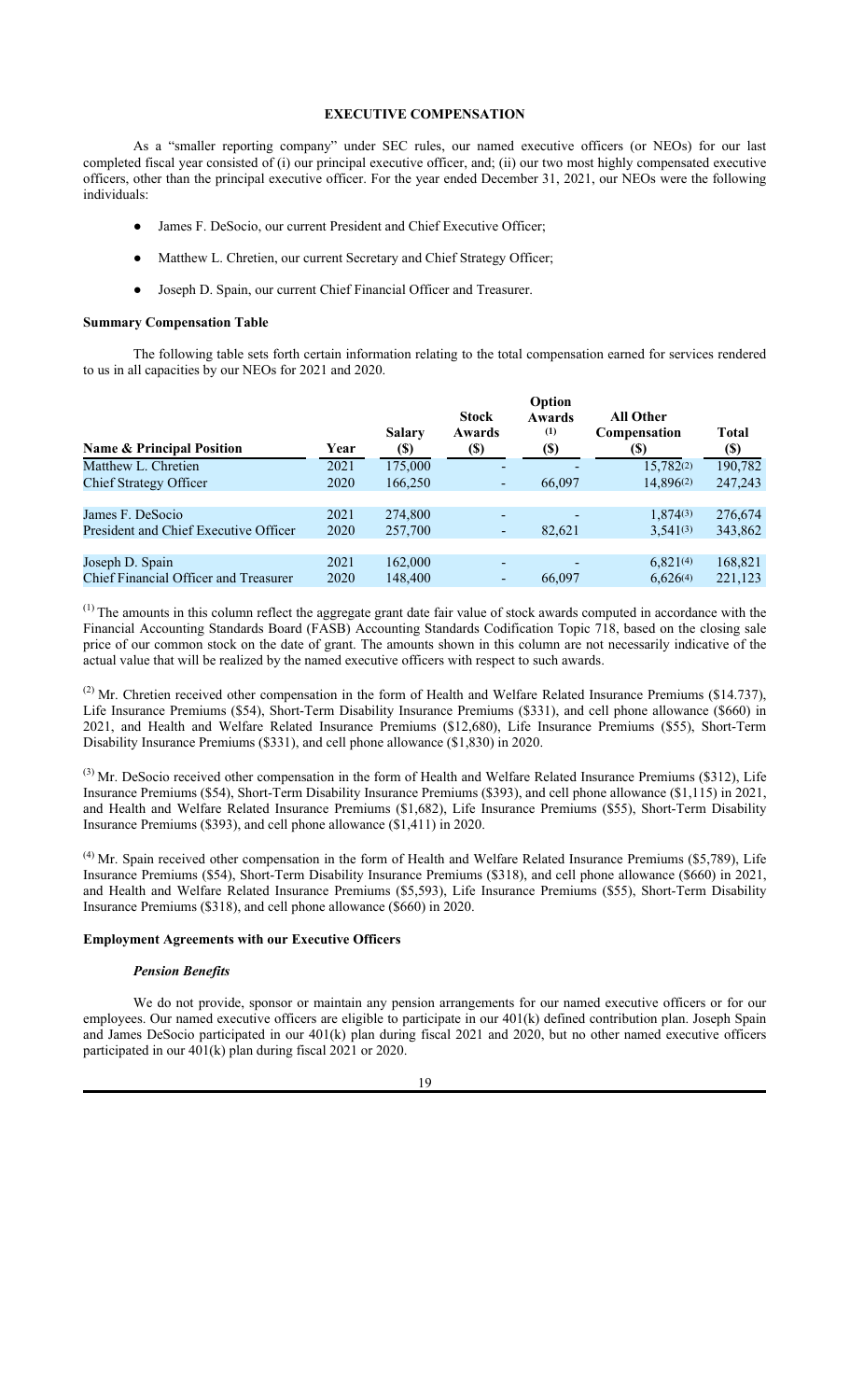#### *Non-Qualified Deferred Compensation*

We do not provide and we have not adopted any non-qualified deferred contribution plans or other deferred compensation plans. In the future, the Compensation Committee may elect to provide our officers and other employees with non-qualified deferred contribution or deferred compensation benefits if the Compensation Committee determines that doing so is in our best interests.

### *Employment Agreements with our Executive Officers*

On December 1, 2016, pursuant to an Offer of Employment and Employment Agreement, the Company appointed Joseph D. Spain as the Chief Financial Officer. On September 25, 2017, pursuant to an offer letter agreement, the Company appointed James F. DeSocio as its President and Chief Executive Officer. Intellinetics Ohio is a party to an employment agreement with Matthew L. Chretien, dated as of September 16, 2011.

#### *Offer Letter Agreement with James F. DeSocio*

Under this offer letter agreement, James F. DeSocio (i) receives compensation at the rate of \$270,000 per year (which was subsequently reduced by mutual agreement and later increased by the Compensation Committee to \$275,000), (ii) is eligible to receive options to purchase up to 1,250,000 of the Company's common stock, subject to various approvals, contingencies, and time vesting, (iii) is eligible to participate in certain employee benefit programs, including a 401(k) plan, health insurance, paid vacation, access to an exercise facility, and use of certain company-paid technology, (iv) is eligible for a bonus of up to \$135,000, and (v) may become eligible, at the sole discretion of the Company, for profit sharing, and other bonuses. The term of the agreement is indefinite, and James F. DeSocio is an "at will" employee. Under the agreement, James F. DeSocio covenants (i) not to disclose trade secrets or proprietary information of the Company, (ii) not to solicit customers, clients, or employees of the Company for a period of two years after termination of the agreement, and (iii) not to compete with the Company in the State of Ohio for a period of six months after termination of his employment.

## *Employment Agreement with Matthew L. Chretien*

Under this employment agreement, Matthew L. Chretien agreed to serve as the Interim President and Chief Executive Officer, Principal Accounting Officer, and Treasurer of Intellinetics, and to devote his full-time efforts to his employment with Intellinetics. Pursuant to the agreement, Matthew L. Chretien (i) receives compensation at the rate of \$195,000 per year (which was subsequently reduced by mutual agreement and later increased by the Compensation Committee to \$175,000), (ii) is eligible to participate in certain employee benefit programs, including a 401(k) plan, health insurance, paid vacation, access to an exercise facility, and use of certain company-paid technology, (iii) may become eligible, at the sole discretion of Intellinetics, for profit sharing, commissions, and bonuses, and (iv) was entitled to receive deferred compensation in the form of a lump sum payment of \$100,828 on March 31, 2015. Mr. Chretien has informally agreed to receive less in salary than he is entitled to receive under his employment agreement at the current time, while the Company is managing available cash and working towards profitability. The Company notified Mr. Chretien on March 31, 2015, that payment of the lump sum amount scheduled for March 31, 2015 is deferred subject to the Company's available cash flow. The term of the agreement is indefinite, and both parties stipulate and agree that Matthew L. Chretien is an "at will" employee under Ohio law, which governs the agreement. The agreement can also terminate (i) if Intellinetics discontinues the operation of its business, or (ii) at the option of Intellinetics in the event that Matthew L. Chretien becomes permanently disabled. Under the agreement, Matthew L. Chretien covenants (i) not to disclose trade secrets or proprietary information of Intellinetics, (ii) not to solicit customers, clients, or employees of Intellinetics for a period of two years after termination of the agreement, and (iii) not to compete with Intellinetics in the State of Ohio for a period of six months after termination of his employment. Since the date of the agreement, Mr. Chretien has resigned the titles of President, Chief Executive Officer, Principal Accounting Officer, and Treasurer, and currently holds the titles of Secretary, Chief Technology Officer, and Chief Strategy Officer.

#### *Employment Agreement with Joseph D. Spain*

Under this employment agreement, Joseph D. Spain (i) receives compensation at the rate of \$140,000 per year (which amount was increased to \$175,000 per year by the Compensation Committee effective April 14, 2022), (ii) is eligible to participate in certain employee benefit programs, including a 401(k) plan, health insurance, paid vacation, access to an exercise facility, and use of certain company-paid technology, and (iii) may become eligible, at the sole discretion of the Company, for profit sharing and bonuses. The term of the agreement is indefinite, and Joseph D. Spain is an "at will" employee. Under the agreement, Joseph D. Spain covenants (i) not to disclose trade secrets or proprietary information of the Company, (ii) not to solicit customers, clients, or employees of the Company for a period of two years after termination of the agreement, and (iii) not to compete with the Company in the State of Ohio for a period of six months after termination of his employment.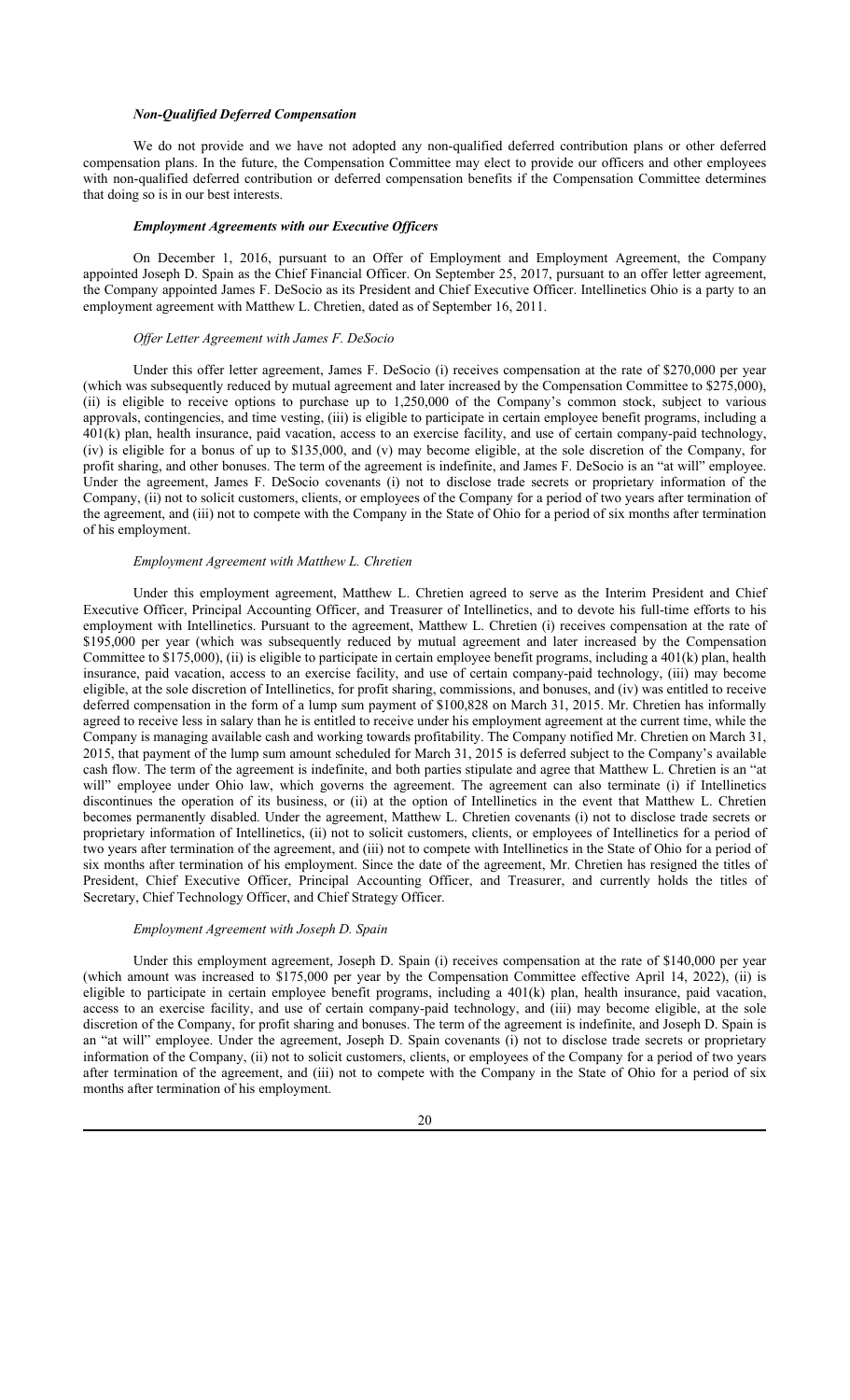## **OUTSTANDING EQUITY AWARDS AT 2021 FISCAL YEAR END**

The following table sets forth information regarding the outstanding equity awards, consisting of unvested and/or unexercised stock options held by our NEOs as of December 31, 2021:

|                                                                           |                                                                                       | <b>Option Awards</b>                                                                                                          |                      |                                  |                                     |
|---------------------------------------------------------------------------|---------------------------------------------------------------------------------------|-------------------------------------------------------------------------------------------------------------------------------|----------------------|----------------------------------|-------------------------------------|
| <b>Name</b>                                                               | Number of<br>securities<br>underlying<br>unexercised<br>options $(\#)$<br>exercisable | <b>Equity incentive</b><br>plan awards:<br>Number of<br>securities<br>underlying<br>unexercised<br>unearned<br>options $(\#)$ |                      | Option<br>exercise<br>price (\$) | Option<br>expiration<br>date        |
| Matthew L. Chretien<br><b>Chief Strategy</b><br>Officer                   | 2,000<br>5,000                                                                        | $\overline{0}$<br>$15,000^{(1)}$<br>19,464(2)                                                                                 | \$<br>\$<br>\$       | 6.50<br>4.00<br>6.08             | 12/31/2025<br>9/1/2030              |
| James F. DeSocio<br>President and Chief<br><b>Executive Officer</b>       | 25,000<br>6,250                                                                       | $\mathbf{0}$<br>$18,750^{(3)}$<br>77,854(4)                                                                                   | \$<br>\$<br>\$       | 6.50<br>4.00<br>6.08             | 12/31/2025<br>9/1/2030<br>4/13/2032 |
| Joseph D. Spain<br><b>Chief Financial</b><br><b>Officer and Treasurer</b> | 2,000<br>2,250<br>5,000                                                               | $\overline{0}$<br>$750^{(5)}$<br>15,000(6)<br>38,927(7)                                                                       | \$<br>\$<br>\$<br>\$ | 6.50<br>6.50<br>4.00<br>6.08     | 12/7/2026<br>3/10/2029<br>9/1/2030  |

(1) Options are subject to 4-year time-based vesting, with 25% vested as of September 2, 2021, 5,000 vesting on September 2, 2022, 5,000 vesting on September 2, 2023, and 5,000 vesting on September 2, 2024.

(2) Options are subject to 3-year time-based vesting, with 6,488 vesting on April 14, 2023, 6,488 vesting on April 14, 2024, and 6,488 vesting on April 14, 2025.

(3) Options are subject to 4-year time-based vesting, with 25% vested as of September 2, 2021, 6,250 vesting on September 2, 2022, 6,250 vesting on September 2, 2023, and 6,250 vesting on September 2, 2024.

(4) Options are subject to 3-year time-based vesting, with 25,591 vesting on April 14, 2023, 25,591 vesting on April 14, 2024, and 25,592 vesting on April 14, 2025.

(5) Options are subject to 4-year time-based vesting, with 75% vested as of March 11, 2022, and 750 vesting on March 11, 2023.

(6) Options are subject to 4-year time-based vesting, with 25% vested as of September 2, 2021, 5,000 vesting on September 2, 2022, 5,000 vesting on September 2, 2023, and 5,000 vesting on September 2, 2024.

(7) Options are subject to 3-year time-based vesting, with 12,976 vesting on April 14, 2023, 12,976 vesting on April 14, 2024, and 12,976 vesting on April 14, 2025.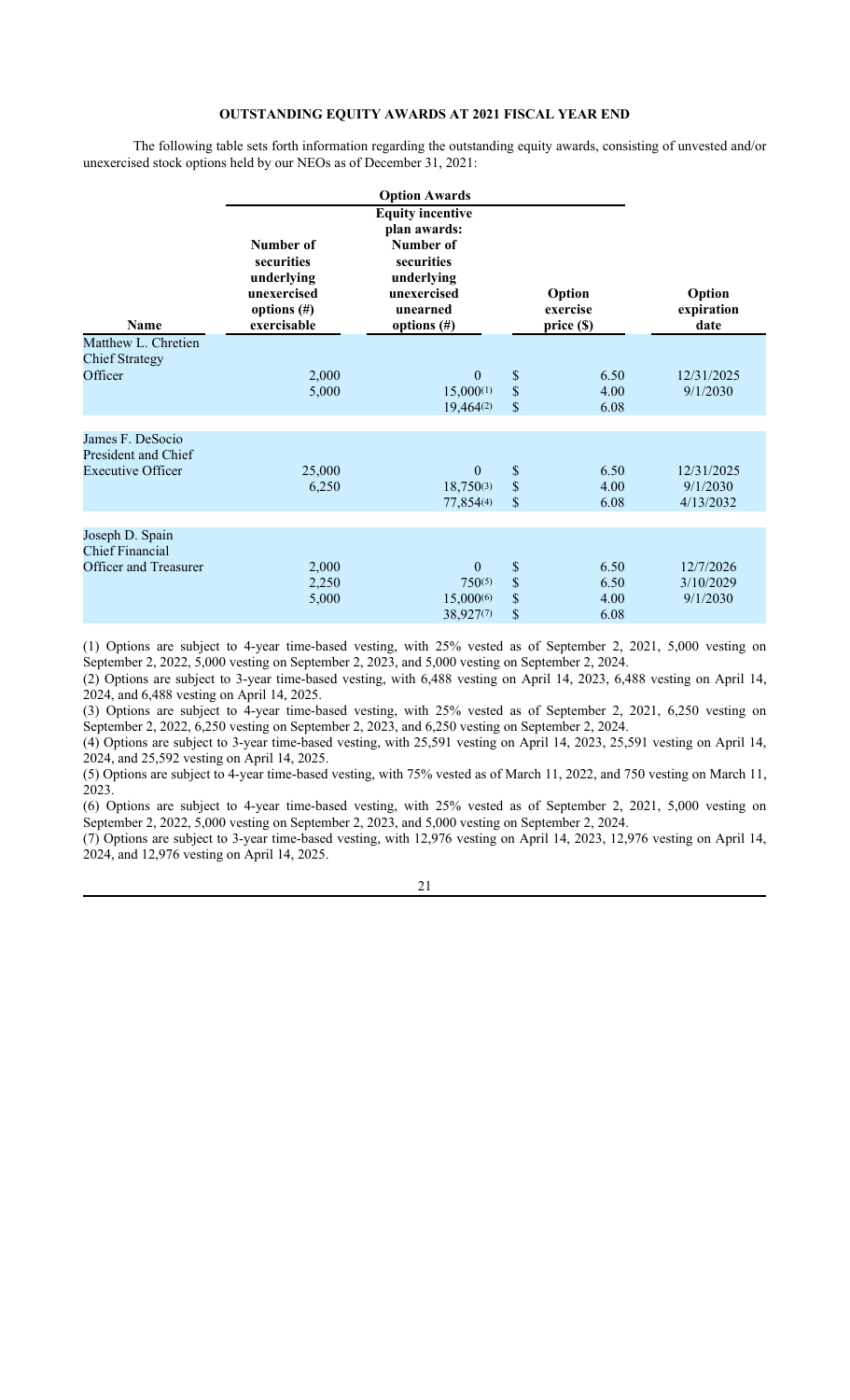# **SECURITIES AUTHORIZED FOR ISSUANCE UNDER EQUITY COMPENSATION PLANS**

The following table sets forth information with respect to the 2015 Intellinetics Inc. Equity Incentive Plan, our only equity compensation plan, as of December 31, 2021:

| Plan Category                                              | Number of<br>securities to be<br>issued upon<br>exercise of<br>outstanding<br>options,<br>warrants, and<br>rights | Weighted-average<br>exercise price of<br>outstanding<br>options,<br>warrants,<br>and rights |          | Number of<br>securities<br>remaining<br>available for<br>future<br>issuance<br>under equity<br>compensation<br>plans<br>(excluding)<br>securities<br>reflected in<br>$\text{column (a))}$ |
|------------------------------------------------------------|-------------------------------------------------------------------------------------------------------------------|---------------------------------------------------------------------------------------------|----------|-------------------------------------------------------------------------------------------------------------------------------------------------------------------------------------------|
|                                                            | (a)                                                                                                               | (b)                                                                                         |          | (c)                                                                                                                                                                                       |
| Equity compensation plans approved by security holders     | 144,860                                                                                                           |                                                                                             | 5.61     | 352,470                                                                                                                                                                                   |
| Equity compensation plans not approved by security holders | $_{0}$                                                                                                            |                                                                                             | $\theta$ | $\Omega$                                                                                                                                                                                  |
| Total                                                      | 144,860                                                                                                           | \$                                                                                          |          | 352,470                                                                                                                                                                                   |

# **DIRECTOR COMPENSATION**

The following table summarizes the total compensation we paid to our non-employee directors for the fiscal year ended December 31, 2021:

| Name                | Fees Earned<br>or Paid in<br>Cash |   | Stock<br>Awards $(\text{\$})^{(1)}$ | Option<br>$Awards(\$))$  |   | $Total(\$)$    |
|---------------------|-----------------------------------|---|-------------------------------------|--------------------------|---|----------------|
| (a)                 | (b)                               |   | (c)                                 | (d)                      |   | (h)            |
| Sophie Pibouin      | \$<br>15,000                      | S | 10,000                              | $\overline{\phantom{a}}$ | S | $25,000^{(2)}$ |
| Rye D'Orazio        | 7,500                             |   | 7,500                               | $\overline{\phantom{a}}$ |   | 15,000         |
| Robert C. Schroeder | 5.625                             |   | 32,500                              | $\overline{\phantom{0}}$ |   | 38,125         |
| Roger Kahn          | 7,500                             |   | 7,500                               | $\overline{\phantom{a}}$ |   | 15,000         |
| William Cooke       | 1,875                             |   |                                     |                          |   | 1,875          |

 $(1)$  Stock awards set forth in column (c) were fully vested at the time of grant.

<sup>(2)</sup> At year end, Ms. Pibouin held aggregate stock option awards of 2,560, which were fully vested upon grant.

On April 14, 2022, the Compensation Committee, pursuant to the authority given to it by the Board, approved the following annual compensation for non-employee directors:

- \$20,000 cash payment per year payable quarterly (\$25,000 for the Board Chair), and
- Stock award equal to \$20,000 as of the date of grant, in shares of Company's common stock, (\$32,500 for the Board Chair).

No additional compensation was paid to directors for meetings attended, committee memberships, or committee chairmanships.

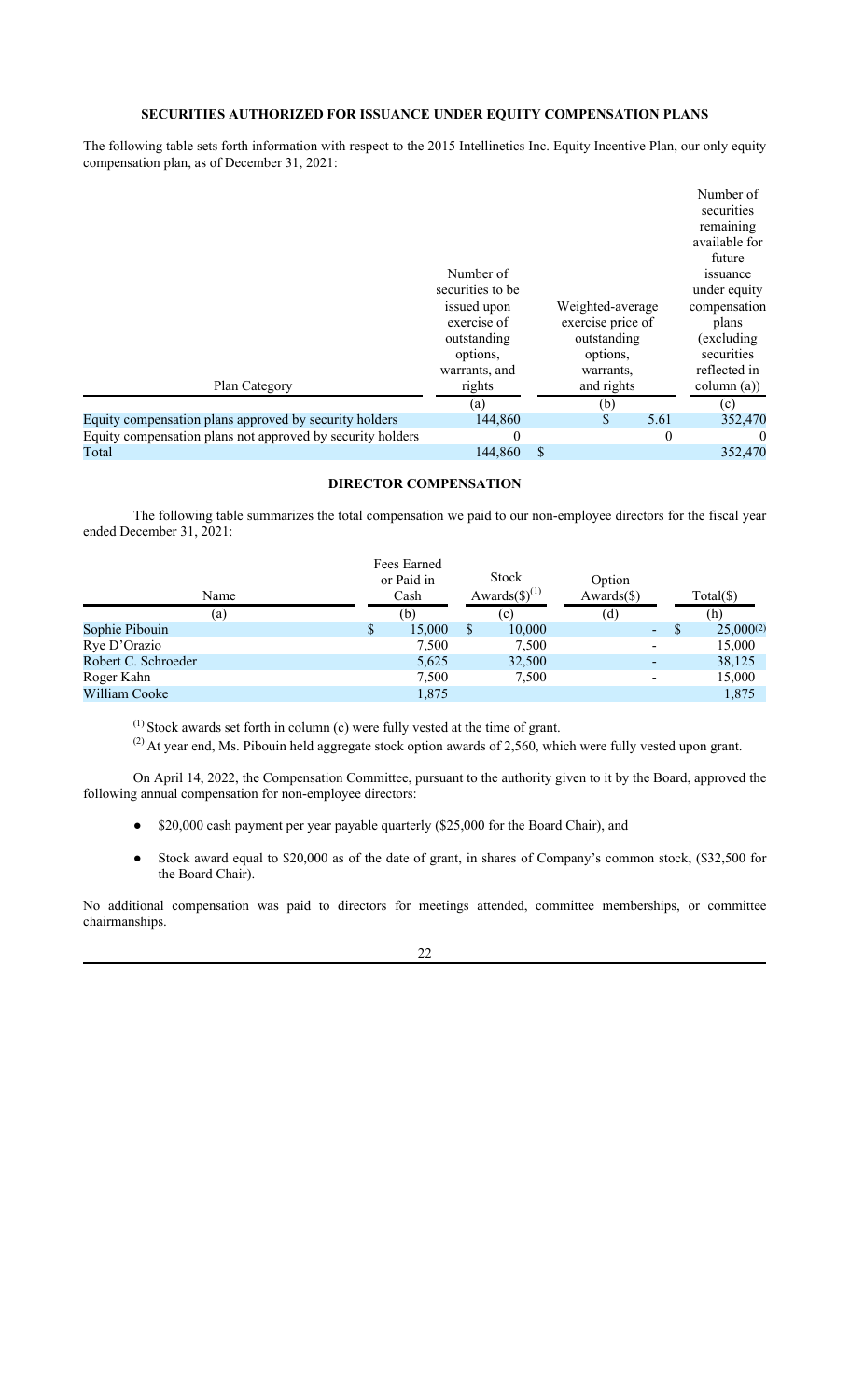## **CERTAIN RELATIONSHIPS AND RELATED TRANSACTIONS**

## **Review, Approval or Ratification of Transactions with Related Persons**

The written charter for the Audit Committee requires that all transactions between the Company and any related person be reviewed, approved, and overseen by the Audit Committee, which is comprised of independent directors. Related person transactions are those transactions covered by Item 404 of Regulation S-K.

#### **Certain Relationships and Related Transactions**

The following is a summary of the related person transactions that Intellinetics has participated in at any time during each of the previous three fiscal years.

## **Amendment and Conversion of 2016 Convertible Notes.**

The following convertible notes, originally issued by the Company to a director and stockholders holding more than 5% beneficial ownership of the Company's common stock, were amended on March 2, 2020 to permit their conversion into equity upon the same terms as any simultaneous securities offering. The 2016 notes bore interest at an annual rate of 10%. On March 2, 2020, the 2016 notes were converted into shares of common stock as part of the 2020 note conversion, described below.

| Name and<br><b>Affiliation to</b><br>Company | Date of<br><b>Note</b> | Conversion<br>Rate per<br><b>Share</b> | Original<br><b>Principal</b><br><b>Balance</b><br>of<br><b>Note</b> | Largest<br>aggregate<br>amount of<br>principal<br>outstanding<br>during<br>2021 | Amount<br>outstanding<br><b>as</b><br>of April 27,<br>2022<br>(principal)<br>and<br>interest) | <b>Amount Amount</b><br>of<br>principal interest<br>paid<br>during<br>2021 | оf<br>paid<br>during<br>2021 |
|----------------------------------------------|------------------------|----------------------------------------|---------------------------------------------------------------------|---------------------------------------------------------------------------------|-----------------------------------------------------------------------------------------------|----------------------------------------------------------------------------|------------------------------|
| <b>Robert Schroeder</b>                      |                        |                                        |                                                                     |                                                                                 |                                                                                               |                                                                            |                              |
| <b>Director</b>                              | $12/30/2016$ \$        | 20.00                                  | 25,000                                                              | $\theta$                                                                        | $\mathbf{0}$                                                                                  | $\overline{0}$                                                             | $\overline{0}$               |
| Michael Taglich                              |                        |                                        |                                                                     |                                                                                 |                                                                                               |                                                                            |                              |
| 5% Stockholder                               | 12/30/2016 \$          | 20.00                                  | 250,000                                                             | $\theta$                                                                        | $\theta$                                                                                      | $\mathbf{0}$                                                               | $\overline{0}$               |
| <b>Robert Taglich</b><br>5% Stockholder      | 12/30/2016 \$          | 20.00                                  | 100,000                                                             | $\mathbf{0}$                                                                    | $\mathbf{0}$                                                                                  | $\mathbf{0}$                                                               | $\overline{0}$               |

## **Amendment and Conversion of 2017 Convertible Notes**

The following convertible notes, originally issued by the Company to a director and officer, and stockholders holding more than 5% beneficial ownership of the Company's common stock, were amended on March 2, 2020 to permit their conversion into equity upon the same terms as any simultaneous securities offering. The 2017 notes bore interest at an annual rate of 8%. On March 2, 2020, the 2017 notes were converted into shares of common stock as part of the 2020 note conversion, described below.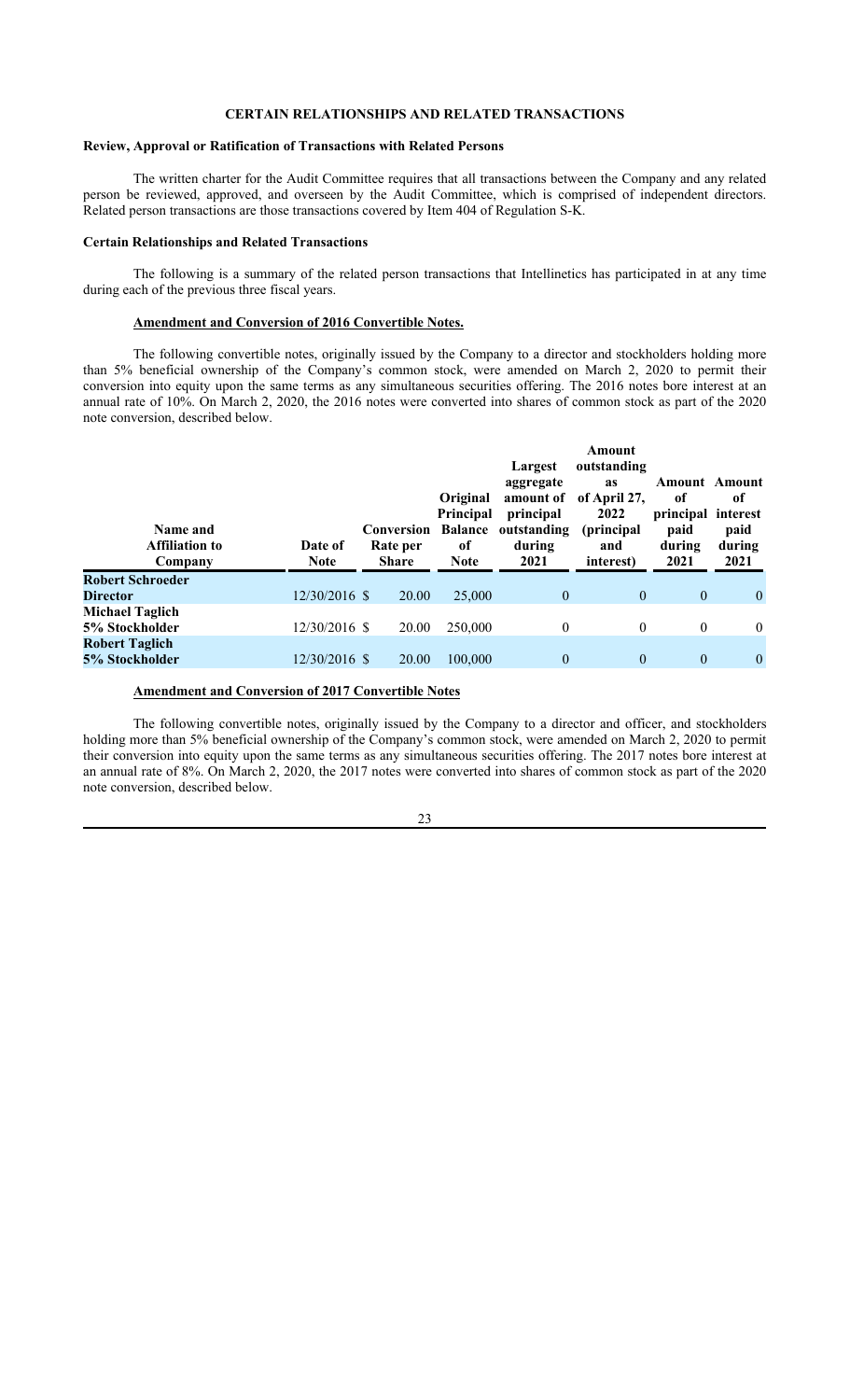| Name and<br><b>Affiliation to</b><br>Company | Date of<br><b>Note</b> | Conversion<br>Rate per<br><b>Share</b> | Original<br>Principal<br><b>Balance</b><br><sub>of</sub><br><b>Note</b> | Largest<br>aggregate<br>amount of<br>principal<br>outstanding<br>during<br>2021 | Amount<br>outstanding<br>as of<br>April 27,<br>2022<br>(principal)<br>and<br>interest) | of<br>principal<br>paid<br>during<br>2021 | <b>Amount</b> Amount<br>of<br>interest<br>paid<br>during<br>2021 |
|----------------------------------------------|------------------------|----------------------------------------|-------------------------------------------------------------------------|---------------------------------------------------------------------------------|----------------------------------------------------------------------------------------|-------------------------------------------|------------------------------------------------------------------|
| <b>Michael Taglich</b>                       |                        |                                        |                                                                         |                                                                                 |                                                                                        |                                           |                                                                  |
| 5% Stockholder                               | 11/17/2017 \$          | 10.00                                  | 200,000                                                                 | $\mathbf{0}$                                                                    | $\overline{0}$                                                                         | $\mathbf{0}$                              | $\theta$                                                         |
| <b>Michael Taglich</b>                       |                        |                                        |                                                                         |                                                                                 |                                                                                        |                                           |                                                                  |
| 5% Stockholder                               | 11/29/2017 \$          | 10.00                                  | 75,000                                                                  | $\mathbf{0}$                                                                    | $\overline{0}$                                                                         | $\mathbf{0}$                              | $\mathbf{0}$                                                     |
| <b>Robert Taglich</b>                        |                        |                                        |                                                                         |                                                                                 |                                                                                        |                                           |                                                                  |
| 5% Stockholder                               | 12/30/2016 \$          | 10.00                                  | 75,000                                                                  | $\mathbf{0}$                                                                    | $\overline{0}$                                                                         | $\mathbf{0}$                              | $\overline{0}$                                                   |
| <b>James DeSocio</b>                         |                        |                                        |                                                                         |                                                                                 |                                                                                        |                                           |                                                                  |
| <b>Officer</b>                               | 11/17/2017 \$          | 10.00                                  | 40,000                                                                  | $\mathbf{0}$                                                                    | $\mathbf{0}$                                                                           | $\mathbf{0}$                              | $\mathbf{0}$                                                     |

### **Conversion of 2018 Convertible Notes**

The following convertible notes, originally issued by the Company to stockholders holding more than 5% beneficial ownership of the Company's common stock for cash, were amended on March 2, 2020 to permit their conversion into equity upon the same terms as any simultaneous securities offering. The 2018 notes bore interest at an annual rate of 8%. On March 2, 2020, the 2018 notes were converted into shares of common stock as part of the 2020 note conversion, described below.

| Name and<br><b>Affiliation to</b><br>Company | Date of<br><b>Note</b> | Conversion<br>Rate per<br><b>Share</b> | Original<br><b>Principal</b><br><b>Balance</b><br>of<br><b>Note</b> | Largest<br>aggregate<br>amount of<br>principal<br>outstanding<br>during<br><b>2020</b> | Amount<br>outstanding<br>as of<br>April 27,<br>2022<br>(principal)<br>and<br>interest) | <b>Amount</b> Amount<br>of<br>principal interest<br>paid<br>during<br>2021 | 0f<br>paid<br>during<br>2021 |
|----------------------------------------------|------------------------|----------------------------------------|---------------------------------------------------------------------|----------------------------------------------------------------------------------------|----------------------------------------------------------------------------------------|----------------------------------------------------------------------------|------------------------------|
| <b>Michael Taglich</b>                       |                        |                                        |                                                                     |                                                                                        |                                                                                        |                                                                            |                              |
| 5% Stockholder                               | $9/26/2018$ \$         | 6.50                                   | 200,000                                                             | 200,000                                                                                | $\overline{0}$                                                                         | $\overline{0}$                                                             | $\overline{0}$               |
| Robert Taglich                               |                        |                                        |                                                                     |                                                                                        |                                                                                        |                                                                            |                              |

## **2019 Bridge Notes**

The following convertible notes were issued by the Company to stockholders holding more than 5% beneficial ownership of the Company's common stock. The terms for all the following notes provided for an original issue discount of 12% and maturity on May 15, 2020. Each note holder had a right, in their sole discretion, to convert the notes into securities to be issued by the Company in a private placement of equity, equity equivalent, convertible debt or debt financing. The noteholders converted the non-OID portion of the 2019 bridge notes into shares of common stock as part of the 2020 private placement, described below.

| Name and<br><b>Affiliation to</b>       | Date of     | Conversion<br>Rate per | Original<br><b>Principal</b><br><b>Balance</b><br>of | Largest<br>aggregate<br>principal<br>outstanding<br>during | Amount<br>outstanding<br><b>as</b><br>amount of of April 27,<br>2022<br>(principal)<br>and | of<br>principal interest<br>paid<br>during | <b>Amount</b> Amount<br>0f<br>paid<br>during |
|-----------------------------------------|-------------|------------------------|------------------------------------------------------|------------------------------------------------------------|--------------------------------------------------------------------------------------------|--------------------------------------------|----------------------------------------------|
| Company                                 | <b>Note</b> | <b>Share</b>           | <b>Note</b>                                          | <b>2020</b>                                                | interest)                                                                                  | 2021                                       | 2021                                         |
| <b>Michael Taglich</b>                  |             |                        |                                                      |                                                            |                                                                                            |                                            |                                              |
| 5% Stockholder                          | 11/15/2019  | N/A                    | 198,864                                              | 198,864                                                    | $\mathbf{0}$                                                                               | $\mathbf{0}$                               | $\overline{0}$                               |
| <b>Robert Taglich</b><br>5% Stockholder | 11/15/2019  | N/A                    | 198,864                                              | 198,864                                                    | 0                                                                                          | $\mathbf{0}$                               | $\overline{0}$                               |

\*Converted the non-OID portion of the 2019 bridge notes into shares of common stock as part of the 2020 note conversion, described below.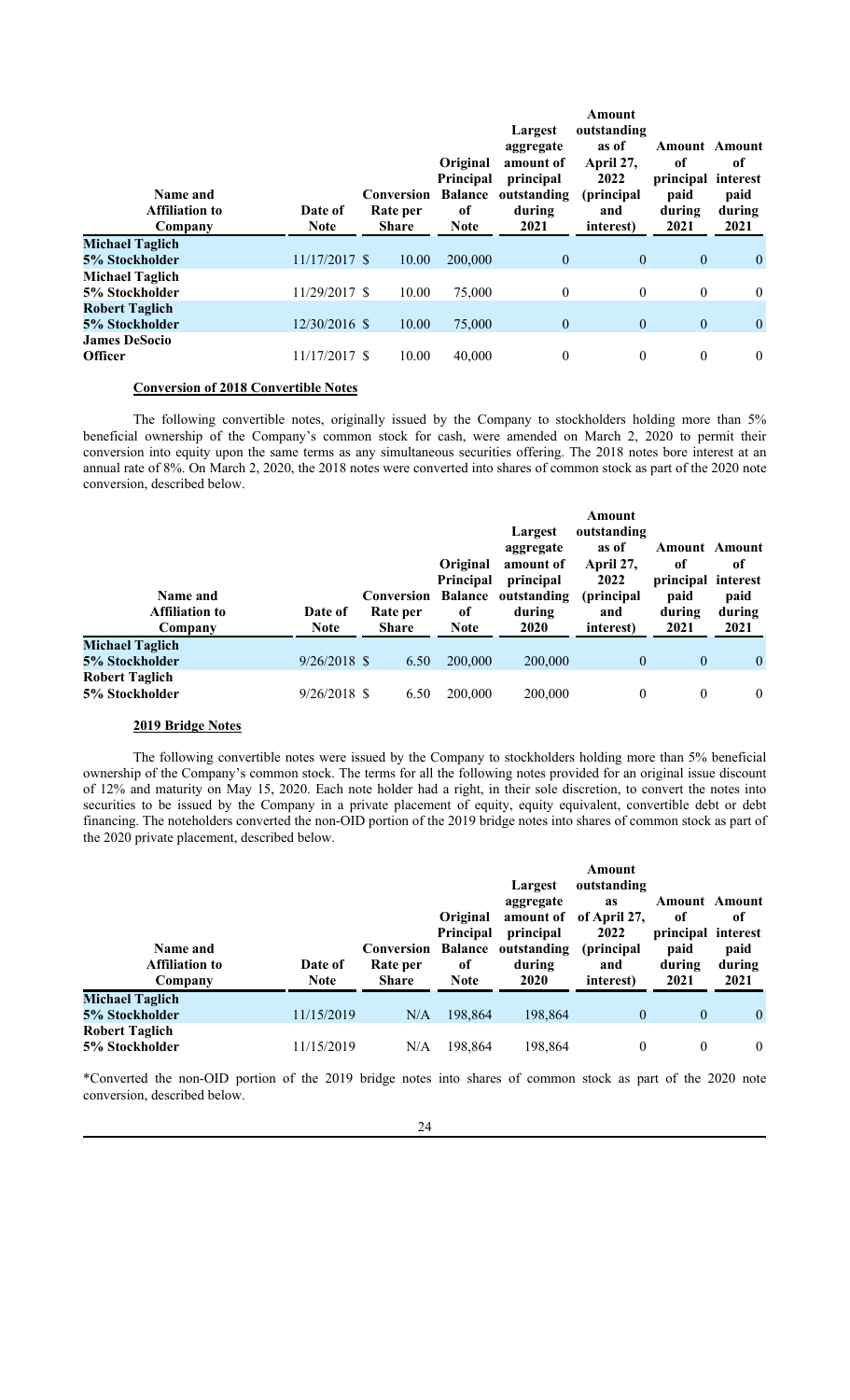## **2020 Private Placement**

Certain related persons participated as investors in a private placement of securities by the Company, on the same terms as all other investors in such private placement.

On March 2, 2020, the Company completed the 2020 private placement by entering into a Securities Purchase Agreement with certain accredited investors, pursuant to which the Company issued and sold (i) shares of the Company's common stock, at a price of \$4.00 per Share and (ii) units, with each unit consisting of \$1,000 in 12% subordinated notes and 40 shares. The principal amount of the 12% subordinated notes, together with any accrued and unpaid interest thereon, become due and payable on February 28, 2023.

The following related persons participated in such offering, on the same terms as all other investors participating in the offering:

| <b>Name of Investor</b> | <b>Relationship to the</b><br>Company | Number of<br><b>Shares</b><br>Purchased | Number of<br><b>Units</b><br><b>Purchased</b> | Date of<br><b>Transaction</b> |
|-------------------------|---------------------------------------|-----------------------------------------|-----------------------------------------------|-------------------------------|
| Michael N. Taglich      | Beneficially owns more than 5% of     |                                         |                                               |                               |
|                         | the common stock of the Company.      | 148,750                                 |                                               | 03/02/2020                    |
| Robert F. Taglich       | Beneficially owns more than 5% of     |                                         |                                               |                               |
|                         | the common stock of the Company.      | 118,750                                 |                                               | 03/02/2020                    |
| Robert C. Schroeder     | Director and Chairman of the Board    |                                         |                                               |                               |
|                         | of the Company                        | 5,000                                   |                                               | 03/02/2020                    |
| James F. DeSocio        | President and Chief Executive         |                                         |                                               |                               |
|                         | Officer; Director of the Company      | 7,500                                   |                                               | 03/02/2020                    |
| Joseph D. Spain         | Chief Financial Officer of the        |                                         |                                               |                               |
|                         | Company                               | 2,000                                   | 8                                             | 03/02/2020                    |
|                         |                                       |                                         |                                               |                               |

### **2020 Note Conversion**

Certain related persons held convertible promissory notes issued by the Company that were converted in accordance with their terms on March 2, 2020, as part of the 2020 note conversion, on the same terms as all other note holders.

On March 2, 2020, the Company entered into amendments to all of its currently outstanding convertible promissory notes, which were issued by the Company to various investors in 2016, 2017, and 2018. As amended, the notes permitted the Company to convert all of the then-outstanding principal and accrued and unpaid interest payable with respect to the notes into shares of common stock upon the same terms those offered to investors in any concurrent private placement of securities. In accordance with the amended terms, the Company converted all of the then-outstanding principal and accrued and unpaid interest payable with respect to all outstanding convertible promissory notes into shares of common stock at a conversion price of \$4.00 per share.

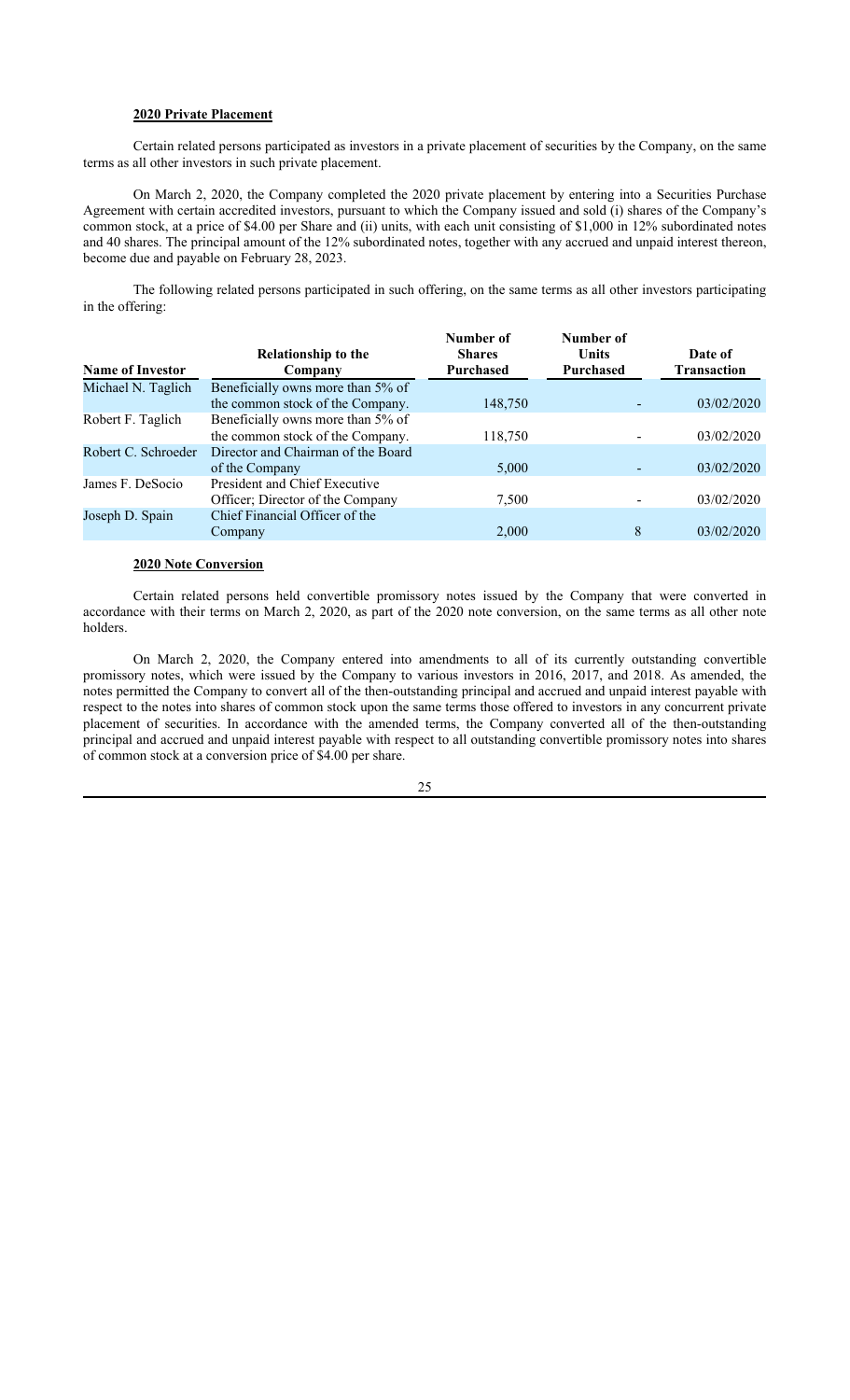The following related persons held convertible promissory notes that were converted into shares of common stock, on the same terms as all other investors participating in the offering:

| Name of<br>Investor | Relationship to the<br>Company     | Outstanding<br>Principal and<br><b>Interest</b><br><b>Converted into</b><br>Equity | Number of<br><b>Shares</b> of<br><b>Common Stock</b><br><b>Issued</b> | Date of<br><b>Transaction</b> |
|---------------------|------------------------------------|------------------------------------------------------------------------------------|-----------------------------------------------------------------------|-------------------------------|
| Michael N.          | Beneficially owns more than 5% of  |                                                                                    |                                                                       |                               |
| Taglich             | the common stock of the Company    | \$<br>899,811                                                                      | 224,952                                                               | 03/02/2020                    |
| Robert F.           | Beneficially owns more than 5% of  |                                                                                    |                                                                       |                               |
| Taglich             | the common stock of the Company    | \$<br>453,743                                                                      | 113,435                                                               | 03/02/2020                    |
| Robert C.           | Director and Chairman of the Board |                                                                                    |                                                                       |                               |
| Schroeder           | of the Company                     | \$<br>34,076                                                                       | 8,518                                                                 | 03/02/2020                    |
| James F.            | President and Chief Executive      |                                                                                    |                                                                       |                               |
| DeSocio             | Officer; Director of the Company   | \$<br>48,077                                                                       | 12,019                                                                | 03/02/2020                    |

## **2022 Private Placement**

Certain related persons participated as investors in a private placement of securities by the Company, on the same terms as all other investors in such private placement.

On April 1, 2022, the Company completed the 2022 private placement by entering into a Securities Purchase Agreement with certain accredited investors, pursuant to which the Company issued and sold (i) shares of the Company's common stock, at a price of \$4.62 per Share and (ii) 12% subordinated notes. The principal amount of the 12% subordinated notes, together with any accrued and unpaid interest thereon, become due and payable on March 30, 2025.

The following related persons participated in such offering, on the same terms as all other investors participating in the offering:

| Name of<br>Investor  | <b>Relationship to the</b><br>Company                                | Number of<br><b>Shares</b><br>Purchased |    | Principal<br><b>Amount of</b><br><b>Notes</b><br><b>Purchased</b> | Date of<br><b>Transaction</b> |
|----------------------|----------------------------------------------------------------------|-----------------------------------------|----|-------------------------------------------------------------------|-------------------------------|
| Michael N.           | Beneficially owns more than 5% of                                    |                                         |    |                                                                   |                               |
| Taglich              | the common stock of the Company.                                     | 190,477                                 |    | $\overline{\phantom{a}}$                                          | 04/01/2022                    |
| Robert F.<br>Taglich | Beneficially owns more than 5% of<br>the common stock of the Company | 179,652                                 | -8 | 600,000                                                           | 04/01/2022                    |

## **Promoters and Certain Control Persons**

William M. Cooke, a director and Chairman of our Board, is Vice President of Investment Banking at Taglich Brothers, Inc. Robert F. Taglich and Michael N. Taglich, each beneficial owners of more than 5% of the Company's common stock, are also both principals of Taglich Brothers, Inc. Robert C. Schroeder, formerly a director and Chairman of our Board, was also Vice President of Investment Banking at Taglich Brothers, Inc. during his tenure with our Board.

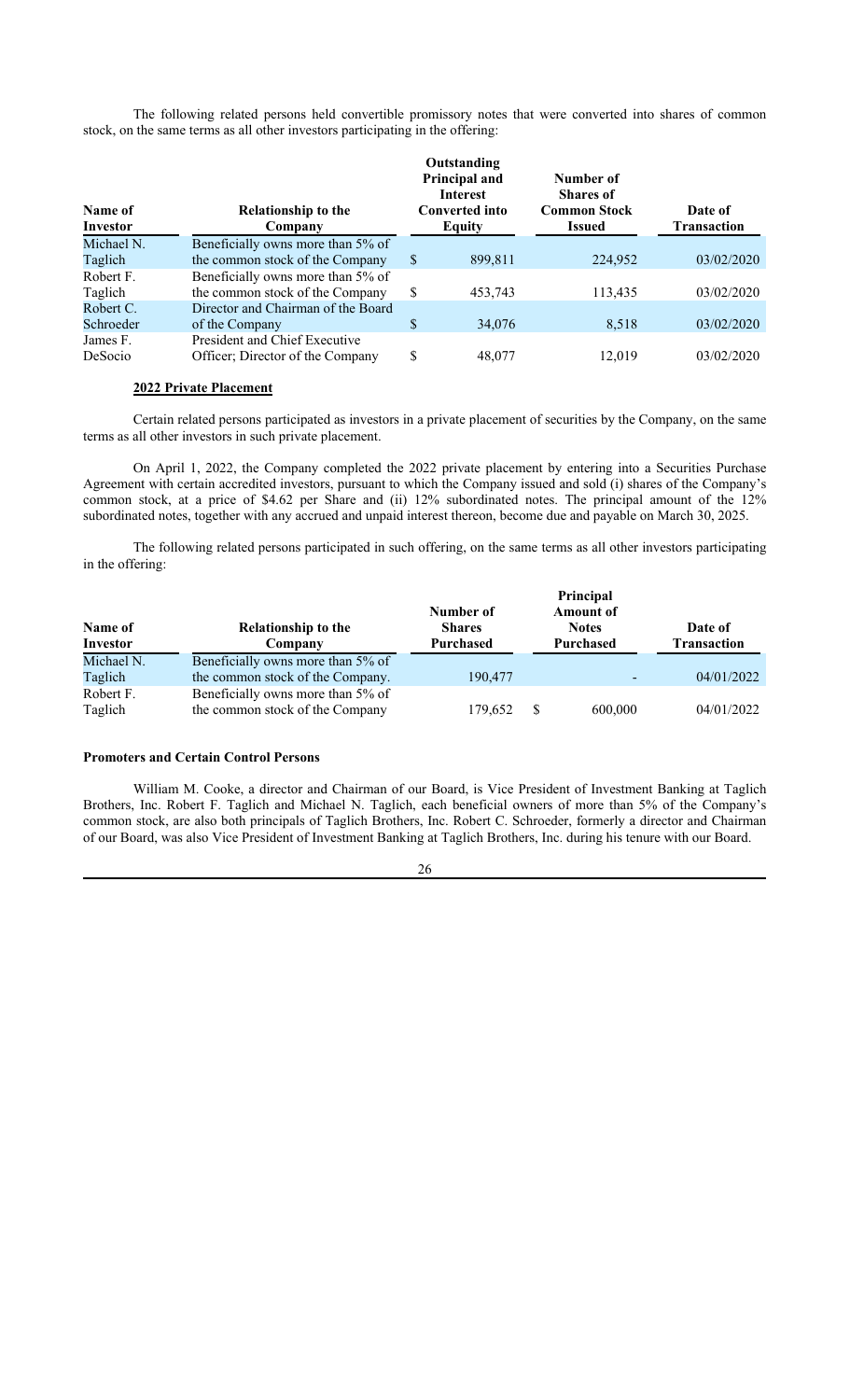We retained Taglich Brothers, Inc. on an exclusive basis to render financial advisory and investment banking services to the Company in connection with its acquisition of Graphic Sciences. Pursuant to an Engagement Agreement, dated April 15, 2019, the Company paid Taglich Brothers, Inc. a success fee of \$300,000 as a result of the successful completion of the acquisition of Graphic Sciences, Inc.

We retained Taglich Brothers, Inc., as the exclusive placement agent for the 2020 private placement, as described above, pursuant to a Placement Agent Agreement. In connection with the 2020 private placement, we paid Taglich Brothers, Inc. \$440,000, which represented an 8% commission based upon the gross proceeds of the 2020 private placement. In addition, for its services in the 2020 private placement, Taglich Brothers, Inc. was issued warrants to purchase 95,500 shares of common stock, which amount is equal to 10% of the shares and unit shares sold in the 2020 private placement, which have an exercise price of \$4.00 per share of common stock, are exercisable for a period of five years, contain customary cashless exercise and anti-dilution protection rights and are entitled to piggy-back registration rights.

We retained Taglich Brothers, Inc. as the exclusive placement agent for the 2020 note conversion, as described above, pursuant to the Placement Agent Agreement. In connection with the 2020 note conversion, we issued 35,250 shares of common stock to Taglich Brothers, Inc., which, based on the conversion price of \$4.00 per share, was equal to 3% of the original principal amount of the converted notes.

We retained Taglich Brothers, Inc. on an exclusive basis to render financial advisory and investment banking services to the Company in connection with its acquisition of Yellow Folder, LLC. Pursuant to an Engagement Agreement, dated May 1, 2020, the Company paid Taglich Brothers, Inc. a success fee of \$200,000 as a result of the successful completion of the acquisition of Yellow Folder, LLC.

We retained Taglich Brothers, Inc., as the exclusive placement agent for the 2022 private placement, as described above, pursuant to a Placement Agent Agreement. In connection with the 2022 private placement, we paid Taglich Brothers, Inc. \$696,420, which represented an 8% commission based upon the gross proceeds of the 2022 private placement. In addition, for its services in the 2022 private placement, Taglich Brothers, Inc. was issued warrants to purchase 124,258 shares of common stock, which amount is equal to 10% of the shares sold in the 2022 private placement, which have an exercise price of \$4.62 per share of common stock, are exercisable for a period of five years, contain customary cashless exercise and anti-dilution protection rights and are entitled to piggy-back registration rights. In connection with the 2022 private placement, we also agreed to extend the expiration dates of 131,700 currently outstanding warrants previously issued to Taglich Brothers, Inc. (and its assignees) to March 30, 2027.

## **Indemnification of Officers and Directors**

The Nevada General Corporation Law and our bylaws provide for the indemnification of directors, officers and certain other persons in the circumstances outlined below.

### *Actions other than by the Company*

The Company may indemnify any person who was or is a party or is threatened to be made a party to any threatened, pending or completed action, suit or proceeding, whether civil, criminal, administrative or investigative, except an action by or in the right of the Company, by reason of the fact that such person is or was a director, officer, employee or agent of the Company, or is or was serving at the request of the Company as a director, officer, employee or agent of another corporation or other entity, against expenses, including attorneys' fees, judgments, fines and amounts paid in settlement, actually and reasonably incurred by such person in connection with the action, suit or proceeding if (i) such person is not liable for a breach of fiduciary duty involving intentional misconduct, fraud or a knowing violation of the law, or (ii) such person acted in good faith and in a manner which such person reasonably believed to be in or not opposed to the best interests of the Company, and, with respect to any criminal action or proceeding, had no reasonable cause to believe that his or her conduct was unlawful. The termination of any action, suit or proceeding by judgment, order, settlement, conviction, or upon a plea of nolo contendere or its equivalent, does not, of itself, create a presumption that the person (i) was liable for a breach of fiduciary duty involving intentional misconduct, fraud or a knowing violation of the law, or (ii) did not act in good faith and in a manner which such person reasonably believed to be in or not opposed to the best interests of the Company, and that, with respect to any criminal action or proceeding, such person had reasonable cause to believe that his or her conduct was unlawful.

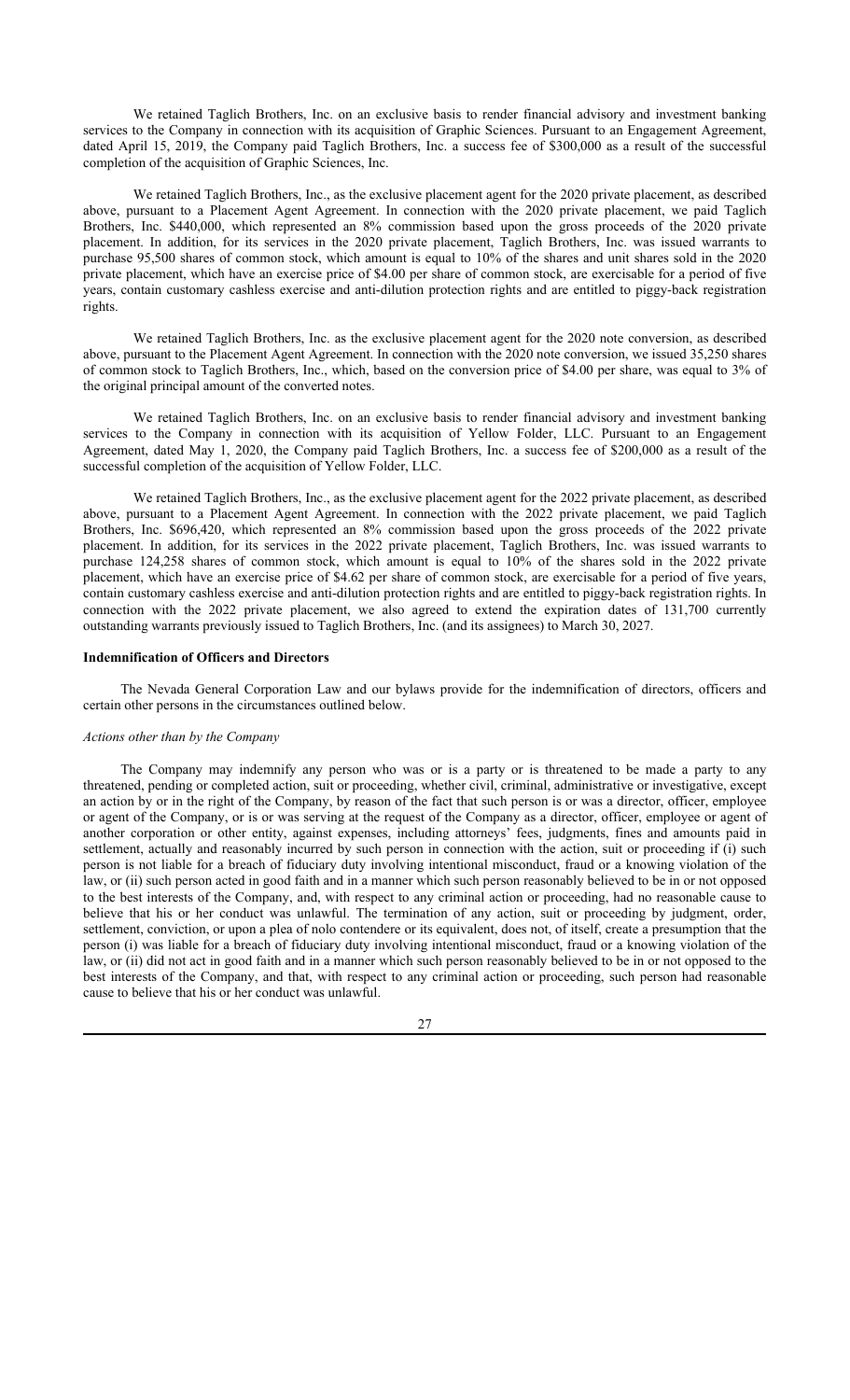### *Actions by the Company*

The Company may indemnify any person who was or is a party or is threatened to be made a party to any threatened, pending or completed action or suit by or in the right of the Company to procure a judgment in its favor by reason of the fact that such person is or was a director, officer, employee or agent of the Company, or is or was serving at the request of the Company as a director, officer, employee or agent of another corporation or other entity, against expenses, including amounts paid in settlement and attorneys' fees actually and reasonably incurred by such person in connection with the defense or settlement of the action or suit if (i) such person is not liable for a breach of fiduciary duty involving intentional misconduct, fraud or a knowing violation of the law, or (ii) such person acted in good faith and in a manner which such person reasonably believed to be in or not opposed to the best interests of the Company. Indemnification may not be made for any claim, issue or matter as to which such person has been adjudged by a court of competent jurisdiction to be liable to the Company or for amounts paid in settlement to the Company, unless and only to the extent that the court in which the action or suit was brought or other court of competent jurisdiction determines upon application that in view of all the circumstances of the case, the person is fairly and reasonably entitled to indemnity for such expenses as the court deems proper.

## *Successful Defense*

To the extent that a director, officer, employee or agent of the Company has been successful on the merits or otherwise in defense of any action, suit or proceeding referred to above, or in defense of any claim, issue or matter therein, he or she must be indemnified by the Company against expenses, including attorneys' fees, actually and reasonably incurred by such person in connection with the defense.

## *Required Approval*

Any discretionary indemnification, unless ordered by a court, must be made by the Company only as authorized in the specific case upon a determination that indemnification of a director, officer, employee or agent is proper in the circumstances. The determination must be made by (i) the stockholders, (ii) by the board of directors by a majority vote of a quorum consisting of directors who were not parties to the action, suit or proceeding, (iii) if a majority of a quorum consisting of directors who were not parties to the action, suit or proceeding so orders, by independent legal counsel in a written opinion, or (iv) if a quorum consisting of directors who were not parties to the action, suit or proceeding cannot be obtained, by independent legal counsel in a written opinion.

## *Advance of Expenses*

The articles of incorporation, the bylaws, or an agreement made by the Company may provide that the expenses of officers and directors incurred in defending a civil or criminal action, suit or proceeding must be paid by the Company as they are incurred and in advance of the final disposition of the action, suit or proceeding, upon receipt of an undertaking by or on behalf of the officer or director to repay the amount if it is ultimately determined by a court of competent jurisdiction that he or she is not entitled to be indemnified by the Company.

## *Other Rights*

The indemnification provisions above and the advancement of expenses (i) do not exclude any other rights to which a person seeking indemnification or advancement of expenses may be entitled for either an action in his or her official capacity or an action in another capacity while holding office, except that indemnification, unless ordered by a court or for the advancement of expenses, may not be made to or on behalf of any director or officer if a final adjudication establishes that his or her acts or omissions involved intentional misconduct, fraud or a knowing violation of the law and were material to the cause of the action, and (ii) continue for a person who has ceased to be a director, officer, employee or agent and inures to the benefit of the heirs, executors and administrators of such person.

Intellinetics has obtained liability insurance for its directors and officers covering, subject to exceptions, any actual or alleged negligent act, error, omission, misstatement, misleading statement, neglect or breach of duty by such directors or officers, individually or collectively, in the discharge of their duties in their capacities as directors and officers of the Company.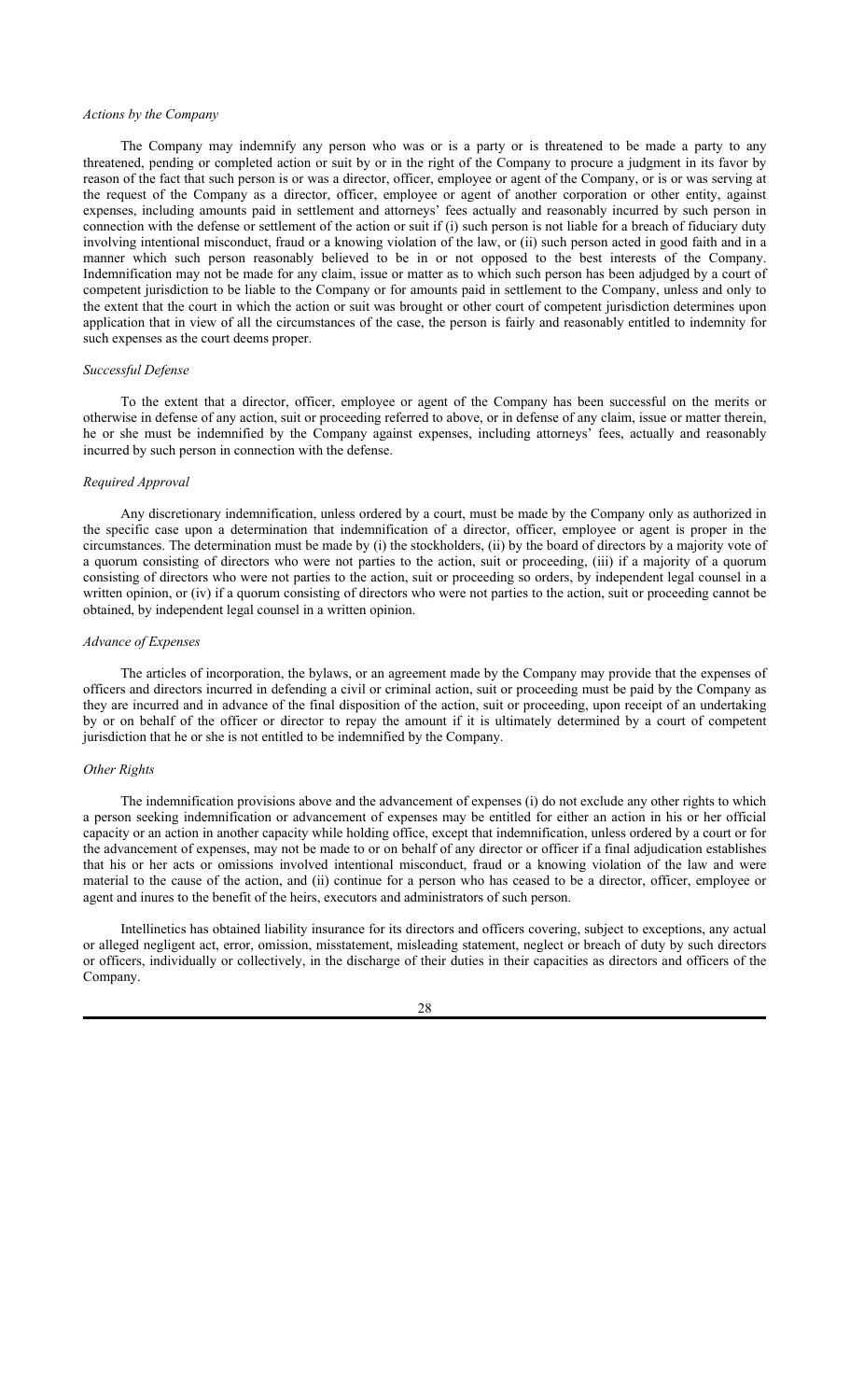## **AUDIT COMMITTEE REPORT**

The Audit Committee of the Board of Directors currently consists of three members of the Board, each of whom is independent under our standards of director independence. In accordance with Rule 407(a)(1)(ii) of Regulation S-K, we use the definition of independence as set forth in the rules of the NASDAQ Stock Market. The Audit Committee met four times during 2021 and operates under a formal written charter, which has been approved by the Board of Directors. The Audit Committee reviews and assesses the adequacy of its charter on an annual basis.

Our management is responsible for the preparation, presentation and integrity of our financial statements and for establishing and maintaining the integrity of our accounting and financial reporting processes, including our system of internal control over financial reporting, the audit process and the process for monitoring compliance with laws and regulations and ethical business standards. Our independent registered public accounting firm is responsible for performing an independent audit of our annual consolidated financial statements in accordance with generally accepted auditing standards and expressing an opinion and issuing a report as to the conformity of such financial statements with generally accepted accounting principles, as well as for issuing a report on the effectiveness of our internal control over financial reporting. The role of the Audit Committee is to assist the Board of Directors in fulfilling its responsibilities to monitor and oversee the quality and integrity of these financial reporting processes, including reviewing the annual and quarterly financial information in the Company's SEC reports and filings, and evaluating our system of internal controls established by our management. Additionally, the Audit Committee has the sole authority to appoint, retain, fix the compensation and other terms of, oversee and terminate our independent registered public accounting firm and to grant the prior approval of the nature and scope of and the fee arrangements for audit and permitted non-audit services by our independent registered public accounting firm.

In discharging its oversight responsibilities, the Audit Committee reviewed and discussed with management and with GBQ Partners LLC ("GBQ"), our independent registered public accounting firm, our audited consolidated financial statements for the fiscal year ended December 31, 2021. The Audit Committee met with GBQ, with and without management present, to discuss and review the results of their examination of our financial statements, our internal control over financial reporting and the overall quality and acceptability of our financial reporting and accounting principles. The Audit Committee also discussed with GBQ the matters required to be discussed by Statement on Auditing Standards No. 1301, "Communication with Audit Committees," as amended, as adopted by the Public Company Accounting Oversight Board. The Audit Committee also considered and discussed with management and GBQ other areas of oversight relating to the financial reporting and audit process that the Audit Committee determined appropriate.

In addition, the Audit Committee received from GBQ the written disclosures and the letter from GBQ required by applicable requirements of the Public Company Accounting Oversight Board regarding the independent registered public accounting firm's communications with the Audit Committee concerning independence. The Audit Committee discussed with GBQ their independence and considered the compatibility of non-audit services performed by GBQ with their independence.

Based upon the reviews and discussions referred to above, the Audit Committee recommended to the Board of Directors that our audited consolidated financial statements be included in our Annual Report on Form 10-K for the fiscal year ended December 31, 2021, which we filed with the SEC on March 24, 2022. In addition, the Audit Committee appointed GBQ as our independent registered public accounting firm for the fiscal year ending December 31, 2022, and recommends that stockholders ratify that appointment.

The members of the Audit Committee are not professional accountants or members of a registered public accounting firm, and, as specified in its charter, it is not the duty of the Audit Committee to prepare financial statements, to plan or conduct audits or to determine that our consolidated financial statements are complete and accurate and in accordance with generally accepted accounting principles. In discharging its duties, the Audit Committee has relied on (i) management's representation that our annual consolidated financial statements were prepared with integrity and objectivity and in accordance with generally accepted accounting principles, and (ii) the report of our independent registered public accounting firm with respect to such financial statements.

## **Audit Committee**

William Cooke, Chairman Rye D'Orazio Roger Kahn

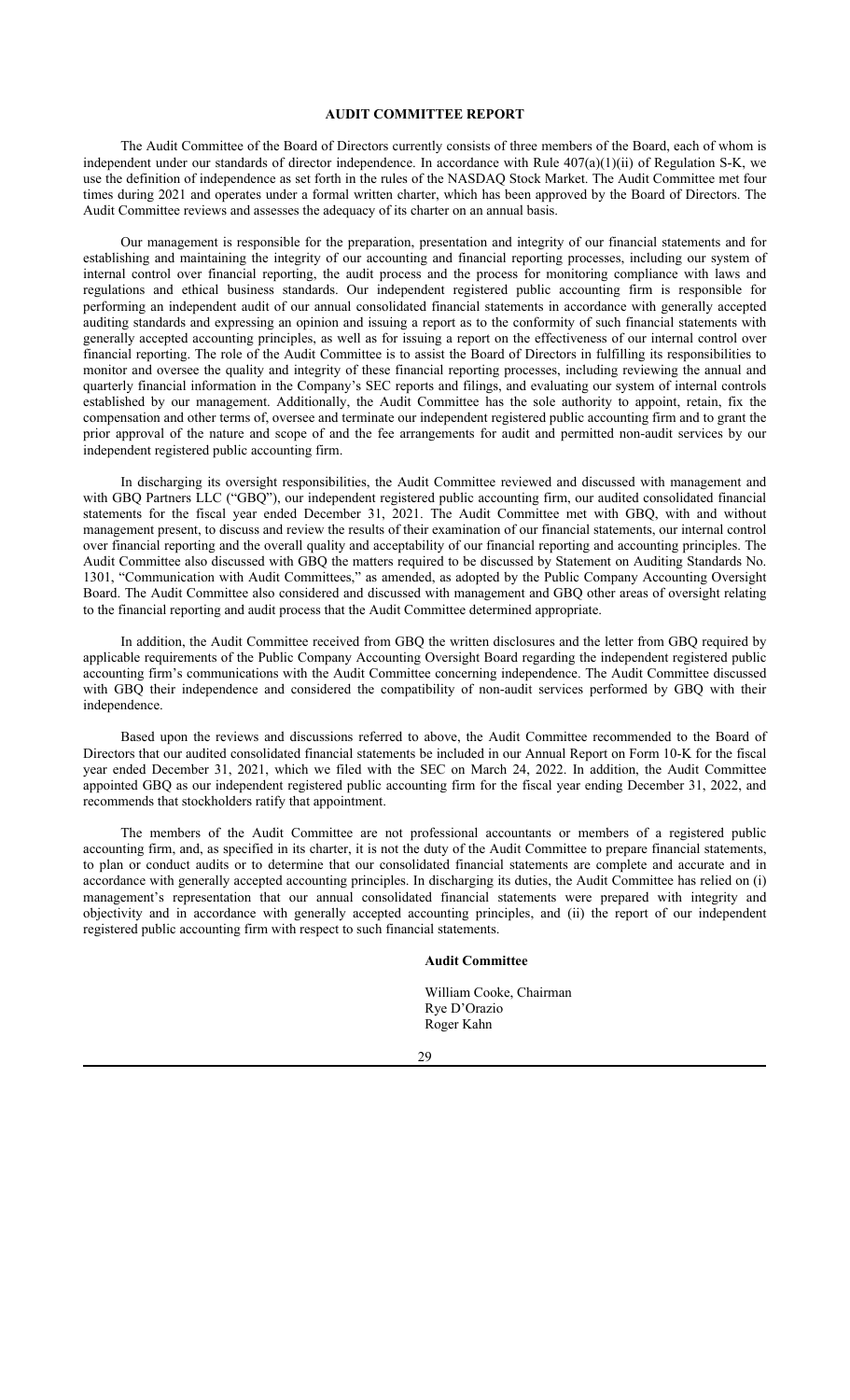## **INCORPORATION BY REFERENCE**

To the extent that this proxy statement is incorporated by reference into any other filing by us under the Securities Act of 1933, as amended, or the Exchange Act, the sections of this proxy statement entitled "Audit Committee Report" (to the extent permitted by the rules of the SEC) will not be deemed incorporated, unless specifically provided otherwise in such filing. In addition, information contained on or connected to our website is not incorporated by reference into this proxy statement and should not be considered part of this proxy statement or incorporated into any other filing that we make with the SEC.

**Our 2021 Annual Report on Form 10-K for the fiscal year ended December 31, 2021, and our audited consolidated financial statements for the fiscal year ended December 31, 2021, accompanies this proxy statement. We will provide, without charge, additional copies of our 2021 Annual Report to any stockholder upon receipt of a written request, addressed to us at:**

> **Intellinetics, Inc. 2190 Dividend Dr. Columbus, Ohio 43228 Attention: Investor Relations**

**Our 2021 Annual Report is also available electronically at http://www.intellinetics.com/investorrelations/sec-filings***.*

#### **SECTION 16(a) BENEFICIAL OWNERSHIP REPORTING COMPLIANCE**

Section 16(a) of the Exchange Act requires our directors and officers, and persons who beneficially own more than ten percent (10%) of our common stock, who are hereinafter collectively referred to as the Reporting Persons, to file reports with the SEC of beneficial ownership and reports of changes in beneficial ownership of our common stock on Forms 3, 4 and 5. Reporting Persons are required by applicable SEC rules to furnish us with copies of all such forms filed with the SEC pursuant to Section 16(a) of the Exchange Act. To our knowledge, based solely on our review of the copies of the Forms 3, 4 and 5 received by us during the fiscal year ended December 31, 2021 and representations that no other reports were required, we believe that all reports required to be filed by such persons with respect to the Company's fiscal year ended December 31, 2021, were timely filed.

## **STOCKHOLDER PROPOSALS**

Stockholders may submit proper proposals for consideration at future stockholder meetings, if they comply with the requirements of federal and state laws and regulations and our amended and restated by-laws, which are summarized below.

### **Proposals to be Included in our Proxy Materials**

In order for a stockholder proposal to be considered for inclusion in our proxy materials for our 2023 annual meeting of stockholders, the written proposal must be received by our Chief Financial Officer at our principal executive offices on or before January 2, 2023. In addition, stockholder proposals must otherwise comply with the requirements of Rule 14a-8 of the Exchange Act, including the SEC regulations under Rule 14a-8. The timely submission of a stockholder proposal does not guarantee that it will be included in our proxy materials for the 2023 annual meeting of stockholders.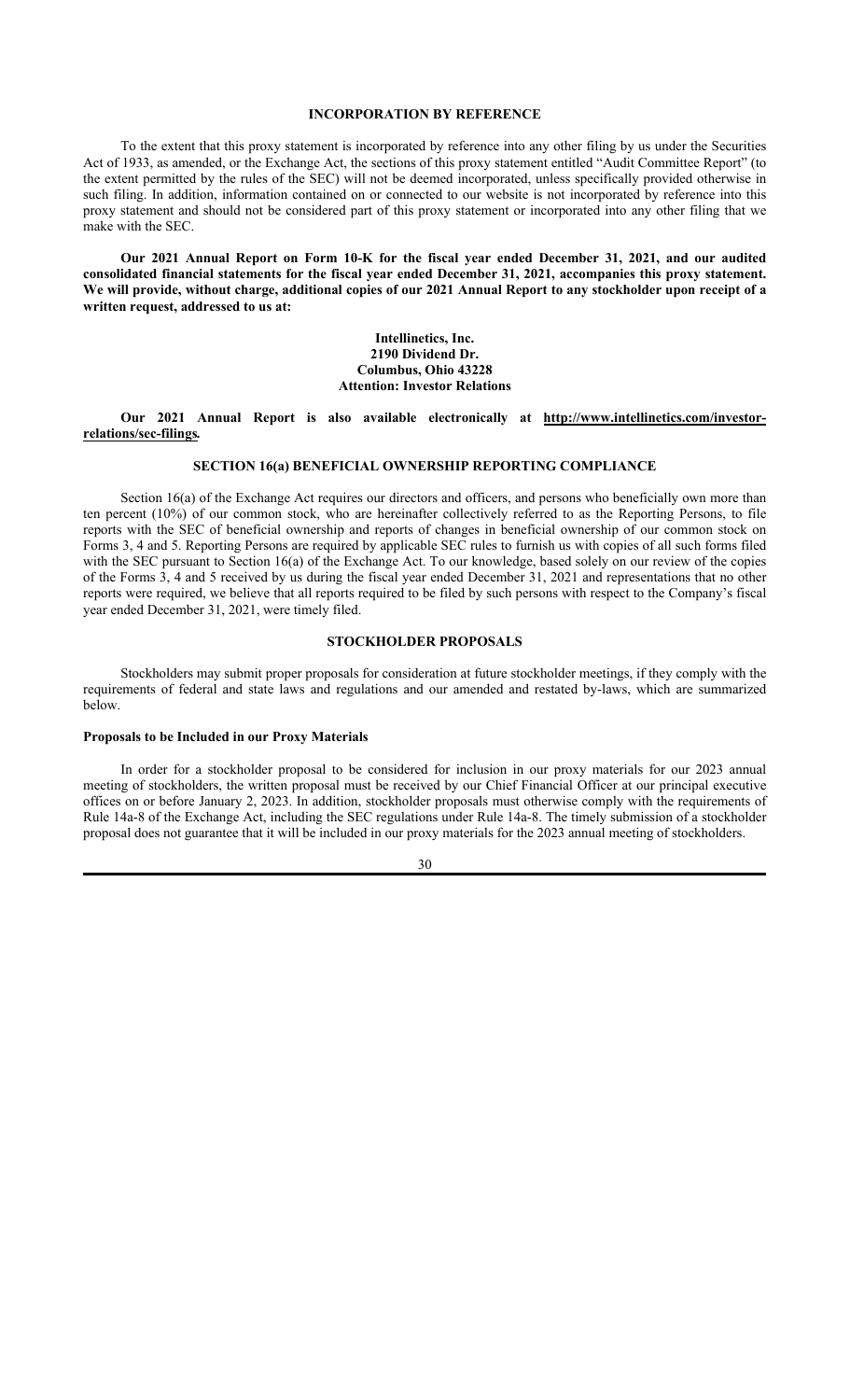# **Notice and Other Information**

All notices of nominations for director and proposals of other items of business by stockholders, whether or not to be included in our proxy materials, must be sent to us as follows:

### Intellinetics, Inc. 2190 Dividend Dr. Columbus, Ohio 43228 Attention: Chief Financial Officer

Any stockholder proposal or director nomination must also comply with all other applicable provisions of our Articles of Incorporation and our by-laws, the Exchange Act (including the rules and regulations under the Exchange Act), and Nevada law. We reserve the right to reject, rule out of order or take other appropriate action with respect to any proposal or nomination that does not comply with these and other applicable requirements. If we do not exclude the proposal, then the persons appointed as proxies in the proxy card solicited by the Board of Directors for the 2023 annual meeting may exercise discretionary voting authority to vote in accordance with their best judgment on any proposal submitted outside of Rule 14a-8.

## **OTHER MATTERS**

As of the date of this proxy statement, the Board of Directors knows of no other matters to be presented at the Annual Meeting. However, if any other matters are properly presented at the Annual Meeting, the persons appointed as proxies in the accompanying proxy card will have the discretionary authority to vote the shares represented by the proxy card on such matters in accordance with their best judgment.

By Order of the Board of Directors

James F. DeSocio President and Chief Executive Officer

Columbus, Ohio May 2, 2022

> **Important Notice Regarding the Availability of Proxy Materials for the Annual Meeting of Stockholders to be Held on June 22, 2022: This proxy statement and our 2021 Annual Report to Stockholders are available at http://www.intellinetics.com/investor-relations/sec-filings.**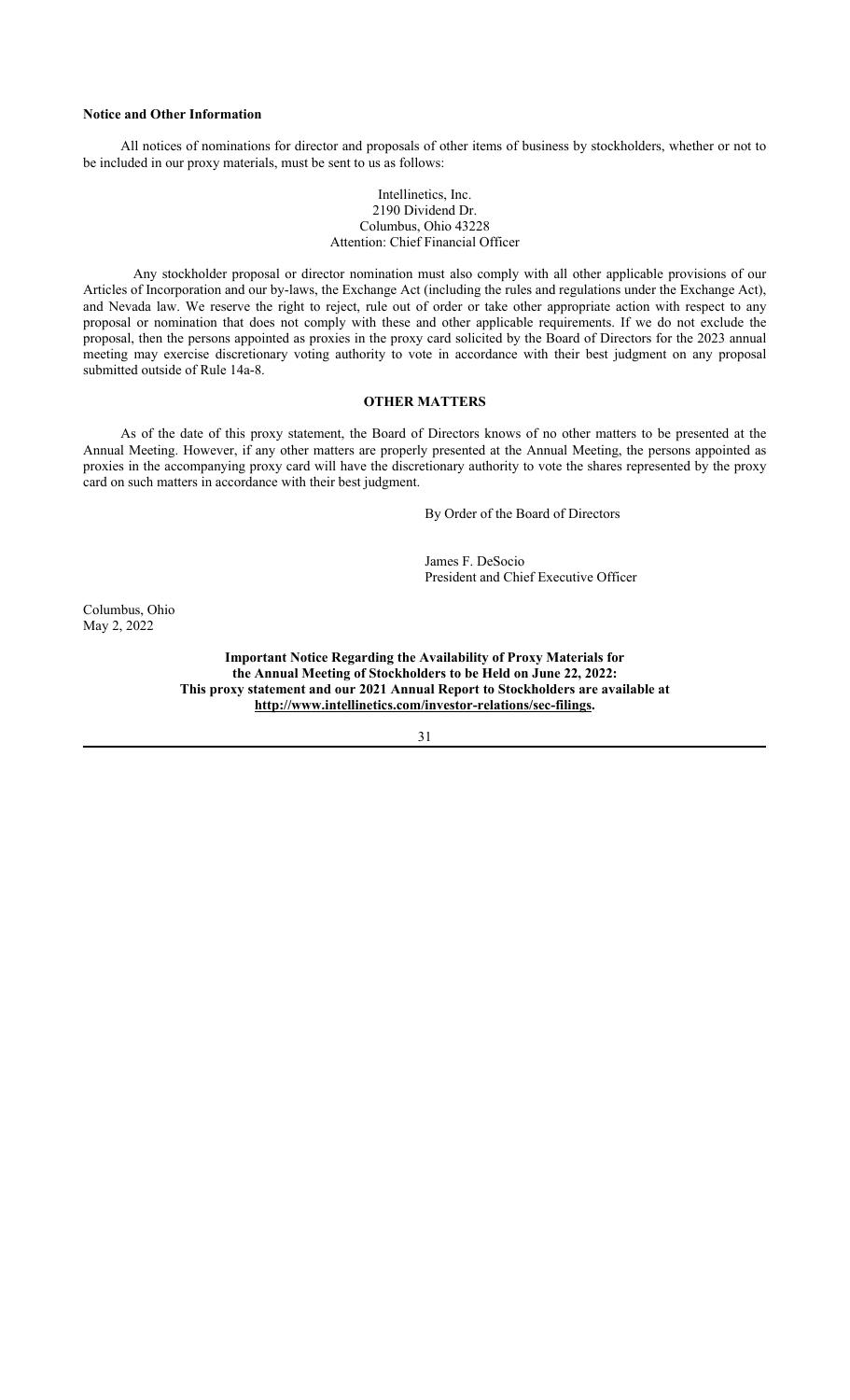# **INTELLINETICS, INC.**

## **Annual Stockholder Meeting Proxy Card**

To submit your proxy by email: send a pdf version of this completed and signed form to our transfer agent at amy@standardregistrar.com by 11:59 PM Eastern Time on June 21, 2022.

To submit your proxy by mail: send to

Standard Registar & Transfer Co. Inc. 440 East 400 South, Suite 200 Salt Lake City, UT 84111

The stockholder(s) hereby appoint(s) James DeSocio, Joseph Spain and Matthew Chretien, or each of them, as proxies, each with the power to appoint his substitute, and hereby authorize(s) them to represent and to vote, as designated below, all of the shares of common stock of Intellinetics, Inc. that the stockholder(s) is/are entitled to vote at the Annual Meeting of Stockholders to be held at 10:00 a.m. Eastern Time on June 22, 2022, and any adjournment or postponement thereof.

## **A. Proposals—The Board of Directors recommends a vote FOR each nominee listed in Proposal 1 and a vote FOR Proposal 2:**

1. To elect six directors, to hold office for a term of one year.

| Matthew L. Chretien | For<br>$[\ ]$                                        | Withhold<br>[ ]          |
|---------------------|------------------------------------------------------|--------------------------|
| Rye D'Orazio        | For<br>$\left[ \begin{array}{c} \end{array} \right]$ | Withhold<br>ιı           |
| William M. Cooke    | For<br>$\mathsf{L}$                                  | Withhold                 |
| Sophie Pibouin      | For<br>LΙ                                            | Withhold<br>$\mathsf{L}$ |
| Roger Kahn          | For<br>U                                             | Withhold                 |
| James DeSocio       | For<br>LΙ                                            | Withhold                 |

- 2. To ratify the appointment of GBQ Partners LLC as the Company's independent registered public **For Against Abstain** accounting firm for the fiscal year ending December 31, 2022.  $[ ] [ ]$ [ ]
- 3. In their discretion, the proxies are authorized to take action and to vote upon such other business as may properly come before the Annual Meeting or any adjournments or postponements thereof.

## **CONTINUED AND TO BE SIGNED ON REVERSE SIDE**